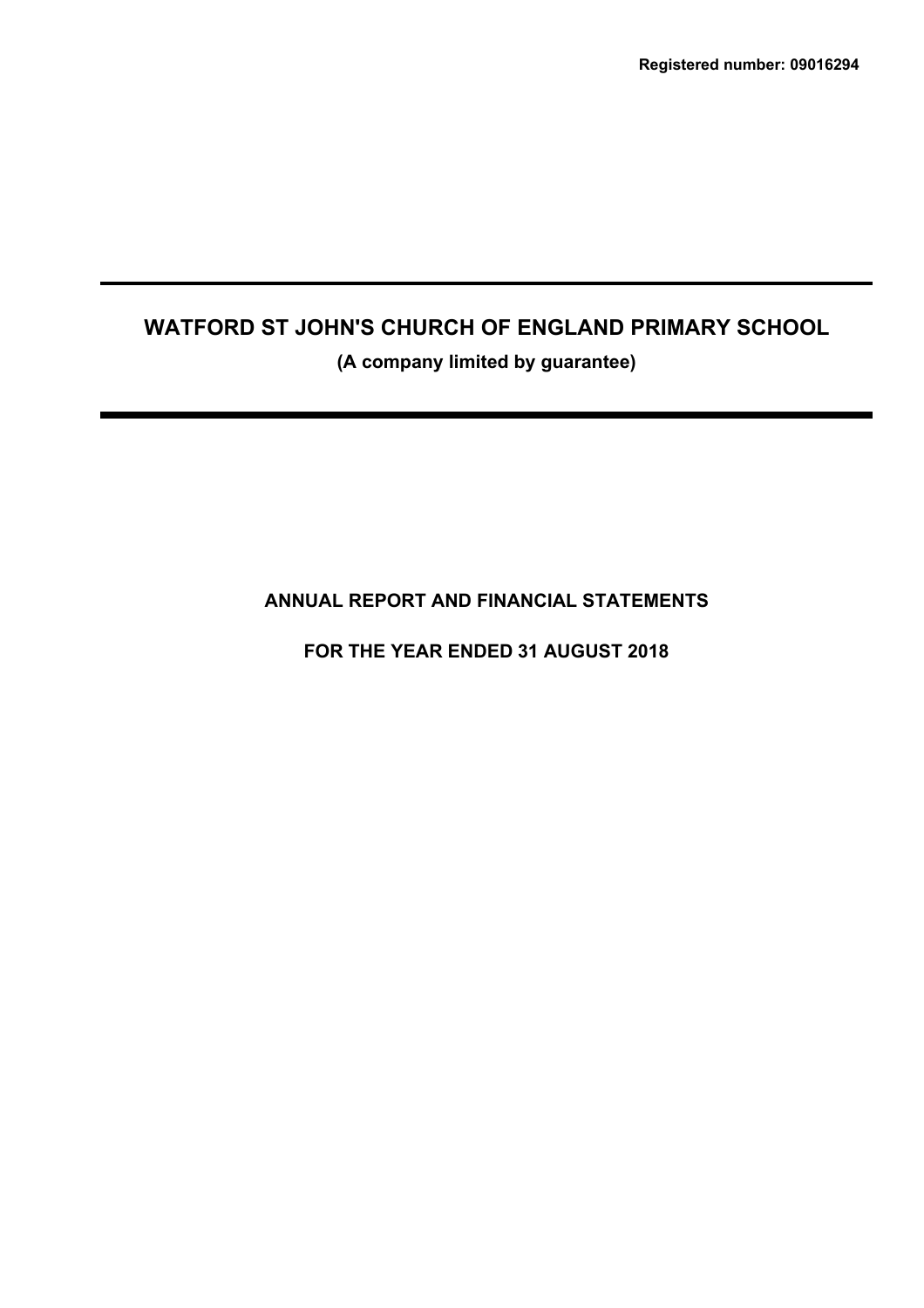# **CONTENTS**

|                                                                                | Page      |
|--------------------------------------------------------------------------------|-----------|
| Reference and administrative details                                           | 1         |
| <b>Trustees' report</b>                                                        | $2 - 10$  |
| <b>Governance statement</b>                                                    | $11 - 14$ |
| Statement on regularity, propriety and compliance                              | 15        |
| <b>Statement of Trustees' responsibilities</b>                                 | 16        |
| Independent auditor's report on the financial statements                       | $17 - 19$ |
| Independent reporting accountant's assurance report on regularity              | $20 - 21$ |
| Statement of financial activities incorporating income and expenditure account | 22        |
| <b>Balance sheet</b>                                                           | 23        |
| <b>Statement of cash flows</b>                                                 | 24        |
| Notes to the financial statements                                              | $25 - 45$ |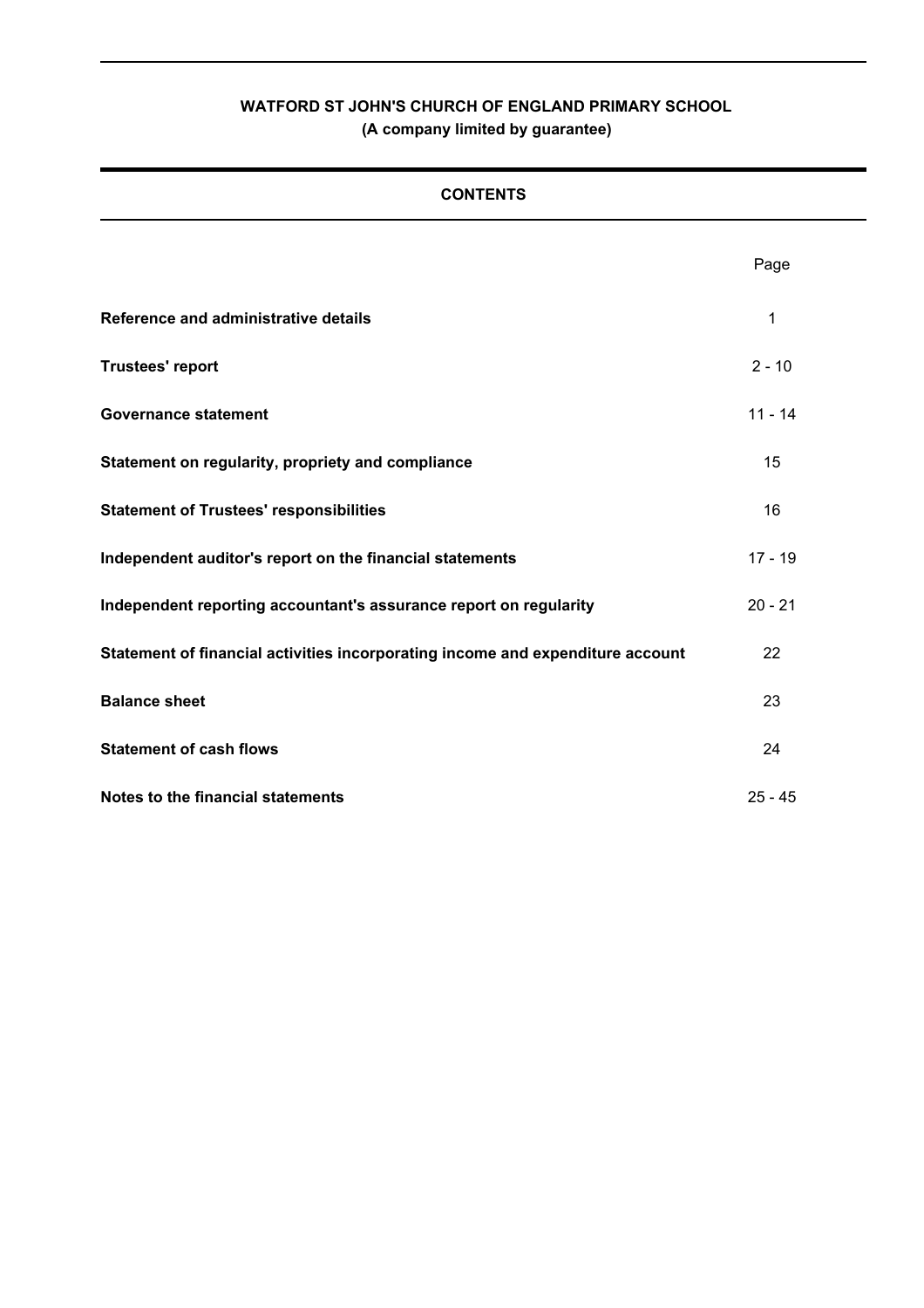**(A company limited by guarantee)**

# **REFERENCE AND ADMINISTRATIVE DETAILS FOR THE YEAR ENDED 31 AUGUST 2018**

# **Members**

The Diocese of St Albans Educational Trust. Represented during the year by the Venerable Janet MacKenzie, Archdeacon of Hertford.

- J Griffiths
- D Morton
- D Stevenson
- D Thornhill
- J Reynolds

# **Trustees**

A Clough R Davis J Griffiths, Chair of Trustees E Grundy F Handley H Langeveld (nee Davis), Head Teacher S Lavender (resigned 20 August 2018) R Martins C McMillian-Jackson A Rindl D Stevenson J Conn

# **Company registered number**

09016294

# **Company name**

Watford St John's Church of England Primary School

# **Principal and registered office**

9 Monmouth Road, Watford, WD17 1QW

# **Chief executive officer**

H Langeveld

# **Senior management team**

H Langeveld (nee Davis), Head teacher A Pyatt, Special Educational Needs Coordinator V Moore, School Business Manager

# **Independent auditor**

Hillier Hopkins LLP, Radius House, 51 Clarendon Road, Watford, Herts, WD17 1HP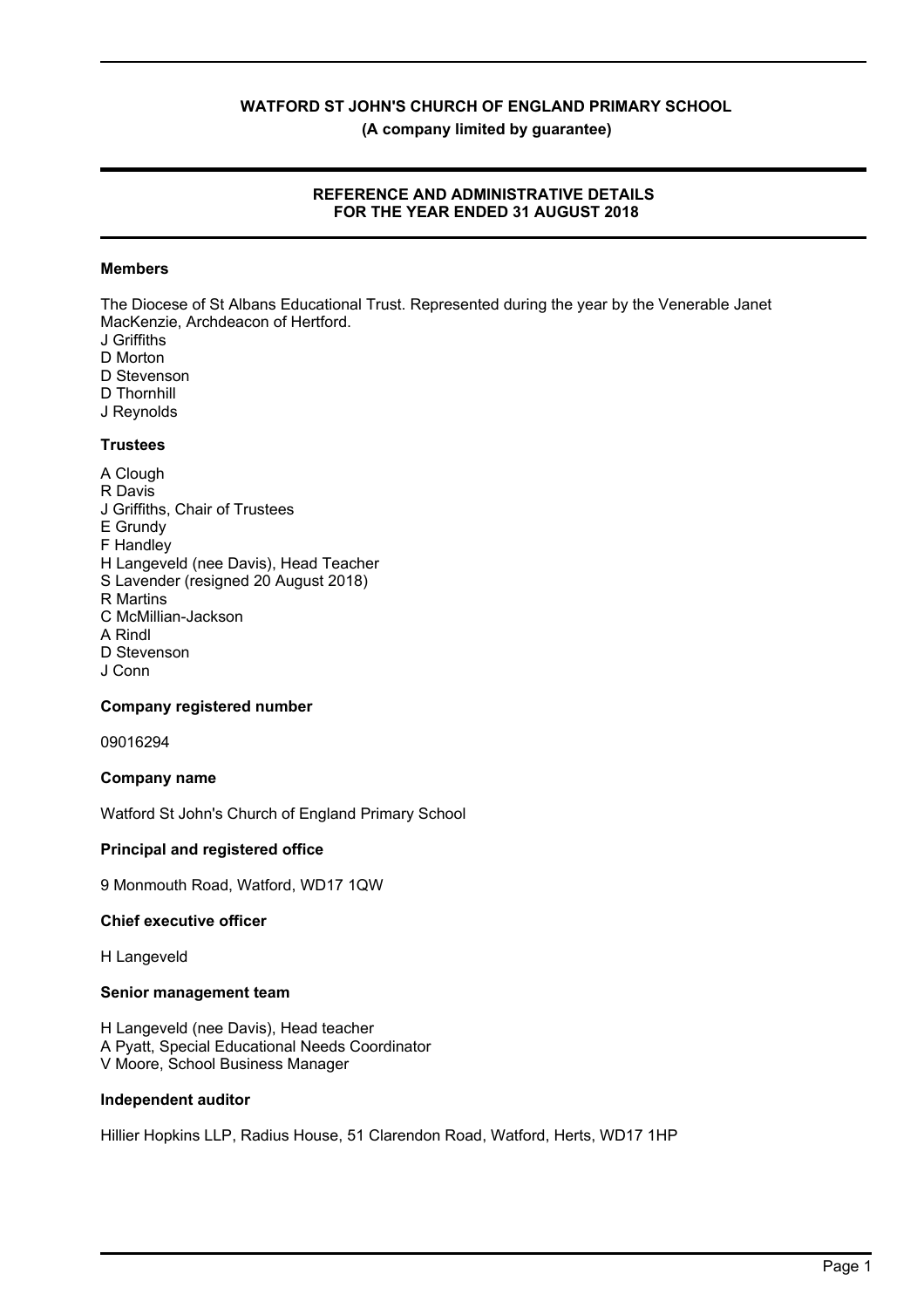#### **(A company limited by guarantee)**

# **TRUSTEES' REPORT FOR THE YEAR ENDED 31 AUGUST 2018**

The Trustees present their annual report together with the financial statements and auditor's report of the charitable company for the 1 September 2017 to 31 August 2018. The Annual report serves the purposes of both a Trustees' report, and a Directors' report under company law.

The trust operates a single academy, Watford St John's Church of England Primary School, for pupils aged 4 - 11 in central Watford. Currently the school has 116 pupils on roll as per the autumn census on 4th October 2018. The school operated as 1 f.e. For the first 2 years of its existence due to the constraints of the temporary accommodation. In September 2018, the school reverted back to its intended 2 f.e. intake for Reception.

# **Structure, governance and management**

# **a. Constitution**

The academy is a charitable company limited by guarantee and an exempt charity.

The charitable company's Memorandum and Articles of Association are the primary governing documents of the academy trust.

The Trustees of Watford St John's Church of England Primary School are also the directors of the charitable company for the purpose of company law.

The charitable company is known as Watford St John's Church of England Primary School.

Details of the Trustees who served during the are included in the Reference and administrative details on page 1.

# **b. Members' liability**

Each member of the charitable company undertakes to contribute to the assets of the charitable company in the event of it being wound up while they are a member, or within one year after they cease to be a member, such amount as may be required, not exceeding £10, for the debts and liabilities contracted before they ceased to be a member.

# **c. Trustees' indemnities**

The academy is a member of the Risk Protection Arrangement (RPA). Under this arrangements, the limit of liability shall be £10,000,000 each and every loss.

# **d. Method of recruitment and appointment or election of Trustees**

The management of the academy is the responsibility of the Trustees who are elected an co-opted under the terms of the articles of association. These are contained in articles 45 - 59.

The members of the Trust appoint appoint a minimum of 8 Trustees of whom the incumbent is both a Member and a Trustee. The members may appoint up to 2 staff Trustees through such process as they may determine. It is expected that the Head teacher will be a Trustee, except where they elect not to be. The two parent Trustees shall be elected by parents of registered pupils at the academy. If the number of parents standing for election is less than the number of vacancies, the Trustees may appoint a parent Trustee. In this case, they shall appoint a parent of a registered pupil at the school or, where it is not reasonably practical to do so, a person who is the parent of a child of compulsory school age. The Trustees, with the consent of the Diocesan Board of Education, may appoint up to 2 co-opted Trustees for such term (not exceeding four years) and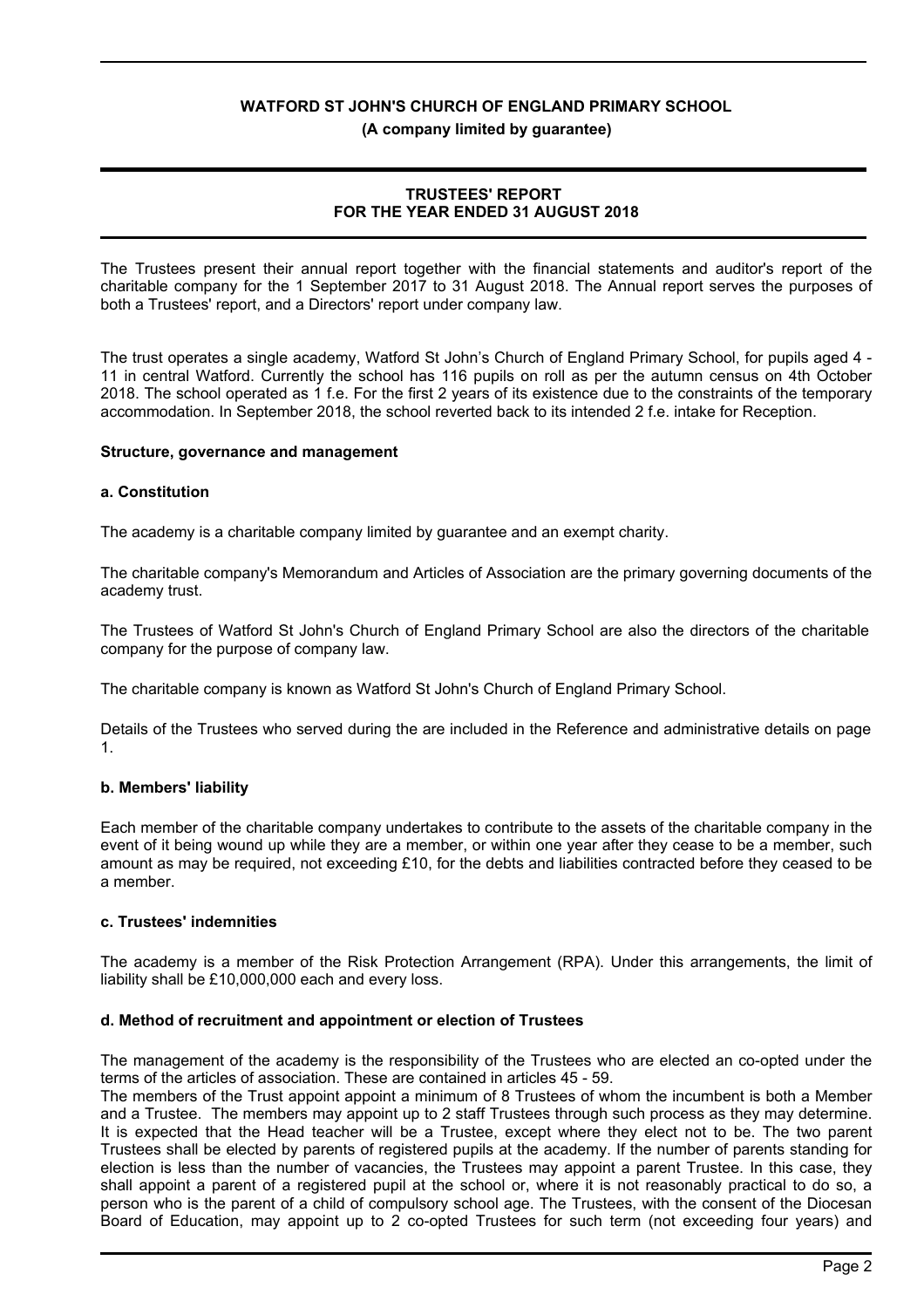**(A company limited by guarantee)**

# **TRUSTEES' REPORT (continued) FOR THE YEAR ENDED 31 AUGUST 2018**

otherwise upon such conditions as they shall think fit. The Trustees may not co-opt an employee of the Trust as a co-opted Trustee if thereby the number of Trustees who are employees of the Trust would exceed one third of the total number of Trustees (including the Head teacher).

# **e. Policies and procedures adopted for the induction and training of Trustees**

The Induction process is contained within the Governance Plan. All new Trustees are provided with an induction pack when they first become a Trustee and are required to attend Trustee Induction Training (currently provided by Herts for Learning). The training and induction for new Trustees is co-ordinated by the Chair of Trustees and Trustees are expected to attend at least one training event per school year. This may take the form of completing online training depending upon the training need.

# **f. Organisational structure**

The leadership structure consists of the Trustees and the Senior Leadership Team (SLT). This aim of the leadership structure is to devolve responsibility and encourage involvement in decision making at all levels.

The Head teacher is the Accounting Officer.

The Trustees are responsible for setting general policies, adopting a School Development Plan, the annual budget, approving the accounts, monitoring the use of budgets and other data and making major decisions about the strategic direction of the Free School, its capital expenditure and staff appointments.

The SLT consists of the Head teacher, a Special Educational Needs Coordinator (SenCo) and the School Office and Business Manager. The Head teacher, supported by the SLT controls at an executive level, implementing policies set by the Board of Trustees and/or Headteacher.

The Headteacher, as Principal Accounting Officer, is responsible for the authorisation of spending within agreed budgets; a summary of this is contained in the Schedule of Financial Delegation.

Subject to the provisions of the Companies Act 2006, the Articles and to any directions given by Special Resolution, the business of the Academy Trust shall be managed by the Trustees who may exercise all the powers of the Trust. No alteration of the Articles and no such direction shall invalidate any prior act of the Trustees which would have been valid if the alteration had not been made or that direction had not been given. The powers given by the Article shall not be limited by any special power given to the Trustees by the Articles and a meeting of Trustees at which a quorum is present may exercise all the power exercisable by the Trustees.

In addition to all powers hereby expressly conferred upon them and without detracting from the generality of their powers under the Articles, the Trustees shall have the following powers, namely:

- a) To expand the funds of the Academy Trust in such manner as they shall consider most beneficial for the achievement of the Object and to invest in the name of the Academy Trust such part of the funds as they may see fit and to direct the sale or transposition of any such investments and to expand the proceeds of any such sale in furtherance of the Object, and
- b) To enter into contracts on behalf of the Academy Trust.

In the exercise of their powers and functions, the Trustees may consider any advice given by the Principal and any other executive officer.

The Trustees may delegate any of their powers or functions (including the power to sub-delegate) to any Trustee, committee, the Principal or any other holder of an executive office. Any such delegation may be made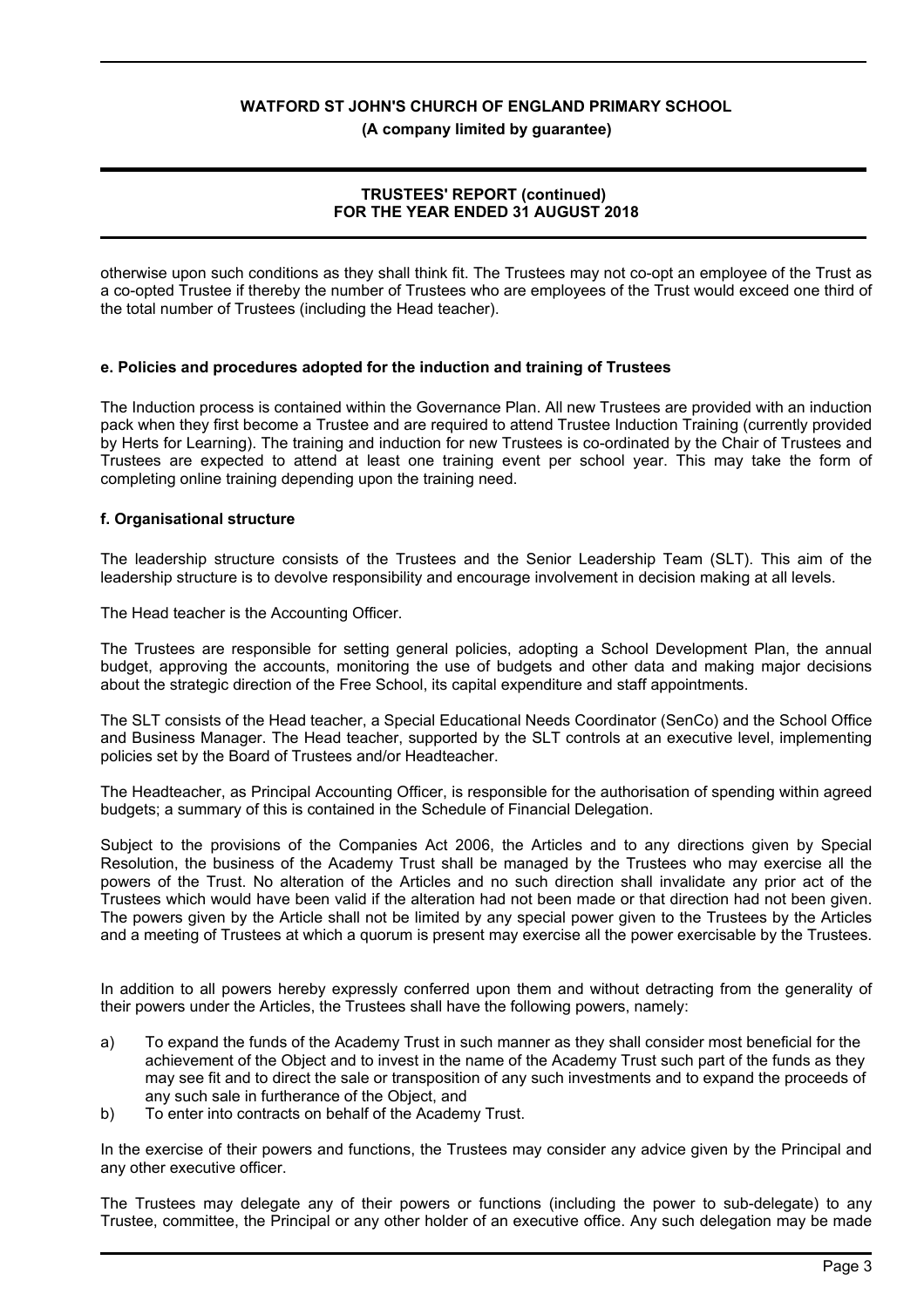**(A company limited by guarantee)**

# **TRUSTEES' REPORT (continued) FOR THE YEAR ENDED 31 AUGUST 2018**

subject to any conditions the Trustees may impose and may be revoked or altered. Where any power or function of the Trustees is exercised by any committee, any Trustee, Principal or any other holder of an executive office, or a person to whom a power or function has been sub-delegated, that person or committee shall report to the Trustees in respect of any action taken or decision made with respect to the exercise of that power or function at the meeting of the Trustees immediately following the taking of the action or the making of the decision.

# **g. Pay policy for key management personnel**

The Headteacher's pay is linked to the performance management structure and any recommendations are placed for approval by the Board of Trustees.

# **Trade union facility time**

The trust does not employ more than 49 full time equivalent employees. However, for transparency, we have no employees who were relevant union officials during the relevant period.

# **h. Connected organisations, including related party relationships**

The Parochial Parish Council (PCC) of St John's is linked to the school and it's vicar and church wardens are Trustees. The School rents the former school site in Estcourt Road from the PCC at commercial rates, as approved by the Department for Education. Through the lease, the school also pays a proportion of the utilities for this property to the PCC. During 17/18, the PCC also contributed to the payroll of the community missioner, although this role ceased to exist during the financial year.

The School uses Xero accounting software. Mr Clough, a Trustee, is a Xero Partner and supplies the school's monthly Xero licence to the school at cost.

Platinum Press was also engaged to provide printing services - this is a company owned by a relative of the Headteacher. The services were provided at cost.

In relation to other schools, Watford Grammar School for Girls provides the school with caretaking, cleaning and IT support, and training has been purchased from the Wroxham School.

# **Objectives and Activities**

# **a. Objects and aims**

The Academy Trust's object is specifically restricted to the following:

To advance for the public benefit education in the United Kingdom, in particular but without prejudice to the generality of the foregoing by establishing, maintaining, carrying on, managing and developing a school with a designated Church of England religious character offering a broad and balanced curriculum conducted in accordance with the principles, practices and tenets of the Church of England both generally and in particular in relation to arranging for religious education and daily acts of worship, and having regards to any advice of the Diocesan Board of Education.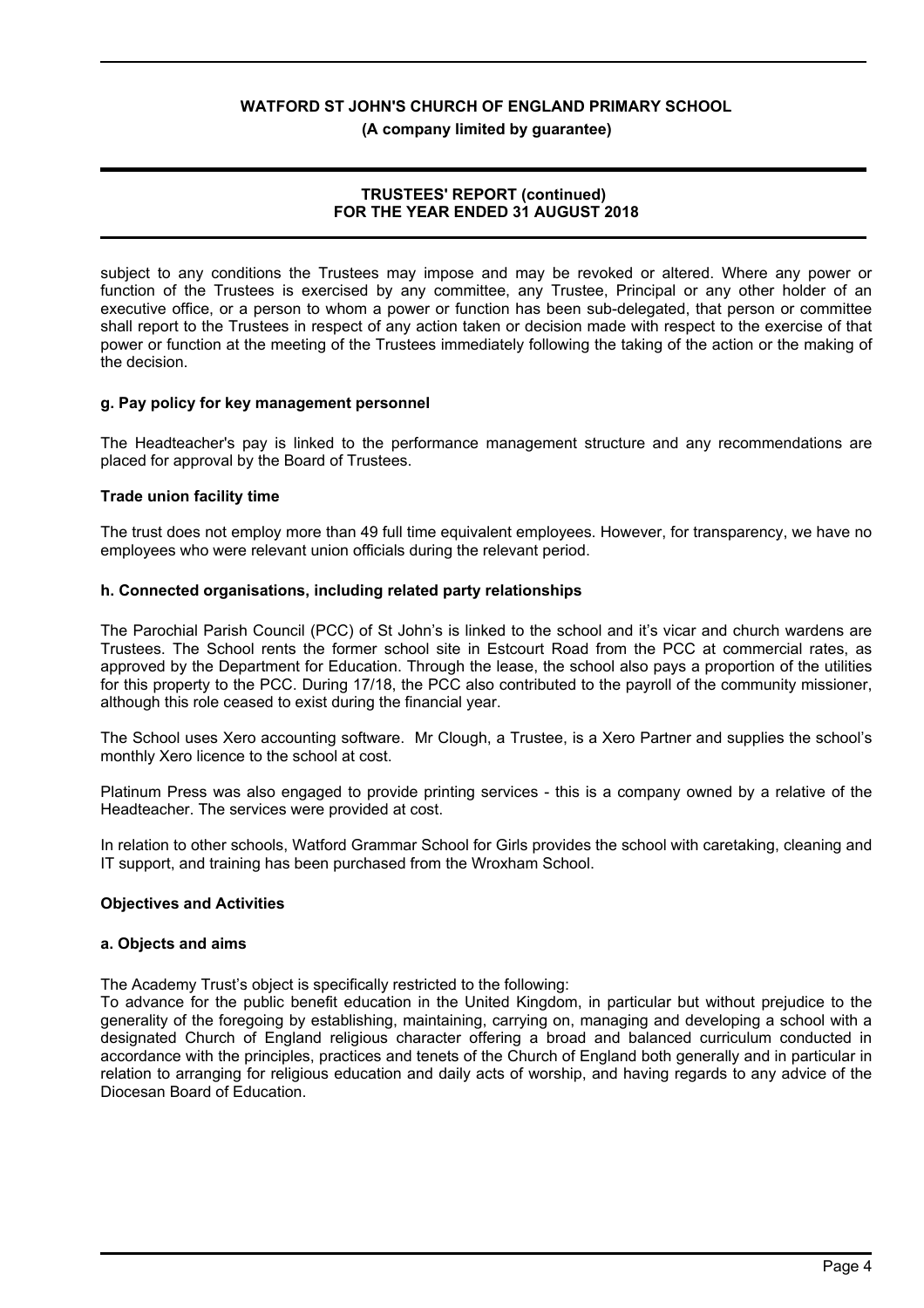# **(A company limited by guarantee)**

# **TRUSTEES' REPORT (continued) FOR THE YEAR ENDED 31 AUGUST 2018**

#### **b. Objectives, strategies and activities**

Our key objectives for the period ending August 2018 were:

#### 1. **To provide a quality education in a caring environment of love and respec**t

In 17/18 we continued to extend our ethos of Growing Together in Love and Respect incorporating our vision of Educational Excellence, Development of the Whole Child, Christian Ethos and Community Spirit. Alongside this we continued to develop a whole school Growth Mindset approach with a Low Threat High Challenge for all learners. Pupil Voice, Parent Voice and SIP reports evidence a nurturing environment and the embedding of the 11 values and including Love and Respect.

End of year data evidences good and better progress from starting points.

EYFS: 71% Good Level of Development (Baseline 80% + below Age Related Expectation) (National 71%).

Y1: 85% Phonic Screening Check (National 81%).

#### 2. **To deliver and develop the school's curriculum**

In collaboration with the teachers, pupils interests, Trustees and parent voice the KS1 Curriculum was launched and further developed over the academic year. An active, engaging and challenging curriculum enabled the good progress and attainment recorded above. Children had opportunities to learn through a structured curriculum based on the National Curriculum but with greater depth and breadth involving community learning opportunities both in and outside of school. The school is proud of the balance achieved between academic and SMSC and both support each other.

# 3. **To recruit sufficient pupil numbers so that our school is financially viable**

For 17/18, we maintained our pupil numbers when our initial Reception class transitioned to Year One, with a small number of vacancies being quickly filled. Our recruitment for the new Reception class did lead to applications exceeding the number of places available. However, this did not translate into a achieving a full Reception class, resulting in a number of vacancies, some of which remain unfilled at this time. It is noted that 17/18 was the first year in a number of years where the number of school places in Watford exceeded demand, and where there was additional demand, it was not in the location of our school. Unlike other schools, we were not in a position to guarantee a percentage of places being filled by siblings. This obviously affected funding. However, we are pleased to report that, from September 2018, we have our two new reception classes filled with 60 children with a small waiting list, some of which are siblings from our older pupils.

# 4. **To work with the ESFA to deliver the new school building due to open in September 2018**

The new school building was handed over on 3rd September and our pupils started on 10th September 2018. The Trustees and school staff worked tirelessly to ensure that the building was delivered on time and was able to provide the facilities required for an urban school to deliver quality education. The agreement for a rooftop playground was achieved and is a special and essential part of the school. The school community will continue over this initial first year of settling into the new building to work through new processes and to ensure that the new building will be fully functional as it grows towards full capacity of 420 children.

# 5. **To establish the school as a part of the wider community**

St John's school works in close partnership with St John's Church with mutual respect to be a strength for the whole of the parish and beyond. With the new build becoming a visible part of the skyline St John's emerged further into the local community. The Friends of St John's (FOSTJS's) had a large impact on establishing the school as part of the community and bringing the community into school. A variety of fundraising events enabled the school to create further positive relationships and also helped to market the school. The FOSTJS's were a huge driver in creating many of the following links with the community.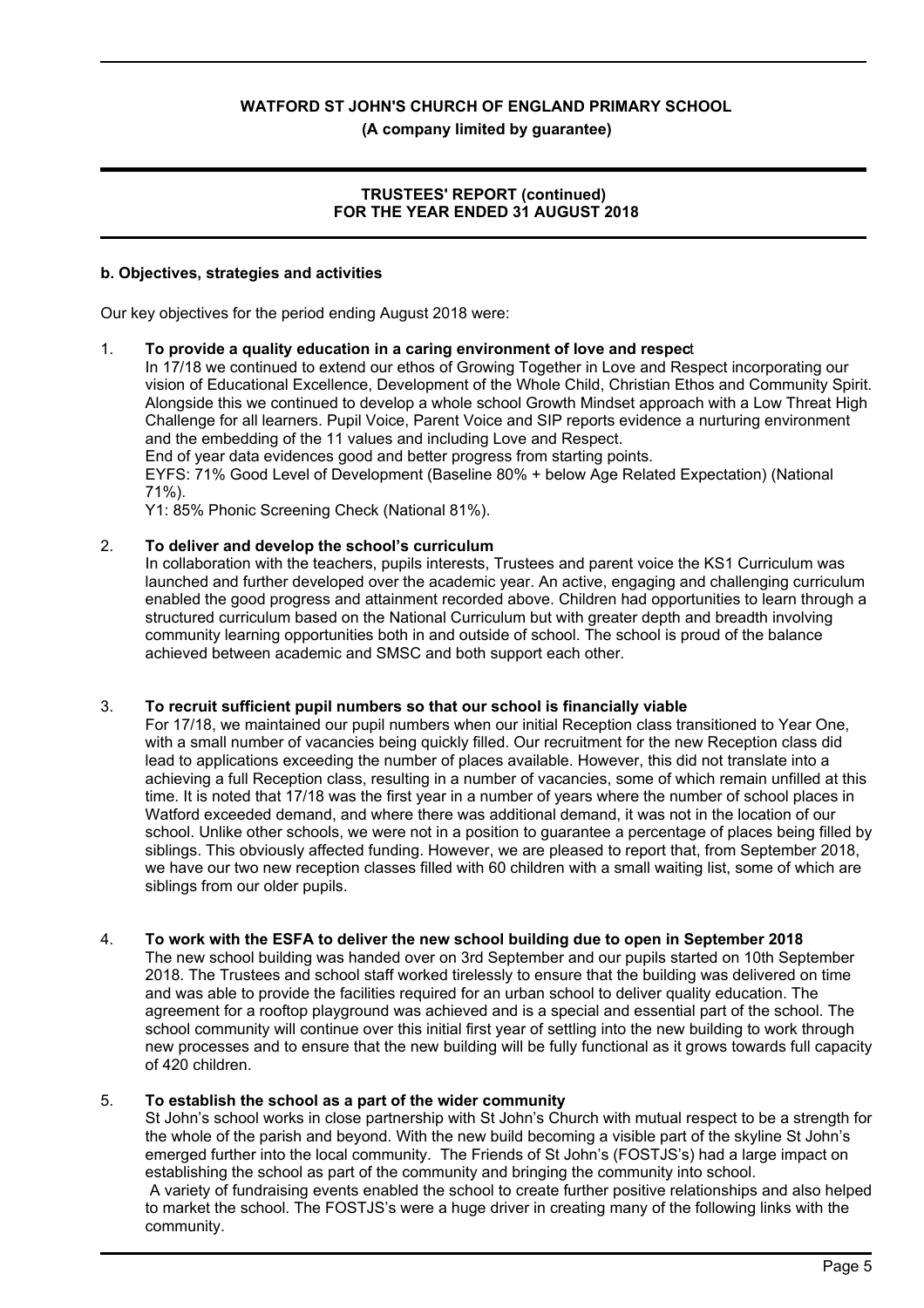#### **(A company limited by guarantee)**

# **TRUSTEES' REPORT (continued) FOR THE YEAR ENDED 31 AUGUST 2018**

The school has good working links with the Watford UTC and the University of Hertfordshire and have links to local charities such as the Watford Blind Centre and the Watford and Three Rivers Refugee Project. We have made strong links with local businesses who have supported our school, with kind donations of their time as well as monetary.

Children benefited in a variety of ways from local trips to Nando's, Wagamamas, three Forest Days in Cassiobury Park, St Albans Cathedral, the Natural History Museum, London Zoo and a whole school trip to the local theatre in Radlett. A group of children took part in the St Mary's Christmas Tree Festival. All these connections enable the school to be part of the wider community and contribute overall to the school's contribution towards benefitting the public.

#### 6. **To recruit and retain quality staff.**

For 17/18, we recruited an experienced KS1 teacher, who has since become our KS1 Lead in the current year. We retained our experience EYFS teacher, who has this year become our KS1 lead. Following a successful recruitment process, a student teacher hosted in 17/18 has become a class teacher for this year. Currently, all class teacher posts are filled.

#### **c. Activities for achieving objectives**

During the school's first year, the school team worked hard to deliver the opening School Development Plan and to meet the exacting targets which were set for the achievements of the children. They continued to market the school to recruit sufficient pupils to ensure that the school continues to be financially viable and to recruit and retain staff to deliver quality education.

The school worked very closely with the ESFA to deliver the new school building through the year. Planning Permission was granted and building work started in August 2017.

# **d. Public benefit**

In setting our objectives and planning our activities, the Trustees have given careful consideration to the Charity Commission's general guidance on public benefit.

The public benefit activities are as detailed above. The school prides itself on being an active member of the community with public benefit extending beyond the school walls.

# **Strategic report**

#### **Achievements and performance**

#### **a. Achievements and performance**

The academic year 2017/18 was our second year of operation and our final year in our temporary accommodation. An enormous effort was undertaken in 17/18 to ensure that the new building was fit for purpose and reading to start the new academic year in September 2018. The Trustees would like to acknowledge the hard work of all the staff and the Trustees for their involvement in this major project. This is in relation to both the planning for the new build and in the physical decant from one premise to another. The staff worked tirelessly in the first week of September 2018 to learn the new processes and procedures, undertake training and make ready the school for the pupils to attend. The pupils and their families have provided positive feedback on their new premises, as have visitors, and this is a credit to everyone involved in the school. Academic achievements for the two year groups evidenced the quality of the teaching and learning.

End of year data evidences good and better progress from starting points.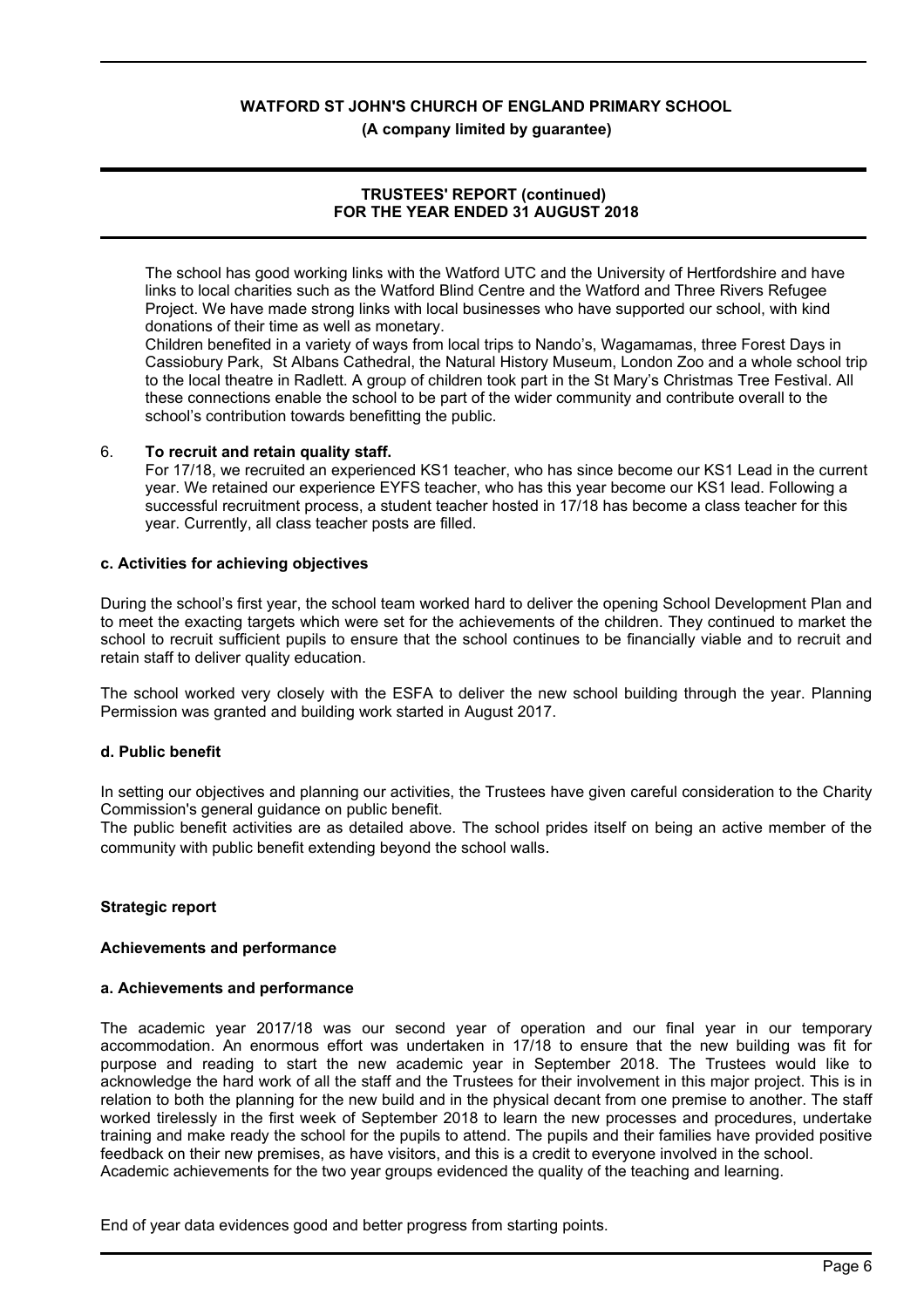**(A company limited by guarantee)**

# **TRUSTEES' REPORT (continued) FOR THE YEAR ENDED 31 AUGUST 2018**

EYFS: 71% Good Level of Development (Baseline 80% + below Age Related Expectation) (National 71%) Y1: 85% Phonic Screening Check (National 81%)

Although 1718 was a year where we did not achieve PAN, our 1819 intake is full, and there are now 117 pupils in the school. The move to the new school building has generated a lot of interest and we are making a name for ourselves in the community. We have made links with local charities, local businesses and have raised money for charitable causes.

# **b. Key performance indicators**

- To finish the financial year in balance: Achieved.
- To maximise spending to ensure an excellent education is delivered All financial decisions were made to ensure that the best possible staffing and resources could be provided for all children to flourish in the school whilst ensuring a balanced budget. The outcomes of the academic year evidence that good decisions were made.
- To achieve adequate pupil recruitment to maintain financial stability. For the 17/18 period, pupil recruitment was lower than expected. 17/18 was a lower intake year in the Watford area. We also cannot adequately assess the impact of the permanent school site being essentially a barren site during the key pupil recruitment period. For 18/19, we filled all of our 60
	- Reception places and currently have a waiting list for that year group. Year 2 has remained full, with places vacated by pupils due to movement away from the are being filled. Although a small number of places remain in Year 1, the number of pupils has increased from the original intake. Central Watford continues to be an area of high mobility with families moving into and out of the area. Now that the school is in its permanent building with its modern facilities and we have had good local media coverage, our profile has been elevated. With continuing investment in marketing, both in terms of financial and time, we believe that pupil numbers can be maintained.
- To recruit and retain good quality teachers to deliver excellent education.

# **c. Investment policy and performance**

The purpose of the Investments Policy is to set out the processes by which Academy Trustees will meet their duties under the Academy's Articles of Association and Academies Financial Handbook issued by the EFA to invest monies surplus to operational requirements in furtherance of the Academy's charitable aims and to ensure that investment risk is properly and prudently managed. Should significant unrestricted reserves be achieved in the future, consideration would be given to evaluating the most appropriate investment opportunity, including placing then on deposit for a period that the school deems will maintain sufficient operating liquidity.

# **Financial review**

# **a. Going concern**

After making appropriate enquiries, the Board of Trustees has a reasonable expectation that the academy has adequate resources to continue in operational existence for the foreseeable future. For this reason it continues to adopt the going concern basis in preparing the financial statements. Further details regarding the adoption of the going concern basis can be found in the Accounting Policies.

# **b. Reserves policy**

As a new school, our reserves policy is essentially focused on the level of cash required to be maintained to ensure the continued operation of the school.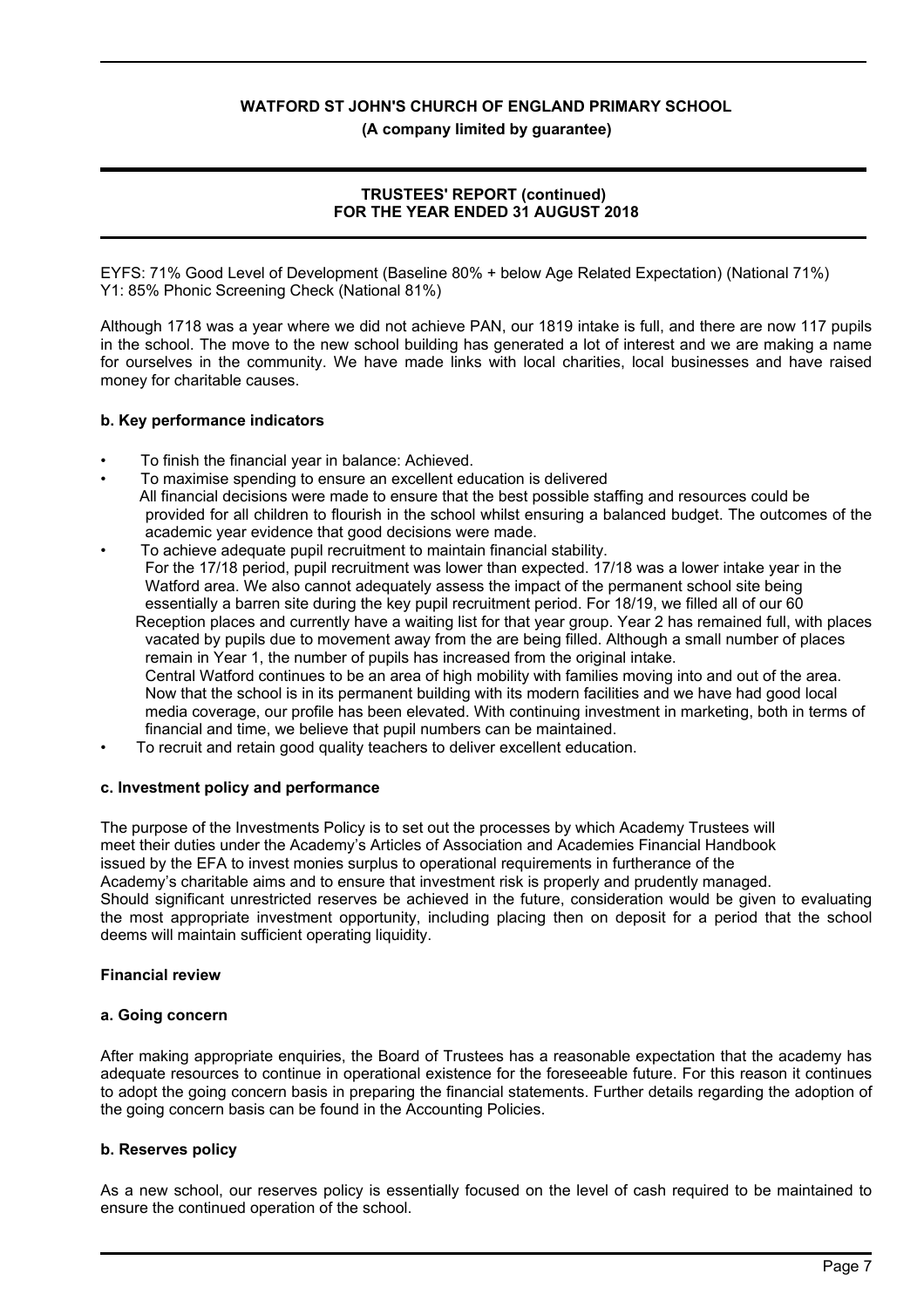**(A company limited by guarantee)**

# **TRUSTEES' REPORT (continued) FOR THE YEAR ENDED 31 AUGUST 2018**

The Trustees have determined that the appropriate level of cash to be maintained should be equivalent to 6 weeks average operating expenses. This has been calculated as £58K, therefore we aim to maintain cash in the bank to that level. This level of cash will provide sufficient working capital to cover delays between spending and receipt of income and to provide a cushion to facilitate any unexpected emergencies, such as urgent property maintenance.

The level of cash reserves will be reviewed at least annually by the Trustees.

As of 31 August 2018, the school has £15k of unrestricted reserves, £286k of restricted fixed asset reserves (of which £27k relates to the net book value of tangible fixed assets which can only be realised of disposing of tangible fixed assets and £259k relates to capital funding available to carry forward to the next period) and £57k of restricted reserves (excluding pension reserves). The pension reserves stands at a deficit of £12k. The net surplus of restricted and unrestricted funds (excluding pension reserve is £72k as per note 18. The Trust notes that this is sufficient reserves.

# **c. Principal risks and uncertainties**

The Trustees consider the following to be our principal risks and uncertainties for the future, as defined within our risk register.

#### • **Funding allocations and their impact on financial viability**

The Trust acknowledges that future government decision on funding allocations, given that funding accounting for the vast majority of the school's income, can have an adverse effect on the overall financial viability of the school. Although these funding decisions are beyond what the trustees can control, it is important to note them here and ensure that we have robust monitoring systems in place to ensure that the budget set is robust and managed well. It is also noted that the variation in how funding is allocated means that the flow of income may not match the flow required for expenditure although they are balanced overall.

# • **Future pupil recruitment**

During our opening year, and for several years previously, local demand for school places was greater than the number of places available. The latest forecast is that central Watford will have a surplus of places from 7% this year rising to 10% by 20/21. We also know from our current cohort that we do have families that may be affected by Brexit.

This is why we are investing time and money into effectively marketing our school. This includes using social media to full effect, school tours outside of normal school hours, and we are very proud that our current parents are working alongside us to promote the school by taking part in promotional videos and sharing our marketing within their own networks.

# • **Brexit**

The exact impact of Brexit cannot be quantified at this time. However, it has the potential to impact on pupil recruitment, recruitment of staff, as well as any impact on the cost of services and products.

#### • **Premises**

Our new modern building has been built with efficiency in mind. However, budgeting has been based on estimations i.e. utilities and the new technology required to run the building efficiently also requires regular, specialised maintenance. We will be reviewing running costs during the first 6 months, when the expenditure will be at its highest, to ensure that we have adequately accounted for the running costs. It is also noted that the trust is not the freeholder for the new premises, but has signed a lease. In July 2019, the lease for the temporary site expires. The lease itself does include a clause which could mean that the temporary site needs to be returned to a position as it was when the lease was undertaken i.e. returned to a church hall. There is a broad understanding that reinstatement will not be called upon, but this is not a guarantee of the enactment of what is a standard clause.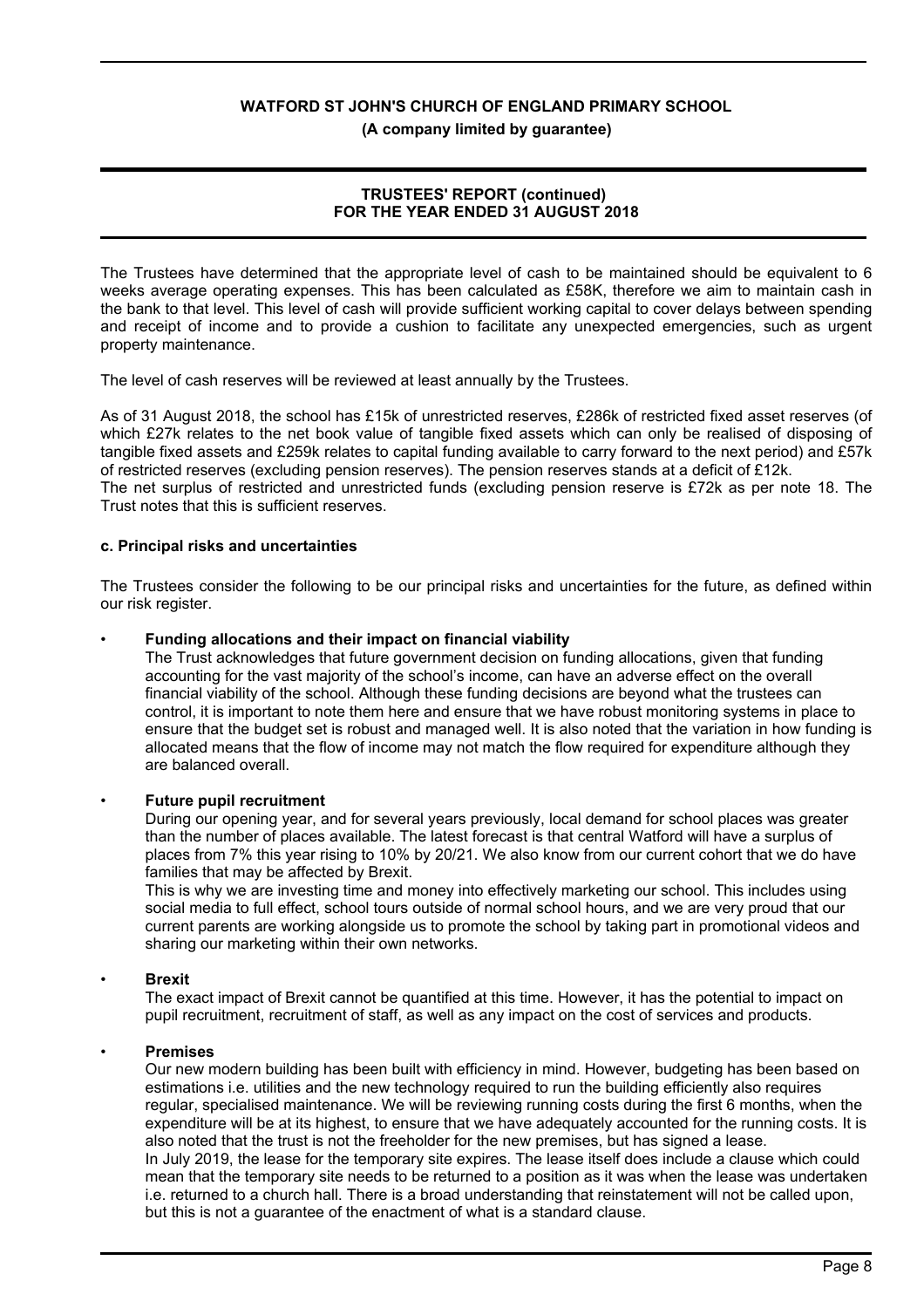# **(A company limited by guarantee)**

# **TRUSTEES' REPORT (continued) FOR THE YEAR ENDED 31 AUGUST 2018**

# • **Staffing**

We have invested in staff wellbeing to be able to retain staff. Teacher recruitment is still an issue for most schools. We maintain links with the University of Hertfordshire, which has impacted upon our staffing by working with student teachers, and will continue to network to find and recruit good quality teachers. Although staffing represents the largest proportion of our expenditure, it is important to maintain staffing levels that support our children in our specific school environment.

# **Fundraising**

The Trustees will continue to seek appropriate donations in order to further its aims and objectives. Given the current funding in education, it is prudent to see additional income streams, one of which is fundraising. This allows for the enhancement of educational provided for the children. The approach is that all donations should be freely given. Donations from the public are usually made in conjunction with a school or Friends Association fundraising event, where members of the public are given the opportunity to donate or to purchase items or services for a fixed price. We do not advocate unsolicited approaches to the public.

Our fundraising takes the following forms:

- Voluntary contributions from families of pupils in school in order to support school trips. Families are asked if they would like to make the voluntary contribution and concessions can be considered giving full regard to the charging and remissions policy.
- Grant applications suitable funding streams are identified and applications made.
- Commercial partnerships the school has successfully attracted donations from local businesses. All companies are researched to ensure that their aims and activities do not conflict with the Christian ethos of the school.
- Donations from St John's church fundraising is sometimes carried out in conjunction with the Friends Association of the school and the church. The church will also consider making donations to support the school.
- The Friends of St John's School members of the school community, predominantly, parents of our pupils, fundraise on behalf of the school. Although the Friends Association is a separate entity, the Headteacher attends the meetings and the minutes of the meetings are made available in school, so that their activities are monitored.

Any complaints made in relation to fundraising would be made through the usual school complaints procedures. No complaints have been received thus far.

# **Plans for future periods**

# **a. Future developments**

The overall objectives going forward remains unchanged to fulfill the four main objectives of our school:

- Education Excellence
- Development of the Whole Child
- Christian Ethos
- Community Spirit

The immediate focus is on developing the day to day procedures within our specific multi-level school environment, with regards to the impact that that has on staffing and resources. 2019/20 will be our first year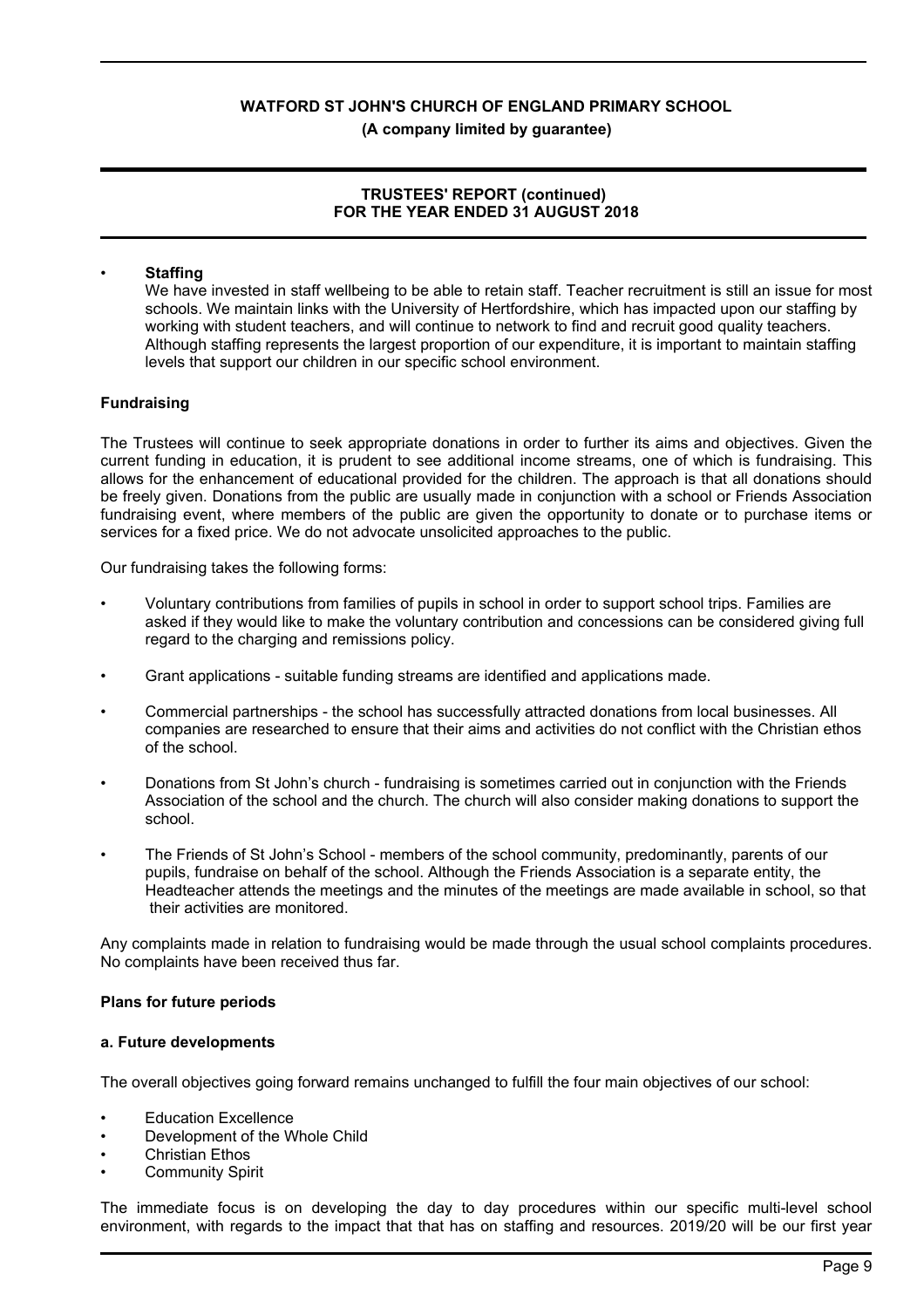**(A company limited by guarantee)**

# **TRUSTEES' REPORT (continued) FOR THE YEAR ENDED 31 AUGUST 2018**

with children in KS2. We are also looking to strengthen the SLT with the introduction of a Deputy Head to provide vital support to the Headteacher.

The school now has reverted to its intended 2 form entry, and we will progress this until the school is full with a capacity of 420 pupils.

We are also expecting our first Ofsted inspection in 2018/19 and our first SIAMS inspection.

We are also focusing on the diversification of income - the rental of space within our buildings, developing commercial relationships leading to donations from local businesses and grant funding from external sources where we meet the eligibility. As a new school with a comparatively low FSM rate, we do acknowledge that these opportunities may be scarce.

The school will continue to develop the curriculum preparing for KS2 whilst maintaining and improving on the academic achievements in EYFS and KS1. A greater focus on Teaching and Learning will naturally build as the constraints of building a new school building diminish.

# **Funds held as custodian**

Currently, there are no funds held.

# **Disclosure of information to auditor**

Each of the persons who are trustees at the time when this Trustees' report is approved has confirmed that:

so far as that Trustees is aware, there is no relevant audit information of which the charitable company's auditors are unaware, and

That Trustees have taken all the steps that ought to have been taken as a Trustee in order to be aware of any relevant audit information and to establish that the charitable company's auditor is aware of that information.

The Trustees' report, incorporating a strategic report, was approved by order of the Board of Trustees, as the company directors, on and signed on its behalf by:

................................................ **J Griffiths Chair of Trustees**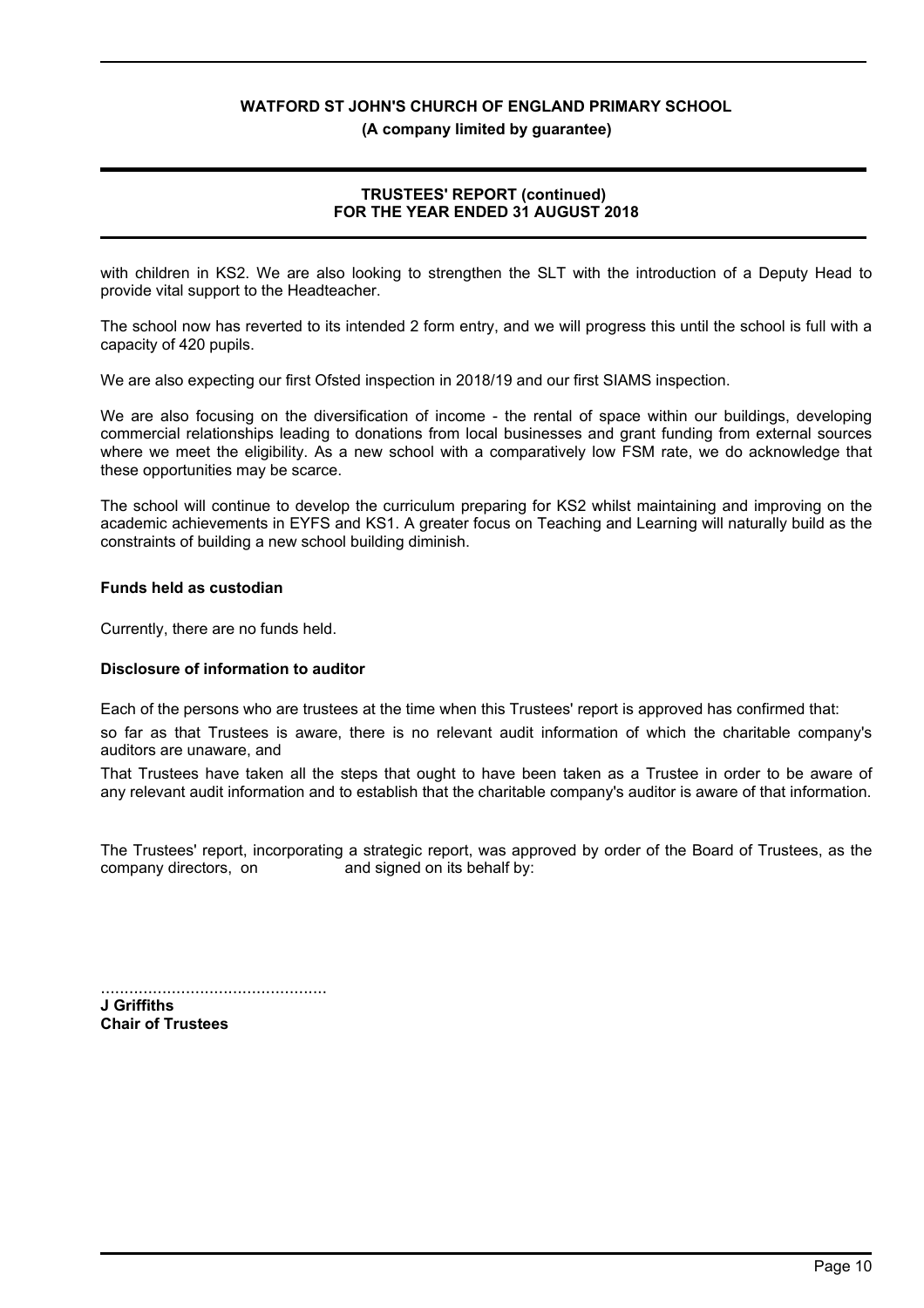# **GOVERNANCE STATEMENT**

#### **Scope of Responsibility**

As Trustees, we acknowledge we have overall responsibility for ensuring that Watford St John's Church of England Primary School has an effective and appropriate system of control, financial and otherwise. However such a system is designed to manage rather than eliminate the risk of failure to achieve business objectives, and can provide only reasonable and not absolute assurance against material misstatement or loss.

The Board of Trustees has delegated the day-to-day responsibility to the Headteacher, as Accounting Officer, for ensuring financial controls conform with the requirements of both propriety and good financial management and in accordance with the requirements and responsibilities assigned to it in the funding agreement between Watford St John's Church of England Primary School and the Secretary of State for Education. They are also responsible for reporting to the Board of Trustees any material weaknesses or breakdowns in internal control.

#### **Governance**

The information on governance included here supplements that described in the Trustees' report and in the Statement of Trustees' responsibilities. The Board of Trustees has formally met 8 times during the year. Attendance during the year at meetings of the Board of Trustees was as follows:

| Trustee                               | Meetings attended | Out of a possible |
|---------------------------------------|-------------------|-------------------|
| A Clough                              | 5                 |                   |
| R Davis                               |                   |                   |
| J Griffiths, Chair of Trustees        |                   |                   |
| E Grundy                              |                   |                   |
| F Handley                             |                   |                   |
| H Langeveld (nee Davis), Head Teacher |                   |                   |
| S Lavender                            |                   |                   |
| R Martins                             |                   |                   |
| C McMillian-Jackson                   | 8                 |                   |
| A Rindl                               |                   |                   |
| .D Stevenson                          |                   |                   |
| J Conn                                |                   |                   |

There were no key changes in the composition of the Board of Trustees during this period. Mrs A Handley remained as parent Trustee as a parent Trustee was not elected until October 2018. The Trustees have been involved in the transition from temporary to premanent school site and have been instrumental in negotiations on leases for both the sites. This was a challenging period where the Head teacher and Trustees have been involved in robustly ensuring that the EFSA delivered a building and services that were necessary to provide a modern school environment necessary to support the deliverance of an excellent school curriculum. We are particularly produ that a rooftop playground was secured for such an urban site with limited outdoor opportunities for the children. Following a year where pupil recruitment was below expected, the school has achieved two full Reception classes with a waiting list and has made some ways to fill the vacant places in Year 1, which is down to the efforts in Marketing of the Marketing Committee.

Trustees are regularly in school, not only for attendance at committee meetings, but to see such things as collective worship and to watch lessons and activites. This allows the testing of the reporting of the data and such things as behaviour given to the Trustees by the Head teacher is robust.

The quality of the data provided to Trustees is of a good standard and is rigorously reviewed by the appropriate committees, attended by those with relevant skills. The data was also scrutinised by an external School Improvement Partner, Alan Phair, Herts Assessment Team and Education Consultant for the Diocese of St Albans.

A Governance Review was commissioned by an external consultant, Maxine Ward, in October 2017 and she reported her findings to the Board of Trustees at the meeting in November. The comments were generally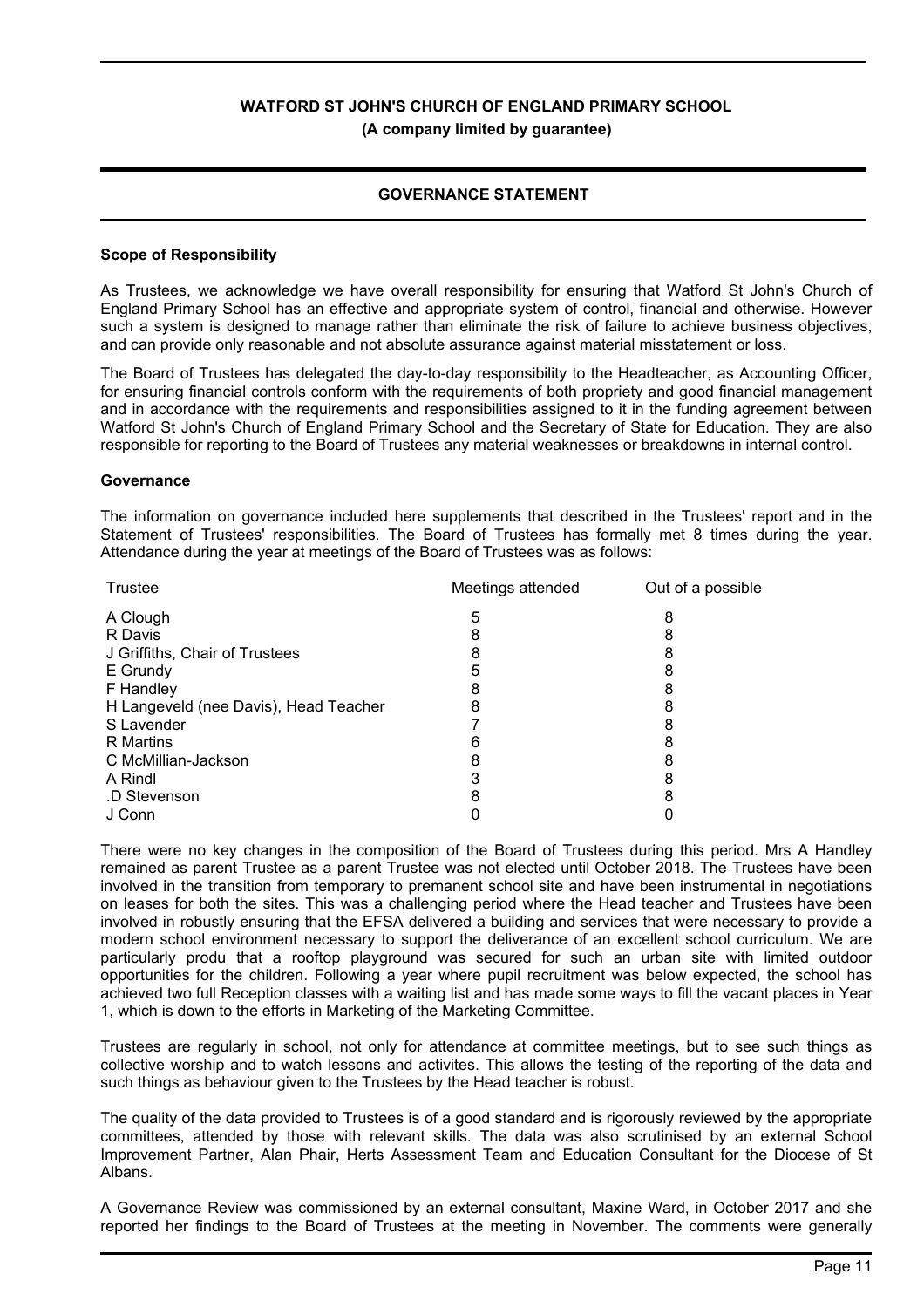# **GOVERNANCE STATEMENT (continued)**

positive but with some areas to tighten up on as to be expected with a new Trust. These have been actioned and that is apparent by the minutes from committees. A further review will be carried out before the end of the academic year.

The Finance and Resources committee is a subcommittee of the main Board of Trustees. Its purpose it to work with the Headteacher, as accounting officer, and the business manager to ensure that financial decisions enable the school to provide value for money, and to ensure that processes are compliant with The Academies Financial Handbook. The Commitee has faced an number of challenges during the year, not least because of the difficulties in predicting future financial requirements in relation to the new building, but also with changes in pensions and pay awards that place an additional financial requirement on the school's budget.

Estimates have had to be made based on as much research as possible, but we understand that the picture of the financial requirements will develop during this crucial first year in the new building. This transition to the permanent building, which had a very tight constructionb period, also impacted on the school's decision on procuring contracts as many of the vital questions that needed to be answered could not be answered in sufficient time to follow established procurement timelines. The Finance and Resources Committee have also had to deal with the vital process of the lease for the new building. This was a lengthy process as the Trust wished to vary the standard form presented by the DfE to further protect the Trust on the advice of our lawyers. The DfE would not agree to any variations as it was a standard lease for all free schools. The FGB voted to accept the lease at its meeting on 11 July 2018.

Attendance at meetings in the year was as follows:

| Trustee         | Meetings attended | Out of a possible |  |
|-----------------|-------------------|-------------------|--|
| R Davis (Chair) | 6                 | 6                 |  |
| J Griffiths     | 5                 | 5                 |  |
| A Handley       | 5                 | 6                 |  |
| H Langeveld     | 6                 | 6                 |  |
| A Clough        | 5                 | 6                 |  |

# **Review of Value for Money**

As Accounting Officer, the Headteacher has responsibility for ensuring that the academy delivers good value in the use of public resources. The Accounting Officer understands that value for money refers to the educational and wider societal outcomes achieved in return for the taxpayer resources received.

The accounting officer considers how the academy trust's use of its resources has provided good value for money during each academic year, and reports to the Board of Trustees where value for money can be improved, including the use of benchmarking data where appropriate. The accounting officer for the academy trust has delivered improved value for money during the year by:

•Ensuring that the new build project was monitored and that the school's requirements were met within the financial constraints of the ESFA. Including the FFE within the contractor's obligations ensured that this maximised the budget through their purchasing power so that quality additional items could be purchased that would not necessarily have been achieved by the trust alone.

•Ensuring that the school budget planning allowed for quality provision for children's needs to be met.

•Focusing on a prudent mindset with value for money at the forefront - Given the uncertainties of costs in relation to the new build and the cost of quality staff in a small school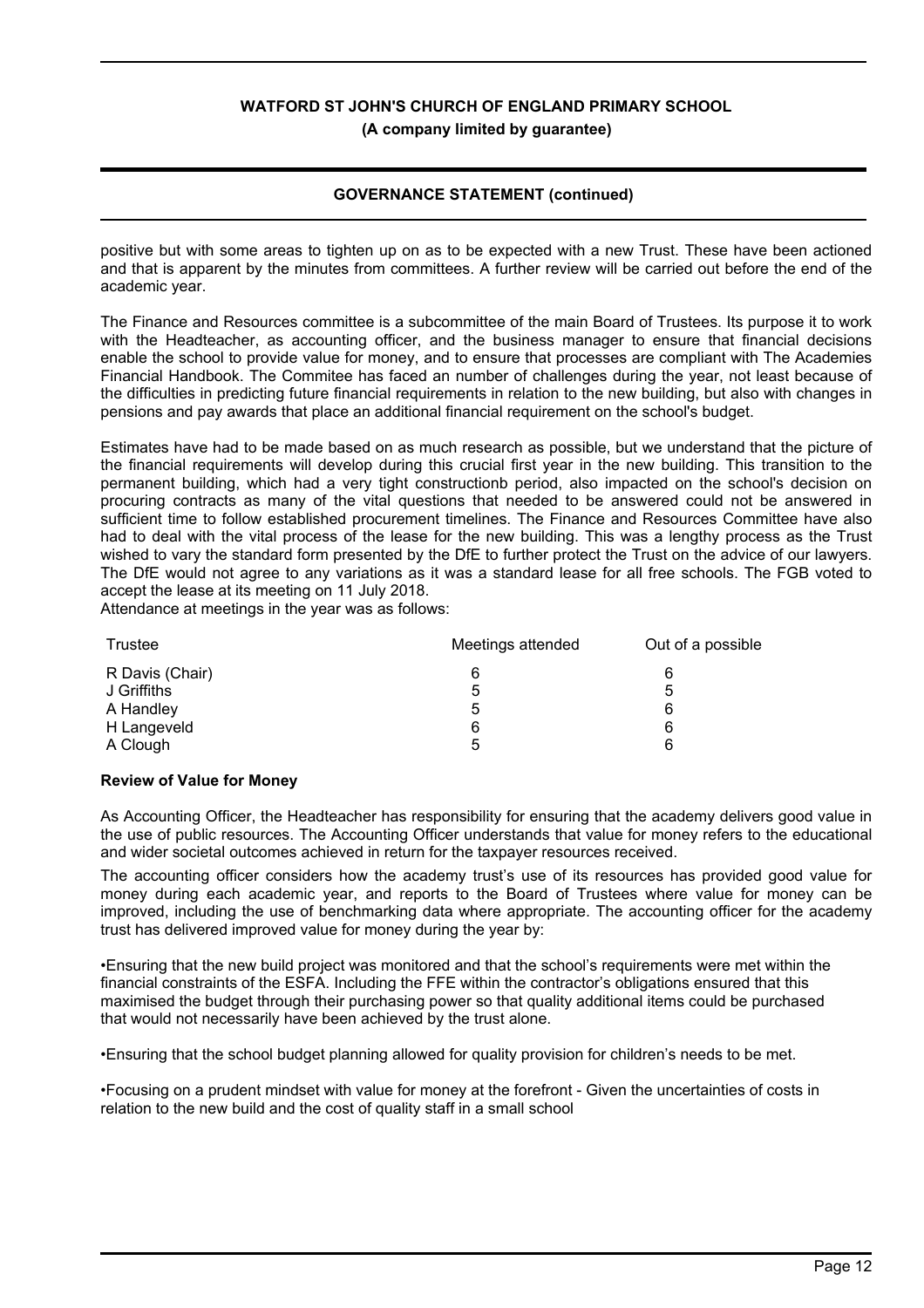# **GOVERNANCE STATEMENT (continued)**

# **The Purpose of the System of Internal Control**

The Systems of internal control are is designed to manage risk to a reasonable level rather than to eliminate all risk of failure to achieve policies, aims and objectives; they it can therefore only provide reasonable and not absolute assurance of effectiveness. The systems of internal control are based on an ongoing process designed to identify and prioritise the risks to the achievement of academy policies, aims and objectives, to evaluate the likelihood of those risks being realised, and the impact should they be realised, and to mitigate or manage them efficiently, effectively and economically. A system of internal controls has been in place in Watford St John's Church of England Primary School for the period 1 September to 31 August 2018 and up to the date of approval of the annual report and financial statements.

#### **Capacity to Handle Risk**

The Board of Trustees has identified and reviewed the key risks to which the academy is exposed together with the operating, financial and compliance controls that have been implemented to mitigate those risks. The board of trustees is of the view that there is a formal ongoing process for identifying, evaluating and managing the academy's significant risks, which has been in place for the period 1 September 2017 to 31 August 2018 and up to the date of approval of the annual report and financial statements. This process is regularly reviewed by the Board of Trustees.

#### **The Risk and Control Framework**

The academy's system of internal financial control is based on a framework of regular management information and administrative procedures including the segregation of duties and a system of delegation and accountability. In particular, it includes:

- comprehensive budgeting and monitoring systems with an annual budget and periodic financial reports which are reviewed and agreed by the board of trustees
- regular reviews by the Finance and General Purposes Committee of reports which indicate financial performance against the forecasts and of major purchase plans, capital works and expenditure programmes;
- setting targets to measure financial and other performance;
- clearly defined purchasing (asset purchase or capital investment) guidelines.
- delegation of authority and segregation of duties;
- identification and management of risks.

The Board of Trustees has considered the need for a specific internal audit function and has decided to appoint Thorne Widgery as internal auditor.

The internal auditor's role includes giving advice on financial matters and performing a range of checks on the academy's financial systems. In particular the checks carried out in the current period included:

- Using Approval Max system to manage authorisations in line with policy.
- Amendments to the process for authorising and signing off payroll.
- To tighten the process to ensure GAG reconciliations performed
- Ensuring the charge card is reconciled on a monthly basis

On a termly basis, the auditor report to the Board of Trustees through the Finance and Resources Committee on the operation of the systems of control and on the discharge of the Board of Trustees' financial responsibilities.

The appointee has not delivered their schedule as planned due to a series of communication errors. These have now been recitfied and a programme of work agreed for the coming year.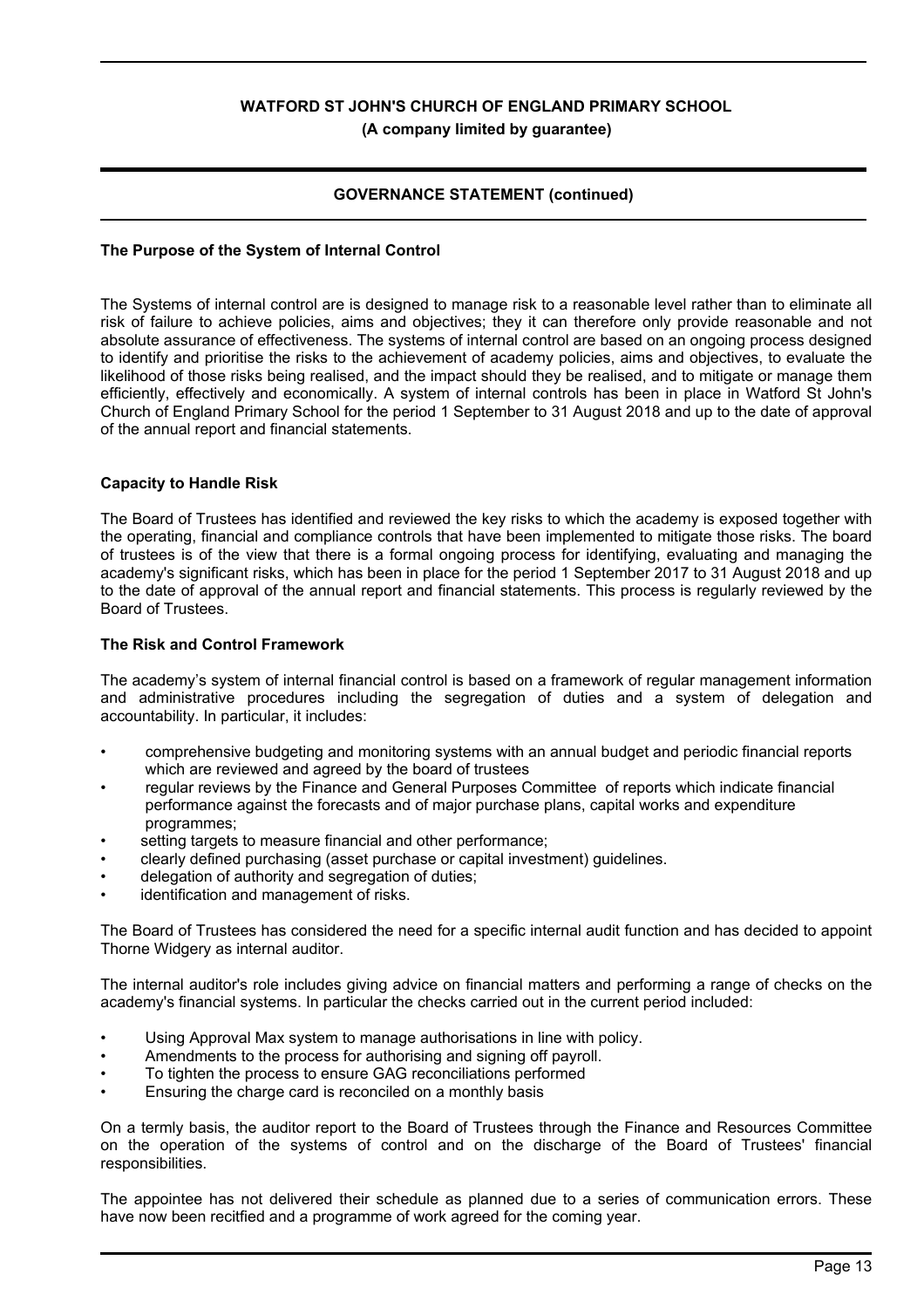# **GOVERNANCE STATEMENT (continued)**

#### **Review of Effectiveness**

As Accounting Officer, the Headteacher has responsibility for reviewing the effectiveness of the system of internal control. During the year in question the review has been informed by:

- the work of the internal auditor;
- the work of the external auditor:
- the work of the finance committee and the Chief Financial Officer who have responsibility for the development and maintenance of the internal control framework.

The Accounting Officer has been advised of the implications of the result of their review of the system of internal control by the Finance and General Purposes Committee and Audit Committee and a process of continuous development and improvement of systems in place to address any new risks or weaknesses indentified and ensure continuous improvement of the system is in place.

Approved by order of the members of the Board of Trustees on and signed on their behalf, by:

................................................ **J Griffiths Chair of Trustees**

................................................

**H Langeveld Accounting Officer**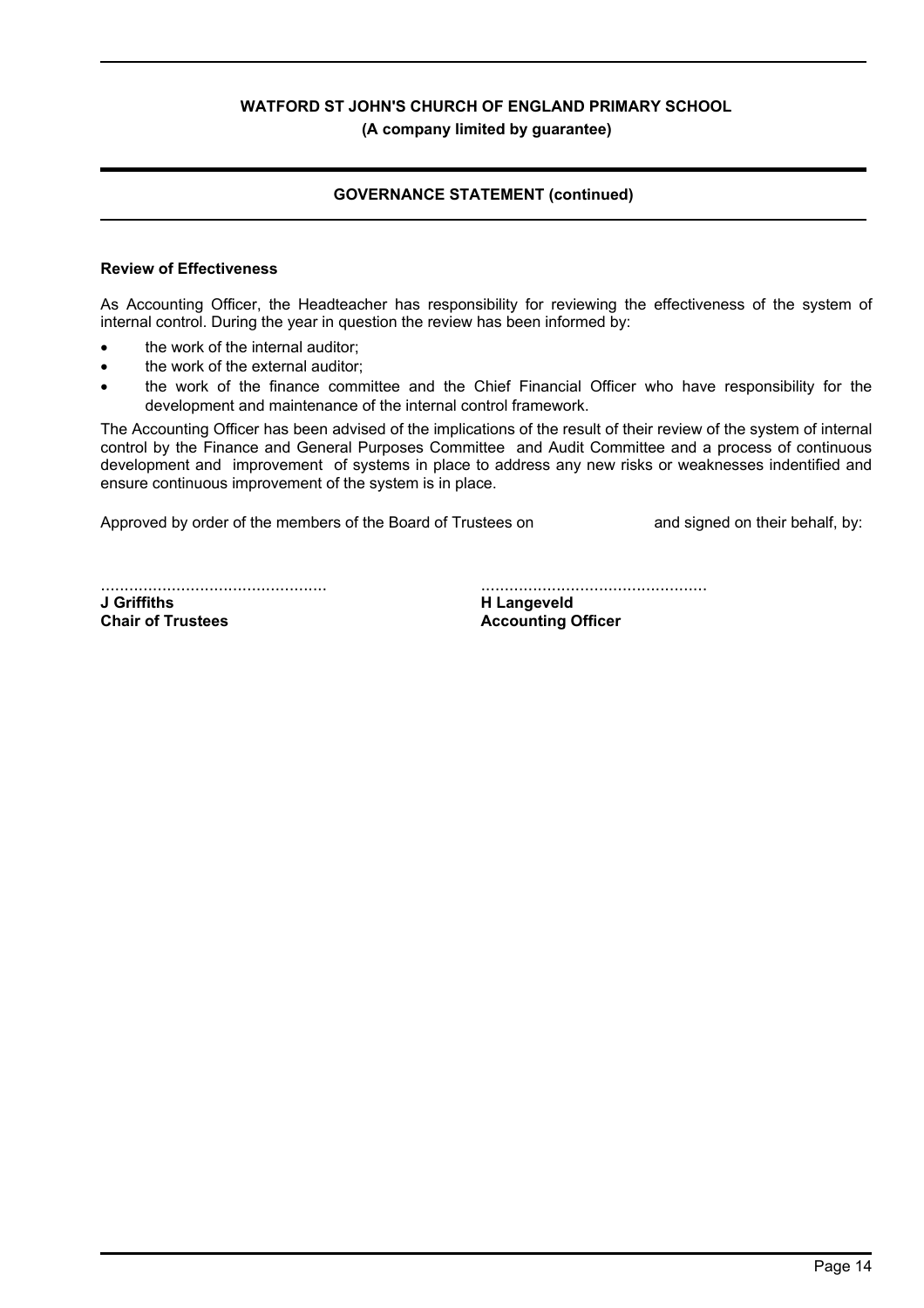# **STATEMENT ON REGULARITY, PROPRIETY AND COMPLIANCE**

As Accounting Officer of Watford St John's Church of England Primary School I have considered my responsibility to notify the academy trust Board of Trustees and the Education & Skills Funding Agency (ESFA) of material irregularity, impropriety and non-compliance with terms and conditions of all funding received by the academy trust, under the funding agreement in place between the academy trust and the Secretary of State for Education. As part of my consideration I have had due regard to the requirements of the Academies Financial Handbook 2017.

I confirm that I and the academy trust Board of Trustees are able to identify any material irregular or improper use of funds by the academy trust, or material non-compliance with the terms and conditions of funding under the academy trust's funding agreement and the Academies Financial Handbook 2017.

I confirm that no instances of material irregularity, impropriety or funding non-compliance have been discovered to date. If any instances are identified after the date of this statement, these will be notified to the Board of Trustees and ESFA.

................................................ **H Langeveld Accounting Officer**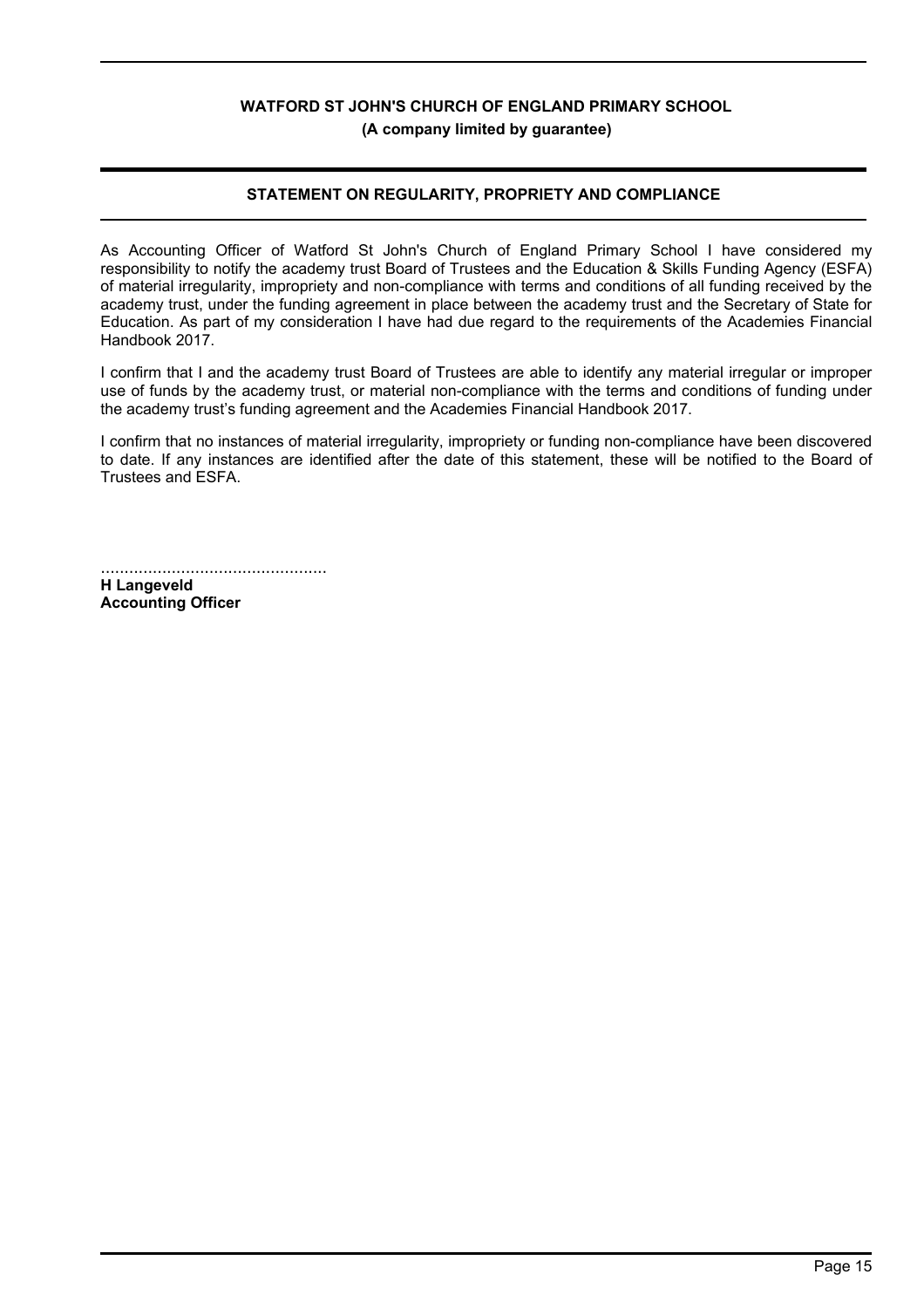#### **(A company limited by guarantee)**

# **STATEMENT OF TRUSTEES' RESPONSIBILITIES FOR THE YEAR ENDED 31 AUGUST 2018**

The Trustees (who are also the directors of the charitable company for the purposes of company law) are responsible for preparing the Trustees' report and the financial statements in accordance with the Annual Accounts Direction issued by the Education & Skills Funding Agency, United Kingdom Accounting Standards (United Kingdom Generally Accepted Accounting Practice) and applicable law and regulations.

Company law requires the Trustees to prepare financial statements for each financial year. Under company law the Trustees must not approve the financial statements unless they are satisfied that they give a true and fair view of the state of affairs of the charitable company and of its incoming resources and application of resources, including its income and expenditure, for that period. In preparing these financial statements, the Trustees are required to:

- select suitable accounting policies and then apply them consistently;
- observe the methods and principles of the Charities SORP 2015 and the Academies Accounts Direction 2017 to 2018;
- make judgments and accounting estimates that are reasonable and prudent;
- state whether applicable UK Accounting Standards have been followed, subject to any material departures disclosed and explained in the financial statements;
- prepare the financial statements on the going concern basis unless it is inappropriate to presume that the charitable company will continue in business.

The Trustees are responsible for keeping adequate accounting records that are sufficient to show and explain the charitable company's transactions and disclose with reasonable accuracy at any time the financial position of the charitable company and enable them to ensure that the financial statements comply with the Companies Act 2006. They are also responsible for safeguarding the assets of the charitable company and hence for taking reasonable steps for the prevention and detection of fraud and other irregularities.

The Trustees are responsible for ensuring that in its conduct and operation the charitable company applies financial and other controls, which conform with the requirements both of propriety and of good financial management. They are also responsible for ensuring grants received from ESFA/DfE have been applied for the purposes intended.

The Trustees are responsible for the maintenance and integrity of the corporate and financial information included on the charitable company's website. Legislation in the United Kingdom governing the preparation and dissemination of financial statements may differ from legislation in other jurisdictions.

Approved by order of the members of the Board of Trustees on and signed on its behalf by:

................................................ **J Griffiths Chair of Trustees**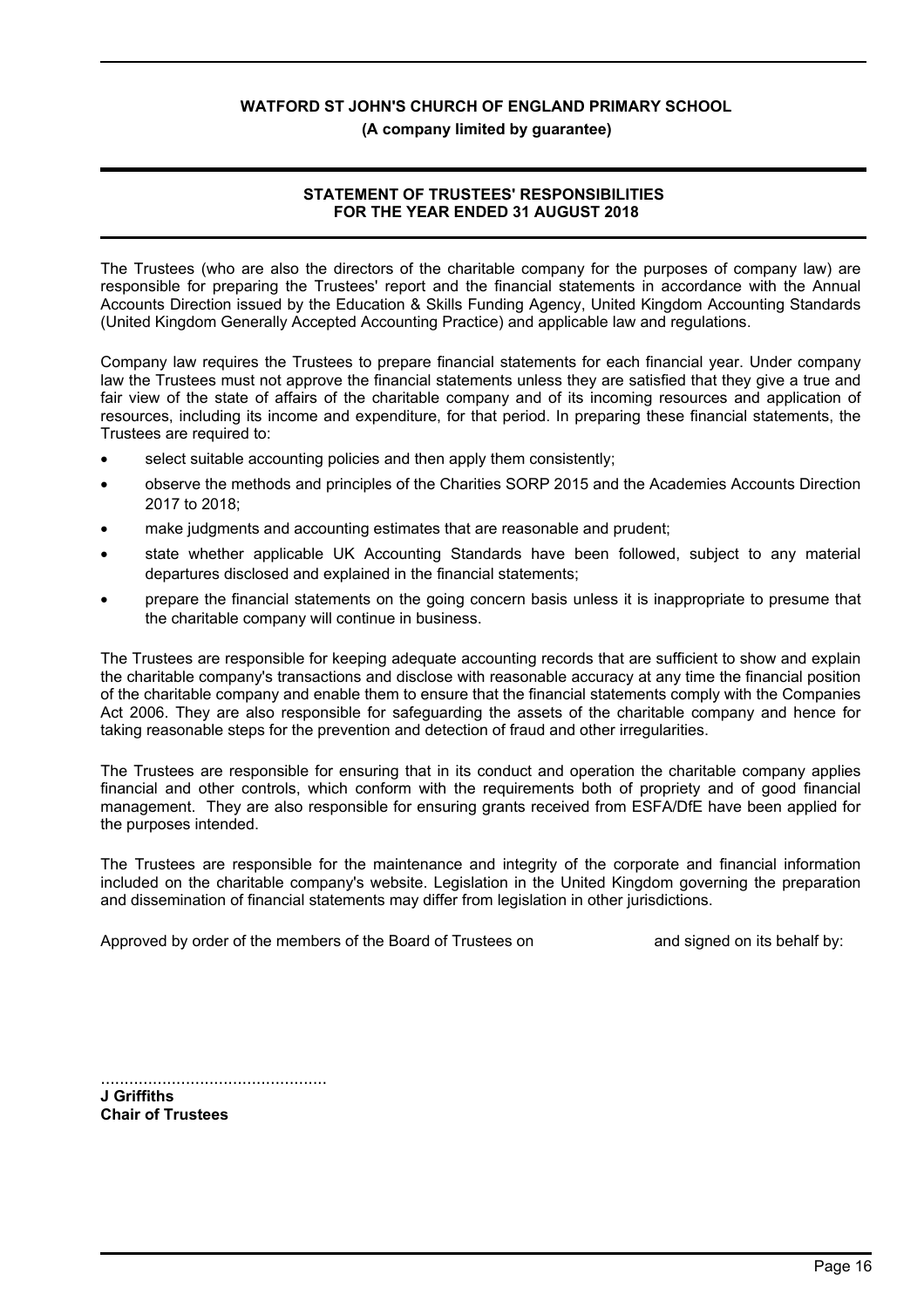# **INDEPENDENT AUDITOR'S REPORT ON THE FINANCIAL STATEMENTS TO THE MEMBERS OF WATFORD ST JOHN'S CHURCH OF ENGLAND PRIMARY SCHOOL**

# **Opinion**

We have audited the financial statements of Watford St John's Church of England Primary School (the 'academy') for the year ended 31 August 2018 which comprise the Statement of financial activities incorporating income and expenditure account, the Balance sheet, the Statement of cash flows and the related notes, including a summary of significant accounting policies. The financial reporting framework that has been applied in their preparation is applicable law, United Kingdom Accounting Standards (United Kingdom Generally Accepted Accounting Practice), including Financial Reporting Standard 102 'The Financial Reporting Standard applicable in the UK and Republic of Ireland', the Charities SORP 2015 and the Academies Accounts Direction 2017 to 2018 issued by the Education & Skills Funding Agency.

In our opinion the financial statements:

- give a true and fair view of the state of the academy's affairs as at 31 August 2018 and of its incoming resources and application of resources, including its income and expenditure for the year then ended;
- have been properly prepared in accordance with United Kingdom Generally Accepted Accounting Practice; and
- have been prepared in accordance with the requirements of the Companies Act 2006, the Charities SORP 2015 and the Academies Accounts Direction 2017 to 2018 issued by the Education & Skills Funding Agency.

# **Basis for opinion**

We conducted our audit in accordance with International Standards on Auditing (UK) (ISAs (UK)) and applicable law. Our responsibilities under those standards are further described in the Auditor's responsibilities for the audit of the financial statements section of our report. We are independent of the academy in accordance with the ethical requirements that are relevant to our audit of the financial statements in the United Kingdom, including the Financial Reporting Council's Ethical Standard, and we have fulfilled our other ethical responsibilities in accordance with these requirements. We believe that the audit evidence we have obtained is sufficient and appropriate to provide a basis for our opinion.

#### **Conclusions relating to going concern**

We have nothing to report in respect of the following matters in relation to which the ISAs (UK) require us to report to you where:

- the Trustees' use of the going concern basis of accounting in the preparation of the financial statements is not appropriate; or
- the Trustees have not disclosed in the financial statements any identified material uncertainties that may cast significant doubt about the academy's ability to continue to adopt the going concern basis of accounting for a period of at least twelve months from the date when the financial statements are authorised for issue.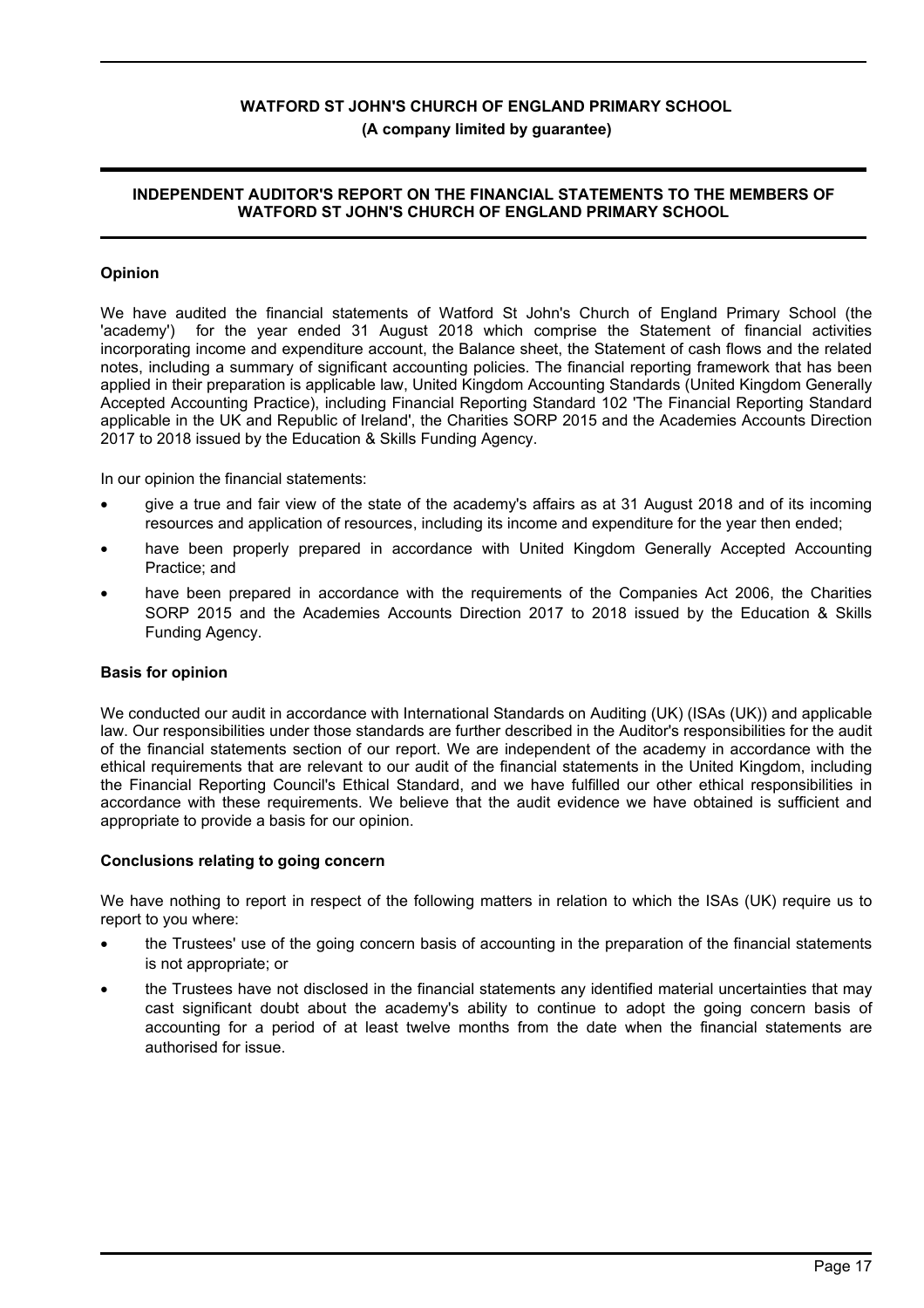# **INDEPENDENT AUDITOR'S REPORT ON THE FINANCIAL STATEMENTS TO THE MEMBERS OF WATFORD ST JOHN'S CHURCH OF ENGLAND PRIMARY SCHOOL**

# **Other information**

The Trustees are responsible for the other information. The other information comprises the information included in the Annual report, other than the financial statements and our Auditor's report thereon. Our opinion on the financial statements does not cover the other information and, except to the extent otherwise explicitly stated in our report, we do not express any form of assurance conclusion thereon.

In connection with our audit of the financial statements, our responsibility is to read the other information and, in doing so, consider whether the other information is materially inconsistent with the financial statements or our knowledge obtained in the audit or otherwise appears to be materially misstated. If we identify such material inconsistencies or apparent material misstatements, we are required to determine whether there is a material misstatement in the financial statements or a material misstatement of the other information. If, based on the work we have performed, we conclude that there is a material misstatement of this other information, we are required to report that fact.

We have nothing to report in this regard.

# **Opinion on other matters prescribed by the Companies Act 2006**

In our opinion, based on the work undertaken in the course of the audit:

- the information given in the Trustees' Report including the Strategic Report for the financial year for which the financial statements are prepared is consistent with the financial statements.
- the Trustees' Report and the Strategic Report has been prepared in accordance with applicable legal requirements.

# **Matters on which we are required to report by exception**

In the light of our knowledge and understanding of the academy and its environment obtained in the course of the audit, we have not identified material misstatements in the Trustees' Report including the Strategic Report.

We have nothing to report in respect of the following matters in relation to which the Companies Act 2006 requires us to report to you if, in our opinion:

- adequate accounting records have not been kept, or returns adequate for our audit have not been received from branches not visited by us; or
- the financial statements are not in agreement with the accounting records and returns; or
- certain disclosures of Trustees' remuneration specified by law are not made; or
- we have not received all the information and explanations we require for our audit.

#### **Responsibilities of trustees**

As explained more fully in the Statement of Trustees' responsibilities, the Trustees (who are also the directors of the academy for the purposes of company law) are responsible for the preparation of the financial statements and for being satisfied that they give a true and fair view, and for such internal control as the Trustees determine is necessary to enable the preparation of financial statements that are free from material misstatement, whether due to fraud or error.

In preparing the financial statements, the Trustees are responsible for assessing the academy's ability to continue as a going concern, disclosing, as applicable, matters related to going concern and using the going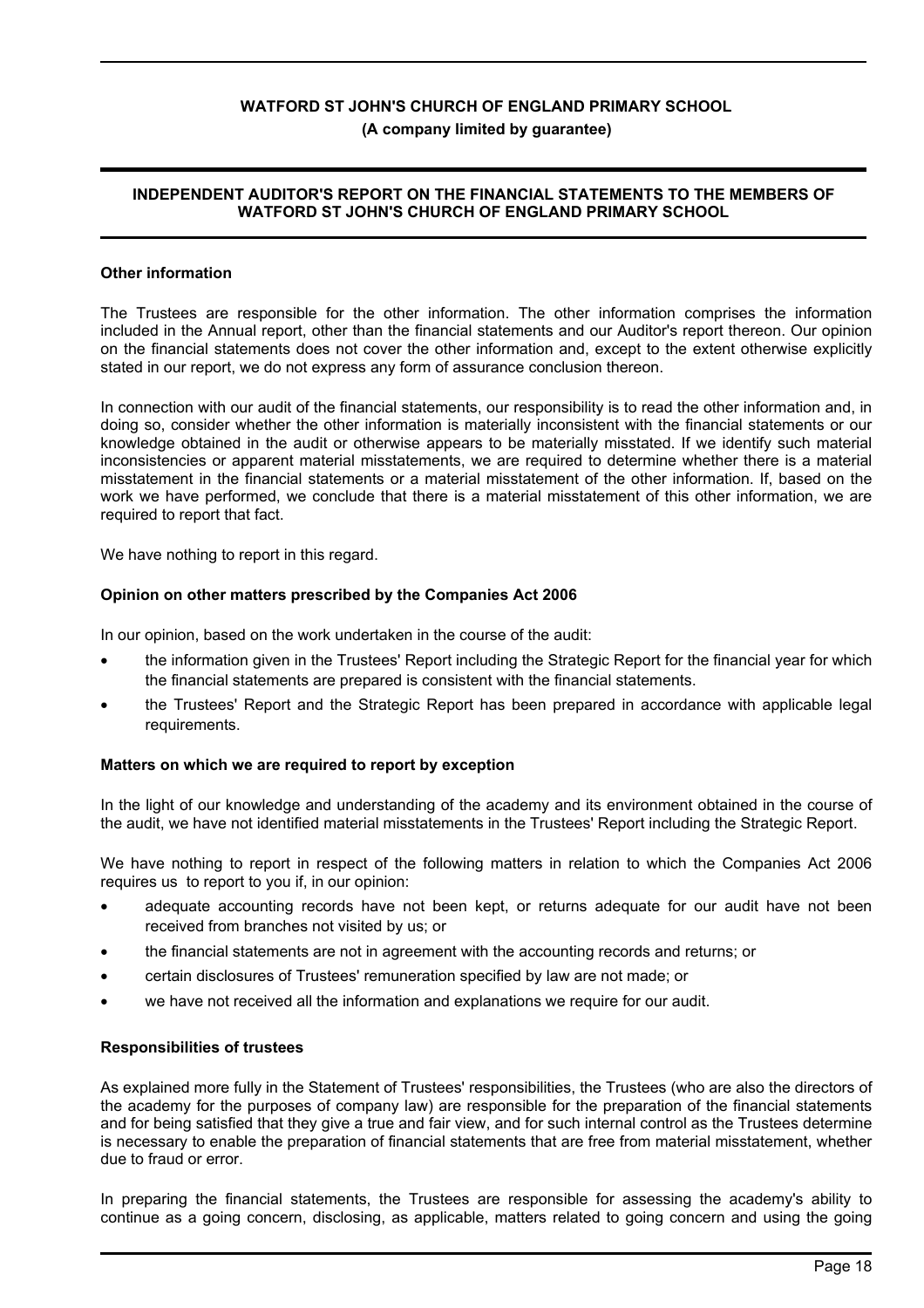# **(A company limited by guarantee)**

# **INDEPENDENT AUDITOR'S REPORT ON THE FINANCIAL STATEMENTS TO THE MEMBERS OF WATFORD ST JOHN'S CHURCH OF ENGLAND PRIMARY SCHOOL**

concern basis of accounting unless the Trustees either intend to liquidate the academy or to cease operations, or have no realistic alternative but to do so.

# **Auditor's responsibilities for the audit of the financial statements**

Our objectives are to obtain reasonable assurance about whether the financial statements as a whole are free from material misstatement, whether due to fraud or error, and to issue an Auditor's report that includes our opinion. Reasonable assurance is a high level of assurance, but is not a guarantee that an audit conducted in accordance with ISAs (UK) will always detect a material misstatement when it exists. Misstatements can arise from fraud or error and are considered material if, individually or in the aggregate, they could reasonably be expected to influence the economic decisions of users taken on the basis of these financial statements.

A further description of our responsibilities for the audit of the financial statements is located on the Financial Reporting Council's website at: www.frc.org.uk/auditorsresponsibilities. This description forms part of our Auditor's report.

#### **Use of our report**

This report is made solely to the academy's members, as a body, in accordance with Chapter 3 of Part 16 of the Companies Act 2006. Our audit work has been undertaken so that we might state to the academy's members those matters we are required to state to them in an Auditor's report and for no other purpose. To the fullest extent permitted by law, we do not accept or assume responsibility to anyone other than the academy and its members, as a body, for our audit work, for this report, or for the opinions we have formed.

Alexander Bottom ACA (Senior statutory auditor)

for and on behalf of

**Hillier Hopkins LLP**

Chartered Accountants Statutory Auditor

Radius House 51 Clarendon Road **Watford Herts** WD17 1HP Date: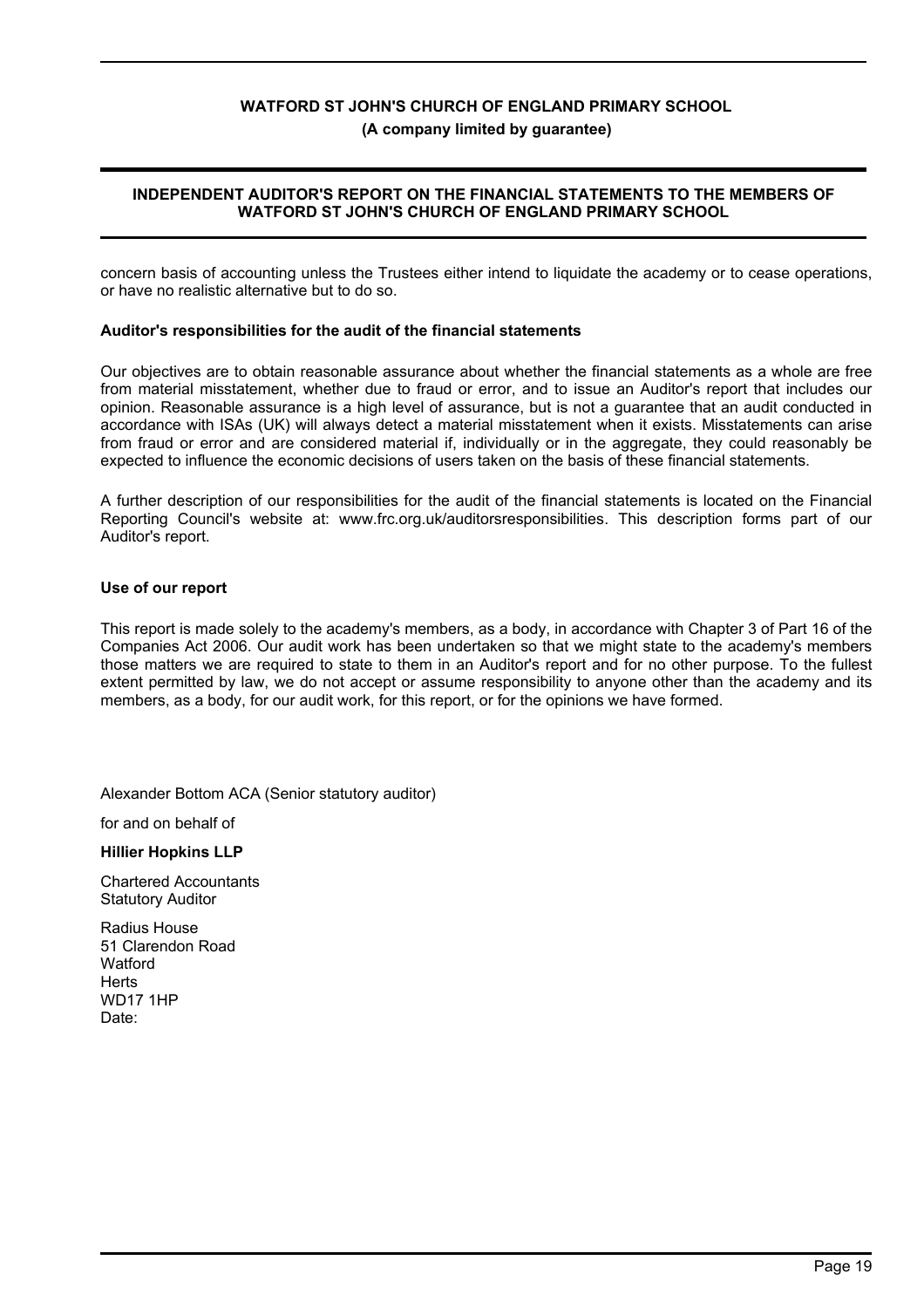#### **INDEPENDENT REPORTING ACCOUNTANT'S ASSURANCE REPORT ON REGULARITY TO WATFORD ST JOHN'S CHURCH OF ENGLAND PRIMARY SCHOOL AND THE EDUCATION & SKILLS FUNDING AGENCY**

In accordance with the terms of our engagement letter dated April 2016 and further to the requirements of the Education & Skills Funding Agency (ESFA) as included in the Academies Accounts Direction 2017 to 2018, we have carried out an engagement to obtain limited assurance about whether the expenditure disbursed and income received by Watford St John's Church of England Primary School during the year 1 September 2017 to 31 August 2018 have been applied to the purposes identified by Parliament and the financial transactions conform to the authorities which govern them.

This report is made solely to Watford St John's Church of England Primary School and the ESFA in accordance with the terms of our engagement letter. Our work has been undertaken so that we might state to Watford St John's Church of England Primary School and the ESFA those matters we are required to state in a report and for no other purpose. To the fullest extent permitted by law, we do not accept or assume responsibility to anyone other than Watford St John's Church of England Primary School and the ESFA, for our work, for this report, or for the conclusion we have formed.

#### **Respective responsibilities of Watford St John's Church of England Primary School's accounting officer and the reporting accountant**

The Accounting Officer is responsible, under the requirements of Watford St John's Church of England Primary School's funding agreement with the Secretary of State for Education dated 29 April 2016, and the Academies Financial Handbook extant from 1 September 2017, for ensuring that expenditure disbursed and income received is applied for the purposes intended by Parliament and the financial transactions conform to the authorities which govern them.

Our responsibilities for this engagement are established in the United Kingdom by our profession's ethical guidance and are to obtain limited assurance and report in accordance with our engagement letter and the requirements of the Academies Accounts Direction 2017 to 2018. We report to you whether anything has come to our attention in carrying out our work which suggests that in all material respects, expenditure disbursed and income received during the year 1 September 2017 to 31 August 2018 have not been applied to purposes intended by Parliament or that the financial transactions do not conform to the authorities which govern them.

# **Approach**

We conducted our engagement in accordance with the Academies Accounts Direction 2017 to 2018 issued by the ESFA. We performed a limited assurance engagement as defined in our engagement letter.

The objective of a limited assurance engagement is to perform such procedures as to obtain information and explanations in order to provide us with sufficient appropriate evidence to express a negative conclusion on regularity.

A limited assurance engagement is more limited in scope than a reasonable assurance engagement and consequently does not enable us to obtain assurance that we would become aware of all significant matters that might be identified in a reasonable assurance engagement. Accordingly, we do not express a positive opinion.

Our engagement includes examination, on a test basis, of evidence relevant to the regularity and propriety of the academy's income and expenditure.

The work undertaken to draw to our conclusion includes:

- An assessment of the risk of material misstatement and irregularity across the Academy Trust's activities.
- Testing and review of areas identified through risk assessment including enquiry, observation, inspection and review of supporting evidence.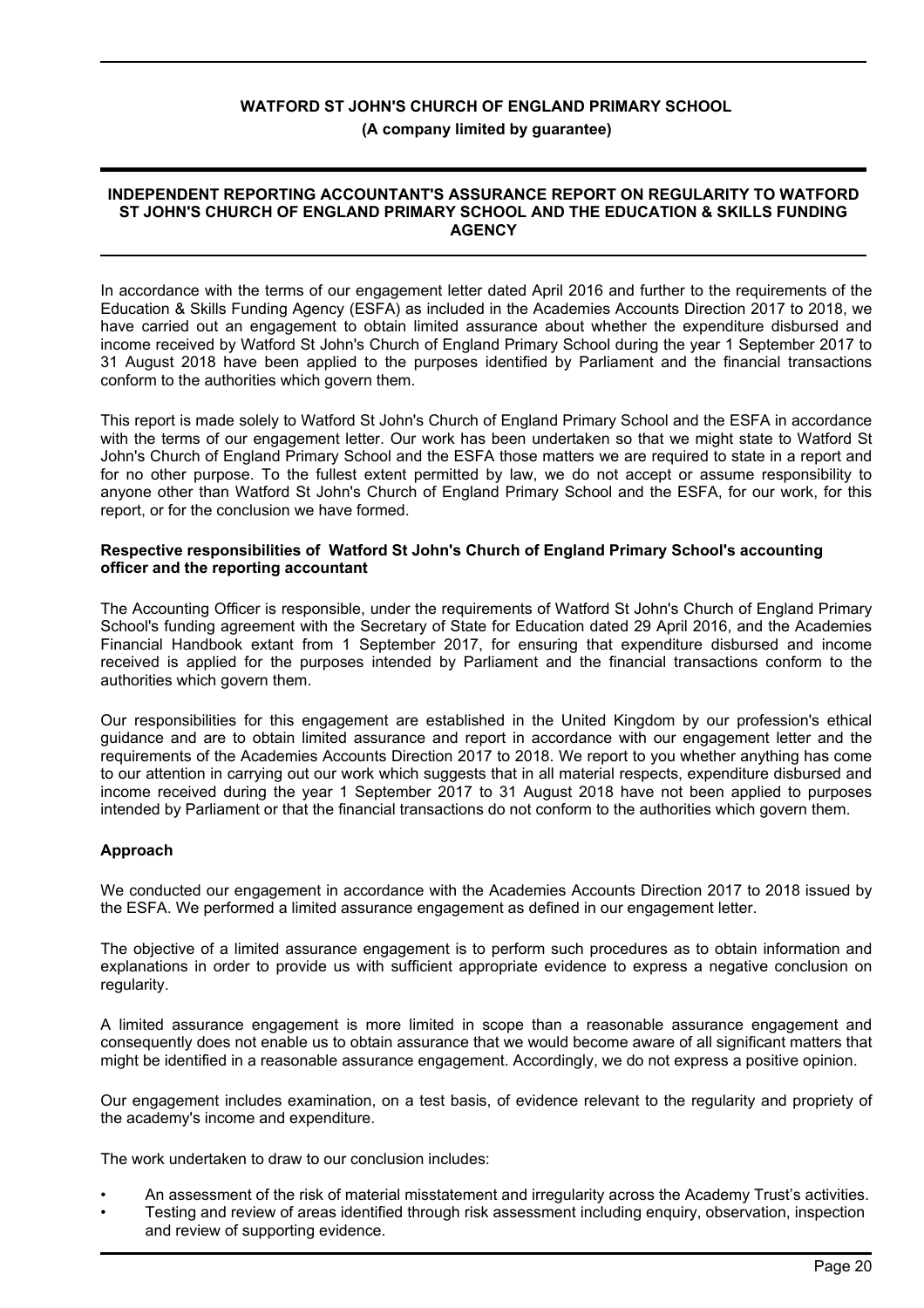#### **INDEPENDENT REPORTING ACCOUNTANT'S ASSURANCE REPORT ON REGULARITY TO WATFORD ST JOHN'S CHURCH OF ENGLAND PRIMARY SCHOOL AND THE EDUCATION & SKILLS FUNDING AGENCY (continued)**

- Review of system controls, policies and procedures in place to ensure compliance with the regularity regime.
- Consideration of evidence obtained through the work performed as part of our financial statements audit in order to support the regularity conclusion.

# **Conclusion**

In the course of our work, nothing has come to our attention which suggests that in all material respects the expenditure disbursed and income received during the year 1 September 2017 to 31 August 2018 have not been applied to purposes intended by Parliament and the financial transactions do not conform to the authorities which govern them.

# **Hillier Hopkins LLP**

Chartered Accountants Statutory Auditor

Radius House 51 Clarendon Road **Watford Herts** WD17 1HP

Date: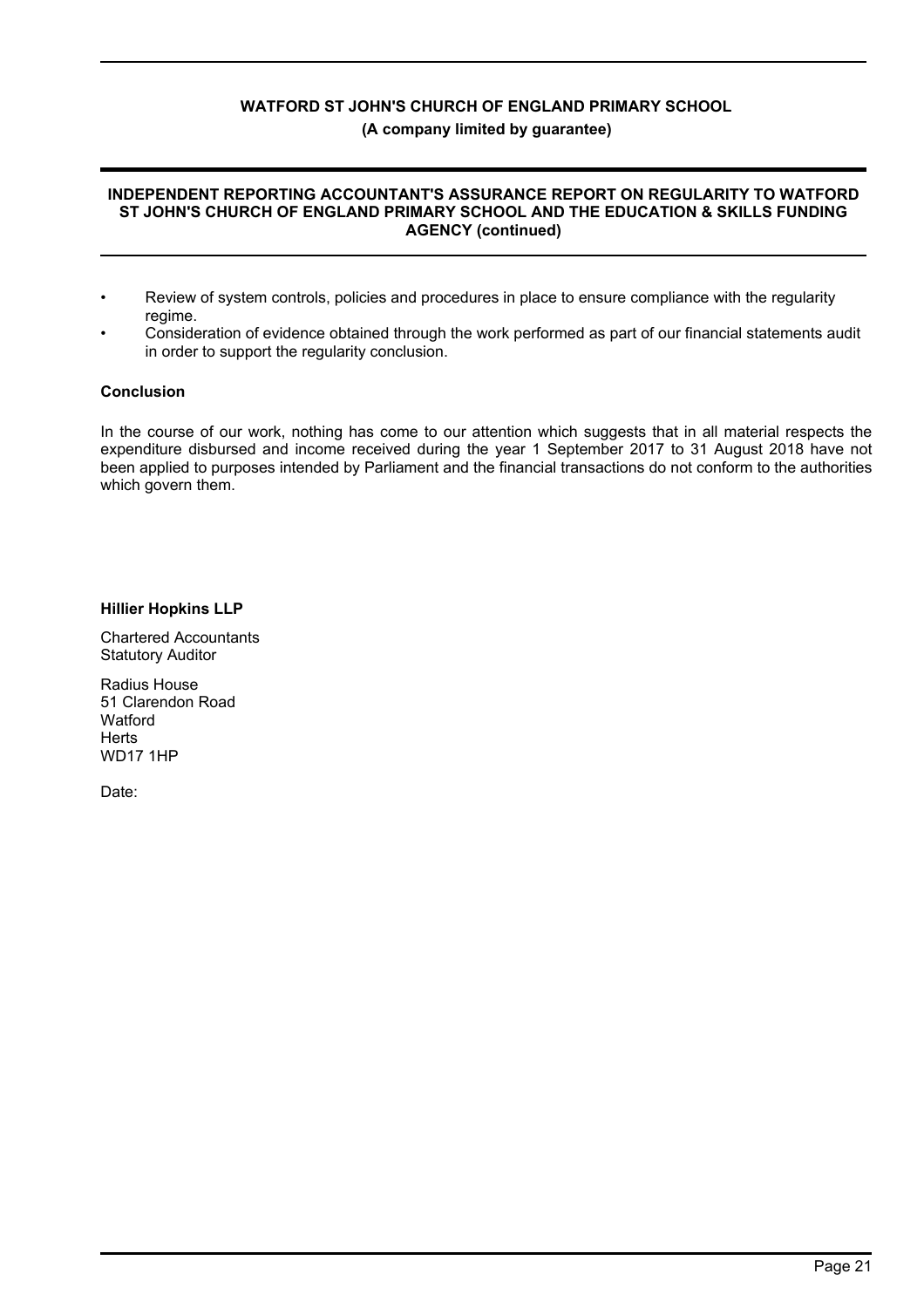**(A company limited by guarantee)**

|                                                                                                  | <b>Note</b>                            | <b>Unrestricte</b><br>d funds<br>2018<br>£ | <b>Restricted</b><br>funds<br>2018<br>£ | <b>Restricted</b><br>fixed asset<br>funds<br>2018<br>£ | <b>Total</b><br>funds<br>2018<br>£ | Total<br>funds<br>2017<br>£      |
|--------------------------------------------------------------------------------------------------|----------------------------------------|--------------------------------------------|-----------------------------------------|--------------------------------------------------------|------------------------------------|----------------------------------|
| Income from:                                                                                     |                                        |                                            |                                         |                                                        |                                    |                                  |
| Donations and capital grants<br>Charitable activities<br>Other trading activities<br>Investments | $\overline{\mathbf{c}}$<br>3<br>4<br>5 | 856<br>2,444<br>28,106<br>68               | 2,772<br>483,711                        | 5,913                                                  | 9,541<br>486,155<br>28,106<br>68   | 3,586<br>398,746<br>17,733<br>55 |
| <b>Total income</b>                                                                              |                                        | 31,474                                     | 486,483                                 | 5,913                                                  | 523,870                            | 420,120                          |
| <b>Expenditure on:</b>                                                                           |                                        |                                            |                                         |                                                        |                                    |                                  |
| Raising funds<br>Charitable activities                                                           | 6                                      | 17,890                                     | 699,618                                 | 15,363                                                 | 17,890<br>714,981                  | 20,961<br>420, 151               |
| <b>Total expenditure</b>                                                                         | $\overline{7}$                         | 17,890                                     | 699,618                                 | 15,363                                                 | 732,871                            | 441,112                          |
| Net income / (expenditure)<br>before transfers<br><b>Transfers between Funds</b>                 | 17                                     | 13,584                                     | (213, 135)<br>211,275                   | (9, 450)<br>(211, 275)                                 | (209, 001)                         | (20, 992)                        |
| Net income / (expenditure)<br>before other recognised<br>gains and losses                        |                                        | 13,584                                     | (1,860)                                 | (220, 725)                                             | (209, 001)                         | (20, 992)                        |
| Actuarial gains on defined<br>benefit pension schemes                                            | 21                                     |                                            | 14,000                                  |                                                        | 14,000                             | 2,000                            |
| Net movement in funds                                                                            |                                        | 13,584                                     | 12,140                                  | (220, 725)                                             | (195,001)                          | (18, 992)                        |
| <b>Reconciliation of funds:</b>                                                                  |                                        |                                            |                                         |                                                        |                                    |                                  |
| Total funds brought forward                                                                      |                                        | 1,385                                      | 45,269                                  | 506,767                                                | 553,421                            | 572,413                          |
| <b>Total funds carried forward</b>                                                               |                                        | 14,969                                     | 57,409                                  | 286,042                                                | 358,420                            | 553,421                          |
|                                                                                                  |                                        |                                            |                                         |                                                        |                                    |                                  |

#### **STATEMENT OF FINANCIAL ACTIVITIES INCORPORATING INCOME AND EXPENDITURE ACCOUNT FOR THE YEAR ENDED 31 AUGUST 2018**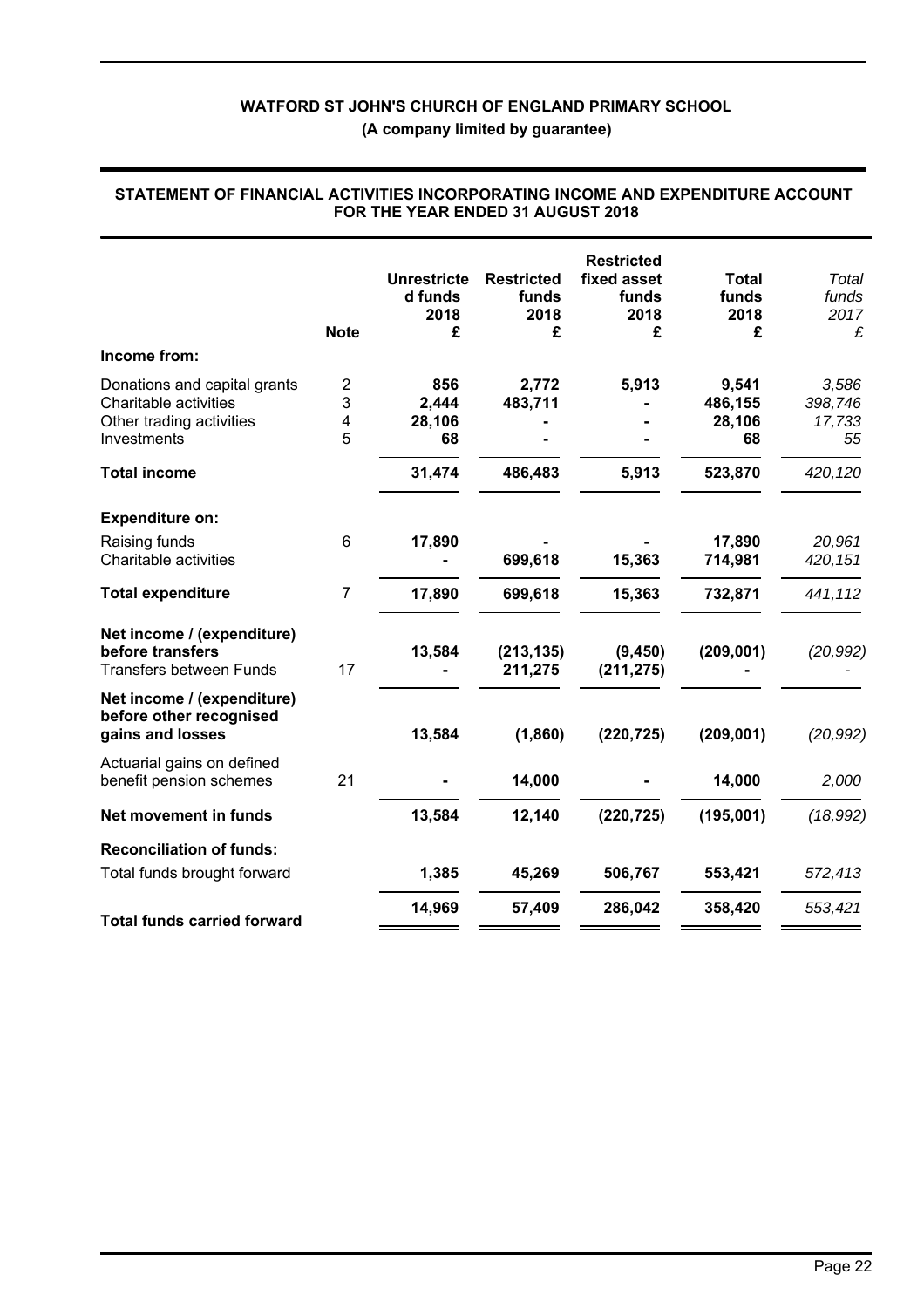#### **(A company limited by guarantee) REGISTERED NUMBER: 09016294**

| <b>BALANCE SHEET</b><br>AS AT 31 AUGUST 2018           |             |           |           |           |           |
|--------------------------------------------------------|-------------|-----------|-----------|-----------|-----------|
|                                                        | <b>Note</b> | £         | 2018<br>£ | £         | 2017<br>£ |
| <b>Fixed assets</b>                                    |             |           |           |           |           |
| Tangible assets                                        | 14          |           | 26,587    |           | 33,049    |
| <b>Current assets</b>                                  |             |           |           |           |           |
| <b>Debtors</b>                                         | 15          | 275,939   |           | 495,921   |           |
| Cash at bank and in hand                               |             | 110,692   |           | 95,412    |           |
|                                                        |             | 386,631   |           | 591,333   |           |
| Creditors: amounts falling due within one<br>year      | 16          | (42, 798) |           | (60, 961) |           |
| <b>Net current assets</b>                              |             |           | 343,833   |           | 530,372   |
| <b>Total assets less current liabilities</b>           |             |           | 370,420   |           | 563,421   |
| Defined benefit pension scheme liability               | 21          |           | (12,000)  |           | (10,000)  |
| Net assets including pension scheme<br>liabilities     |             |           | 358,420   |           | 553,421   |
| Funds of the academy                                   |             |           |           |           |           |
| Restricted income funds:                               |             |           |           |           |           |
| Restricted income funds                                | 17          | 69,409    |           | 55,269    |           |
| Restricted fixed asset funds                           | 17          | 286,042   |           | 506,767   |           |
| Restricted income funds excluding<br>pension liability |             | 355,451   |           | 562,036   |           |
| Pension reserve                                        |             | (12,000)  |           | (10,000)  |           |
|                                                        |             |           |           |           |           |
| Total restricted income funds                          |             |           | 343,451   |           | 552,036   |
| Unrestricted income funds                              | 17          |           | 14,969    |           | 1,385     |
| <b>Total funds</b>                                     |             |           | 358,420   |           | 553,421   |

The financial statements on pages 22 to 45 were approved by the Trustees, and authorised for issue, on and are signed on their behalf, by:

................................................ **J Griffiths Chair of Trustees**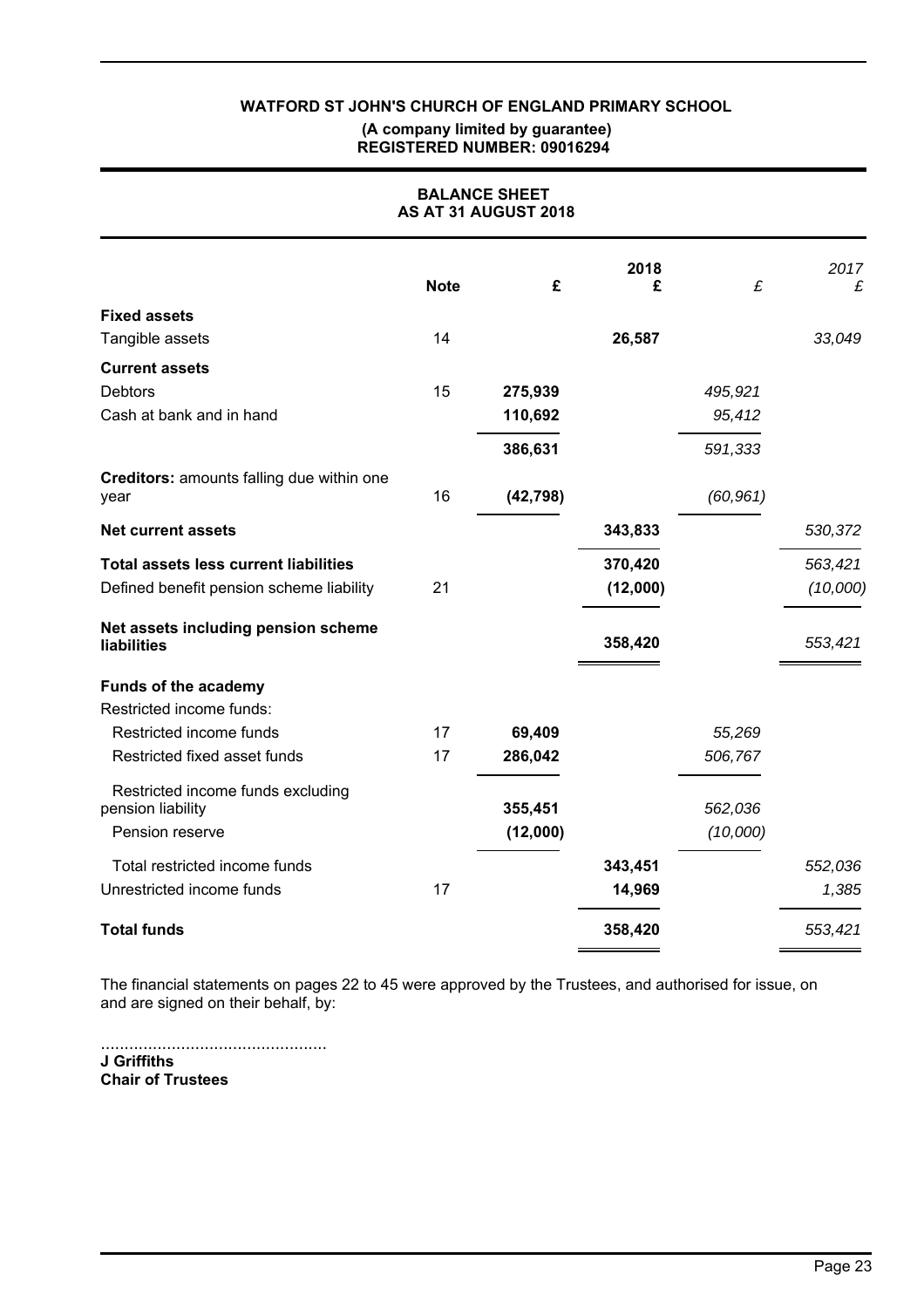**(A company limited by guarantee)**

| FOR THE YEAR ENDED 31 AUGUST 2018                                                                                                                             |             |                        |                 |
|---------------------------------------------------------------------------------------------------------------------------------------------------------------|-------------|------------------------|-----------------|
|                                                                                                                                                               | <b>Note</b> | 2018<br>£              | 2017<br>£       |
| Cash flows from operating activities                                                                                                                          |             |                        |                 |
| Net cash provided by operating activities                                                                                                                     | 19          | 18,199                 | 98,246          |
| Cash flows from investing activities:<br>Dividends, interest and rents from investments<br>Purchase of tangible fixed assets<br>Capital grants from DfE Group |             | 68<br>(8,900)<br>5,913 | 55<br>(45, 720) |
| Net cash used in investing activities                                                                                                                         |             | (2,919)                | (45, 665)       |
| Change in cash and cash equivalents in the year                                                                                                               |             | 15,280                 | 52,581          |
| Cash and cash equivalents brought forward                                                                                                                     |             | 95,412                 | 42,831          |
| Cash and cash equivalents carried forward                                                                                                                     | 20          | 110,692                | 95,412          |

# **STATEMENT OF CASH FLOWS FOR THE YEAR ENDED 31 AUGUST 2018**

 $=$ 

ł.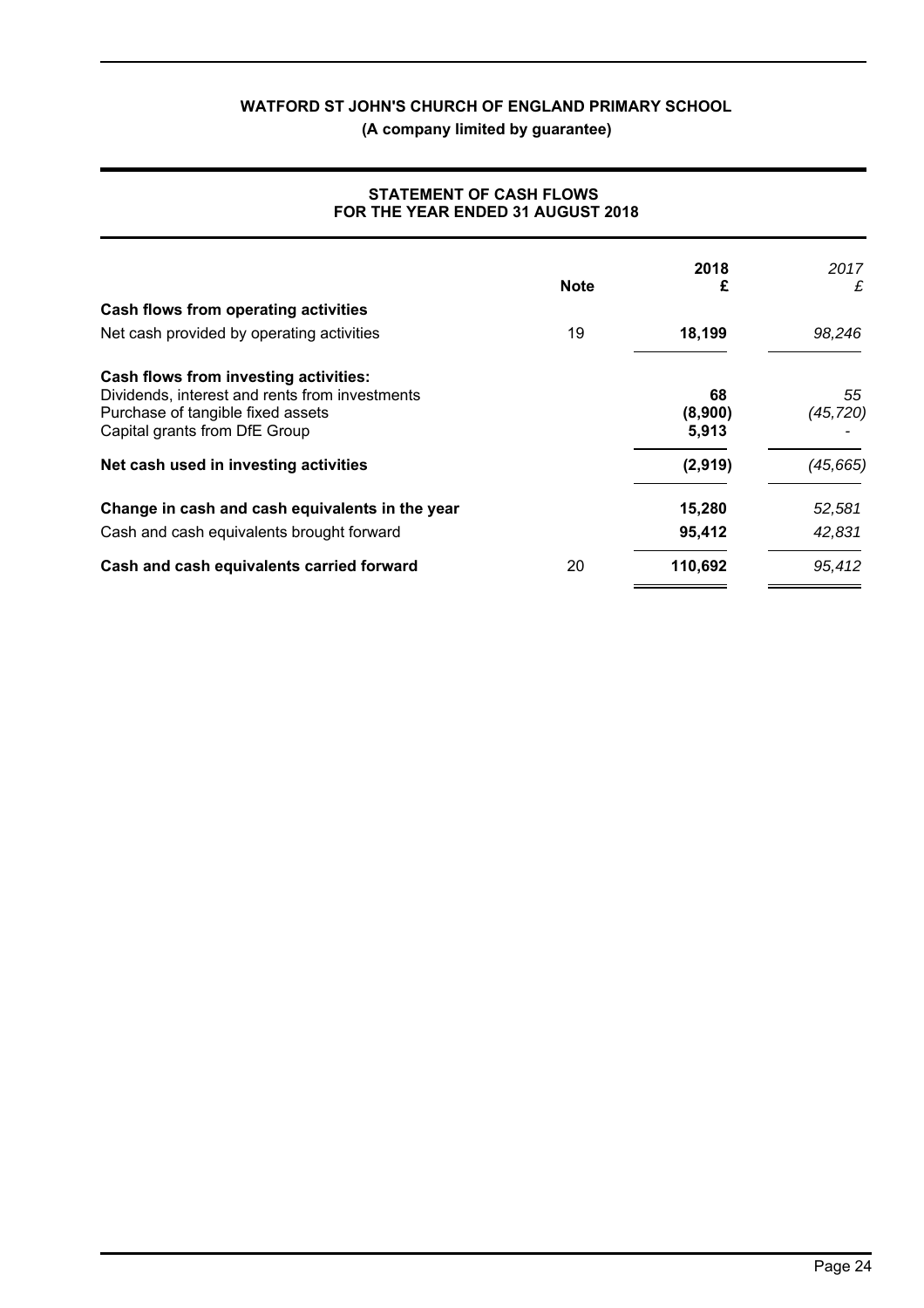**(A company limited by guarantee)**

# **NOTES TO THE FINANCIAL STATEMENTS FOR THE YEAR ENDED 31 AUGUST 2018**

# **1. Accounting Policies**

A summary of the principal accounting policies adopted (which have been applied consistently, except where noted), judgments and key sources of estimation uncertainty, is set out below.

# **1.1 Basis of preparation of financial statements**

The financial statements of the academy trust, which is a public benefit entity under FRS 102, have been prepared under the historical cost convention in accordance with the Financial Reporting Standard Applicable in the UK and Republic of Ireland (FRS 102), the Accounting and Reporting by Charities: Statement of Recommended Practice applicable to charities preparing their accounts in accordance with the Financial Reporting Standard applicable in the UK and Republic of Ireland (FRS 102) (Charities SORP (FRS 102)), the Academies Accounts Direction 2017 to 2018 issued by ESFA, the Charities Act 2011 and the Companies Act 2006.

Watford St John's Church of England Primary School constitutes a public benefit entity as defined by FRS 102.

# **1.2 Going concern**

The Trustees assess whether the use of going concern is appropriate, i.e. whether there are any material uncertainties related to events or conditions that may cast significant doubt on the ability of the academy to continue as a going concern. The Trustees make this assessment in respect of a period of at least one year from the date of authorisation for issue of the financial statements and have concluded that the academy trust has adequate resources to continue in operational existence for the foreseeable future and there are no material uncertainties about the academy trust's ability to continue as a going concern, thus they continue to adopt the going concern basis of accounting in preparing the financial statements.

# **1.3 Income**

All income is recognised once the academy has entitlement to the income, it is probable that the income will be received and the amount of income receivable can be measured reliably.

Grants are included in the Statement of financial activities incorporating income and expenditure account on a receivable basis. The balance of income received for specific purposes but not expended during the period is shown in the relevant funds on the Balance sheet. Where income is received in advance of entitlement of receipt, its recognition is deferred and included in creditors as deferred income. Where entitlement occurs before income is received, the income is accrued.

Capital grants are recognised when there is entitlement and are not deferred over the life of the asset on which they are expended. Unspent amounts of capital grant are reflected in the balance in the restricted fixed asset fund.

Donations are recognised on a receivable basis where receipt is probable and the amount can be reliably measured.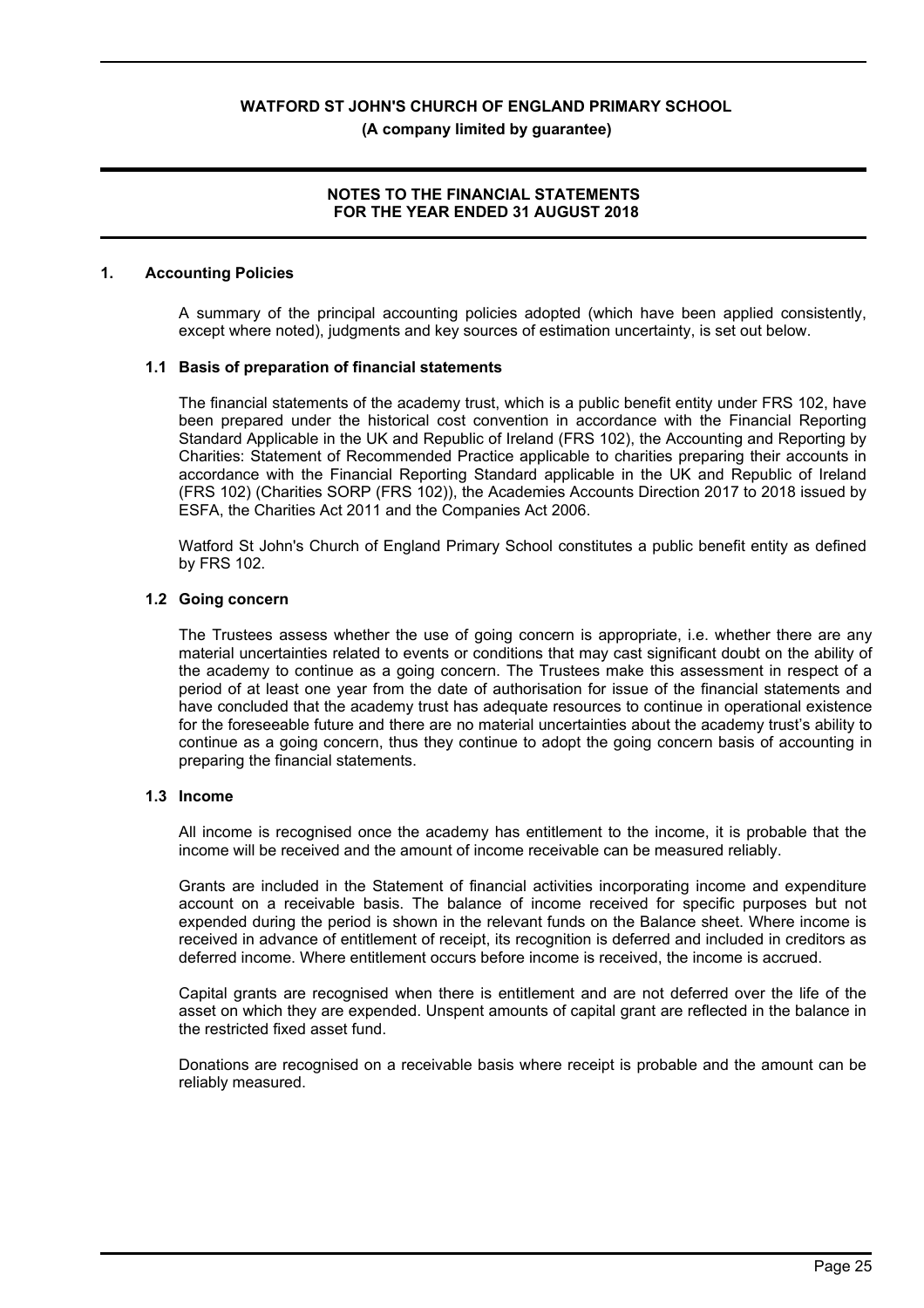**(A company limited by guarantee)**

# **NOTES TO THE FINANCIAL STATEMENTS FOR THE YEAR ENDED 31 AUGUST 2018**

# **1. Accounting Policies (continued)**

#### **1.4 Expenditure**

Expenditure is recognised once there is a legal or constructive obligation to transfer economic benefit to a third party, it is probable that a transfer of economic benefits will be required in settlement and the amount of the obligation can be measured reliably. Expenditure is classified by activity. The costs of each activity are made up of the total of direct costs and shared costs, including support costs involved in undertaking each activity. Direct costs attributable to a single activity are allocated directly to that activity. Shared costs which contribute to more than one activity and support costs which are not attributable to a single activity are apportioned between those activities on a basis consistent with the use of resources. Central staff costs are allocated on the basis of time spent, and depreciation charges allocated on the portion of the asset's use.

Expenditure on raising funds includes all expenditure incurred by the academy to raise funds for its charitable purposes and includes costs of all fundraising activities events and non-charitable trading.

Expenditure on charitable activities are costs incurred on the academy's educational operations, including support costs and those costs relating to the governance of the academy appointed to charitable activities.

All expenditure is inclusive of irrecoverable VAT.

# **1.5 Tangible fixed assets and depreciation**

All assets costing more than £100 are capitalised and are carried at cost, net of depreciation and any provision for impairment.

Where tangible fixed assets have been acquired with the aid of specific grants, either from the government or from the private sector, they are included in the Balance sheet at cost and depreciated over their expected useful economic life. Where there are specific conditions attached to the funding requiring the continued use of the asset, the related grants are credited to a restricted fixed asset fund in the Statement of financial activities incorporating income and expenditure account and carried forward in the Balance sheet. Depreciation on the relevant assets is charged directly to the restricted fixed asset fund in the Statement of financial activities incorporating income and expenditure account. Where tangible fixed assets have been acquired with unrestricted funds, depreciation on such assets is charged to the unrestricted fund.

Depreciation is provided on all tangible fixed assets other than freehold land, at rates calculated to write off the cost of these assets, less their estimated residual value, over their expected useful lives on the following bases:

| <b>Furniture and fixtures</b> | $\overline{\phantom{0}}$ | 20% reducing balance |
|-------------------------------|--------------------------|----------------------|
| Office equipment              | $\overline{\phantom{0}}$ | 33% reducing balance |
| Computer equipment            | $\sim$                   | 50% reducing balance |

A review for impairment of a fixed asset is carried out if events or changes in circumstances indicate that the carrying value of any fixed asset may not be recoverable. Shortfalls between the carrying value of fixed assets and their recoverable amounts are recognised as impairments. Impairment losses are recognised in the Statement of financial activities incorporating income and expenditure account.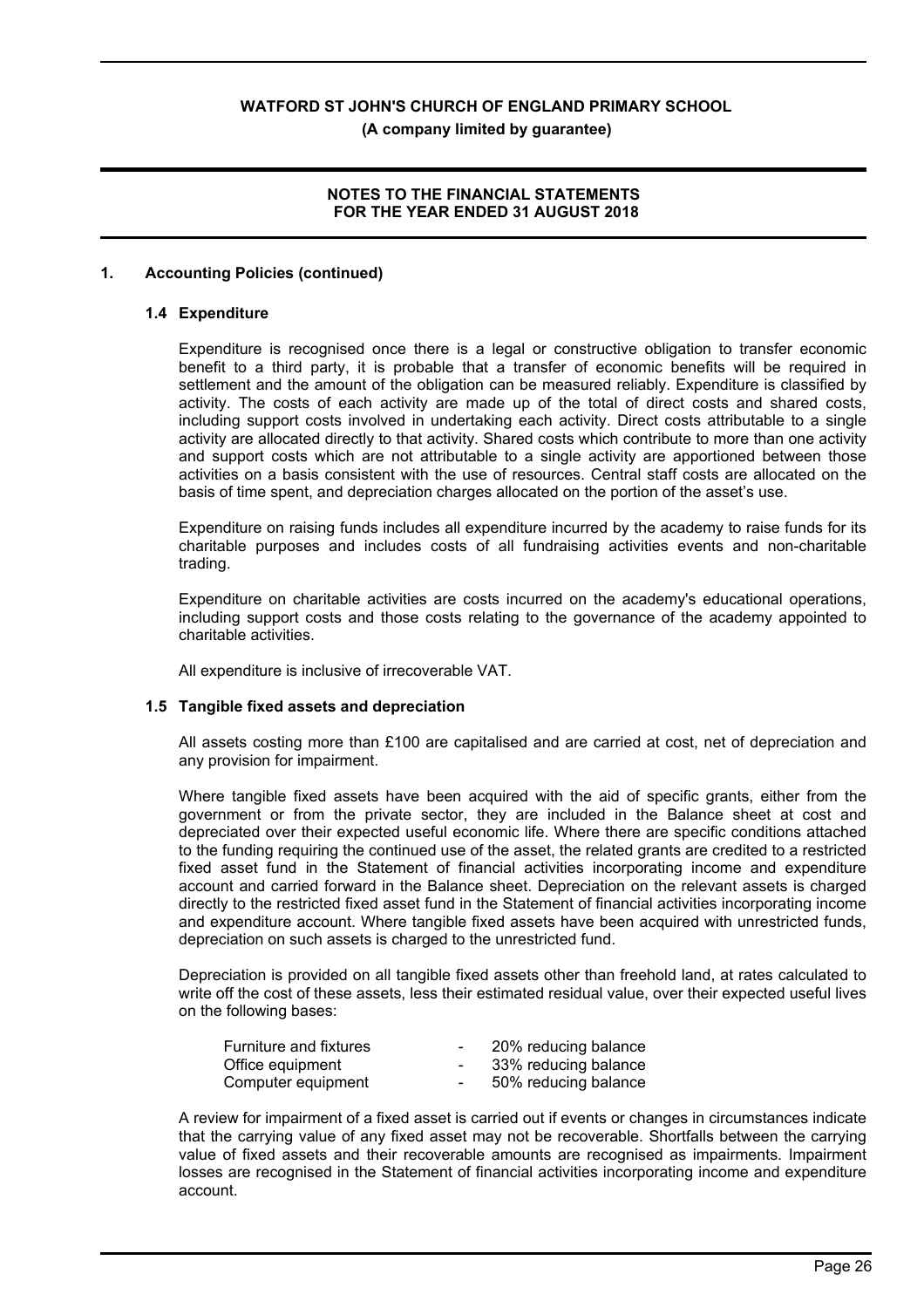**(A company limited by guarantee)**

# **NOTES TO THE FINANCIAL STATEMENTS FOR THE YEAR ENDED 31 AUGUST 2018**

# **1. Accounting Policies (continued)**

#### **1.6 Debtors**

Trade and other debtors are recognised at the settlement amount after any trade discount offered. Prepayments are valued at the amount prepaid net of any trade discounts due.

# **1.7 Cash at Bank and in hand**

Cash at bank and in hand includes cash and short term highly liquid investments with a short maturity of three months or less from the date of acquisition or opening of the deposit or similar account.

#### **1.8 Liabilities and provisions**

Liabilities and provisions are recognised when there is an obligation at the Balance sheet date as a result of a past event, it is probable that a transfer of economic benefit will be required in settlement, and the amount of the settlement can be estimated reliably. Liabilities are recognised at the amount that the academy anticipates it will pay to settle the debt or the amount it has received as advanced payments for the goods or services it must provide. Provisions are measured at the best estimate of the amounts required to settle the obligation. Where the effect of the time value of money is material, the provision is based on the present value of those amounts, discounted at the pre-tax discount rate that reflects the risks specific to the liability. The unwinding of the discount is recognised within interest payable and similar charges.

# **1.9 Financial instruments**

The academy only holds basic financial instruments as defined in FRS 102. The financial assets and financial liabilities of the academy and their measurement basis are as follows:

*Financial assets* - trade and other debtors are basic financial instruments and are debt instruments measured at amortised cost as detailed in note 15. Prepayments are not financial instruments. Cash at bank is classified as a basic financial instrument and is measured at face value.

*Financial liabilities* - trade creditors, accruals and other creditors are financial instruments, and are measured at amortised costs as detailed in note 16. Taxation and social security are not included in the financial instruments disclosure definition. Deferred income is not deemed to be a financial liability, as the cash settlement has already taken place and there is an obligation to deliver services rather than cash or another financial instruments.

# **1.10 Taxation**

The academy is considered to pass the tests set out in Paragraph 1 Schedule 6 of the Finance Act 2010 and therefore it meets the definition of a charitable company for UK corporation tax purposes. Accordingly, the academy is potentially exempt from taxation in respect of income or capital gains received within categories covered by Chapter 3 Part 11 of the Corporation Tax Act 2010 or Section 256 of the Taxation of Chargeable Gains Act 1992, to the extent that such income or gains are applied exclusively to charitable purposes.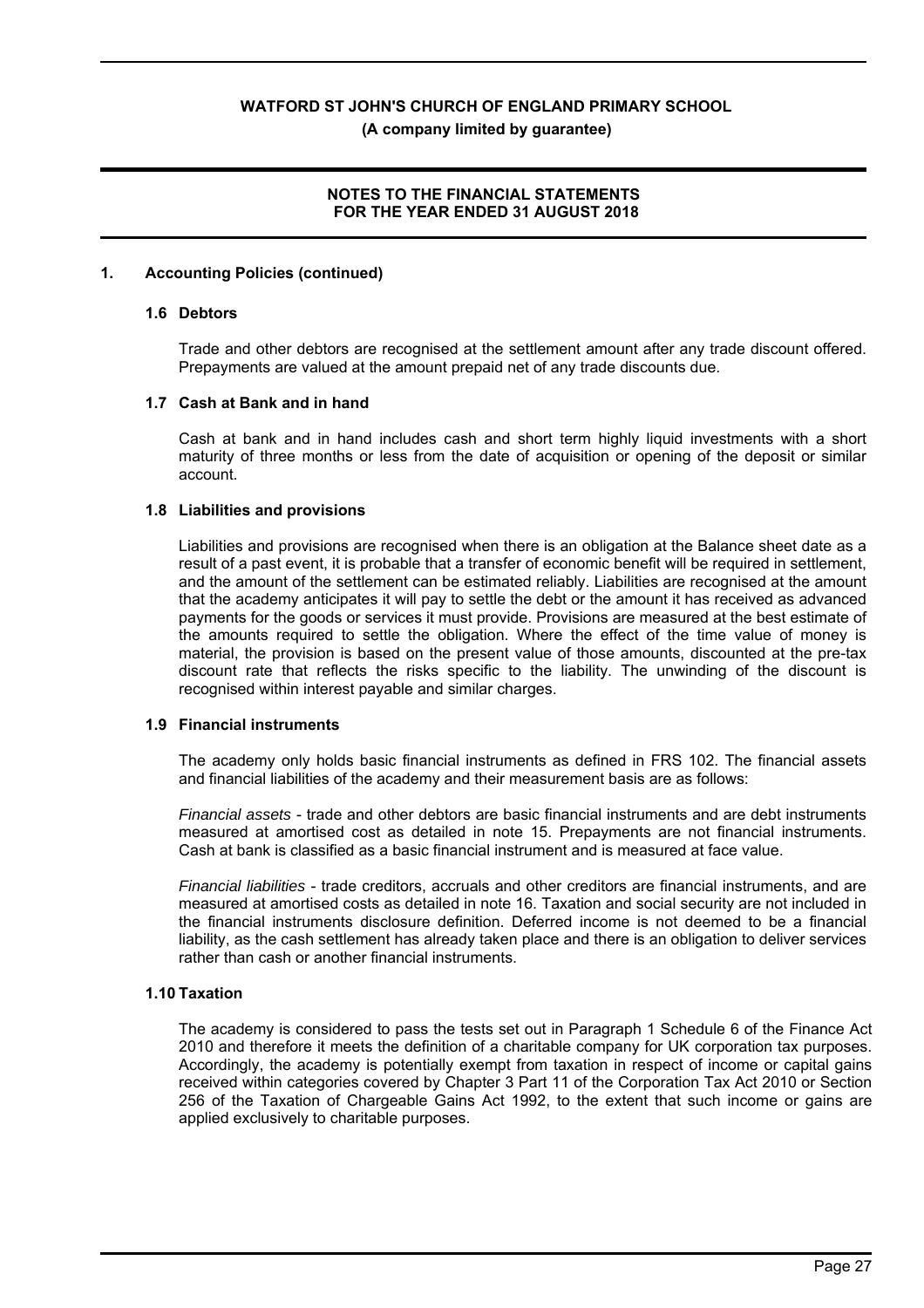**(A company limited by guarantee)**

# **NOTES TO THE FINANCIAL STATEMENTS FOR THE YEAR ENDED 31 AUGUST 2018**

# **1. Accounting Policies (continued)**

#### **1.11 Pensions**

Retirement benefits to employees of the academy trust are provided by the Teachers' Pension Scheme ("TPS") and the Local Governments Pension Scheme ("LGPS"). These are defined benefit schemes.

The TPS is an unfunded scheme and contributions are calculated so as to spread the cost of pensions over employees' working lives with the academy in such a way that the pension cost is a substantially level percentage of current and future pensionable payroll. The contributions are determined by the Government Actuary on the basis of quadrennial valuations using a prospective unit credit method. As stated in note 21, the TPS is a multi-employer scheme and there is insufficient information available to use defined benefit accounting. The TPS is therefore treated as a defined contribution scheme for accounting purposes and the contributions recognised in the period to which they relate.

The LGPS is a funded scheme and the assets are held separately from those of the academy trust in separate trustee administered funds. Pension scheme assets are measured at fair value and liabilities are measured on an actuarial basis using the projected unit credit method and discounted at a rate equivalent to the current rate of return on a high quality corporate bond of equivalent term and currency to the liabilities. The actuarial valuations are obtained at least triennially and are updated at each Balance sheet date. The amounts charged to operating surplus are the current service costs and the costs of scheme introductions, benefit changes, settlements and curtailments. They are included as part of staff costs as incurred. Net interest on the net defined benefit liability/asset is also recognised in the Statement of financial activities incorporating income and expenditure account and comprises the interest cost on the defined benefit obligation and interest income on the scheme assets, calculated by multiplying the fair value of the scheme assets at the beginning of the period by the rate used to discount the benefit obligations. The difference between the interest income on the scheme assets and the actual return on the scheme assets is recognised in other recognised gains and losses.

Actuarial gains and losses are recognised immediately in other recognised gains and losses.

# **1.12 Fund accounting**

Unrestricted income funds represent those resources which may be used towards meeting any of the charitable objects of the academy at the discretion of the Trustees.

Restricted fixed asset funds are resources which are to be applied to specific capital purposes imposed by funders where the asset acquired or created is held for a specific purpose.

Restricted general funds comprise all other restricted funds received with restrictions imposed by the funder/donor and include grants from the Department for Education Group.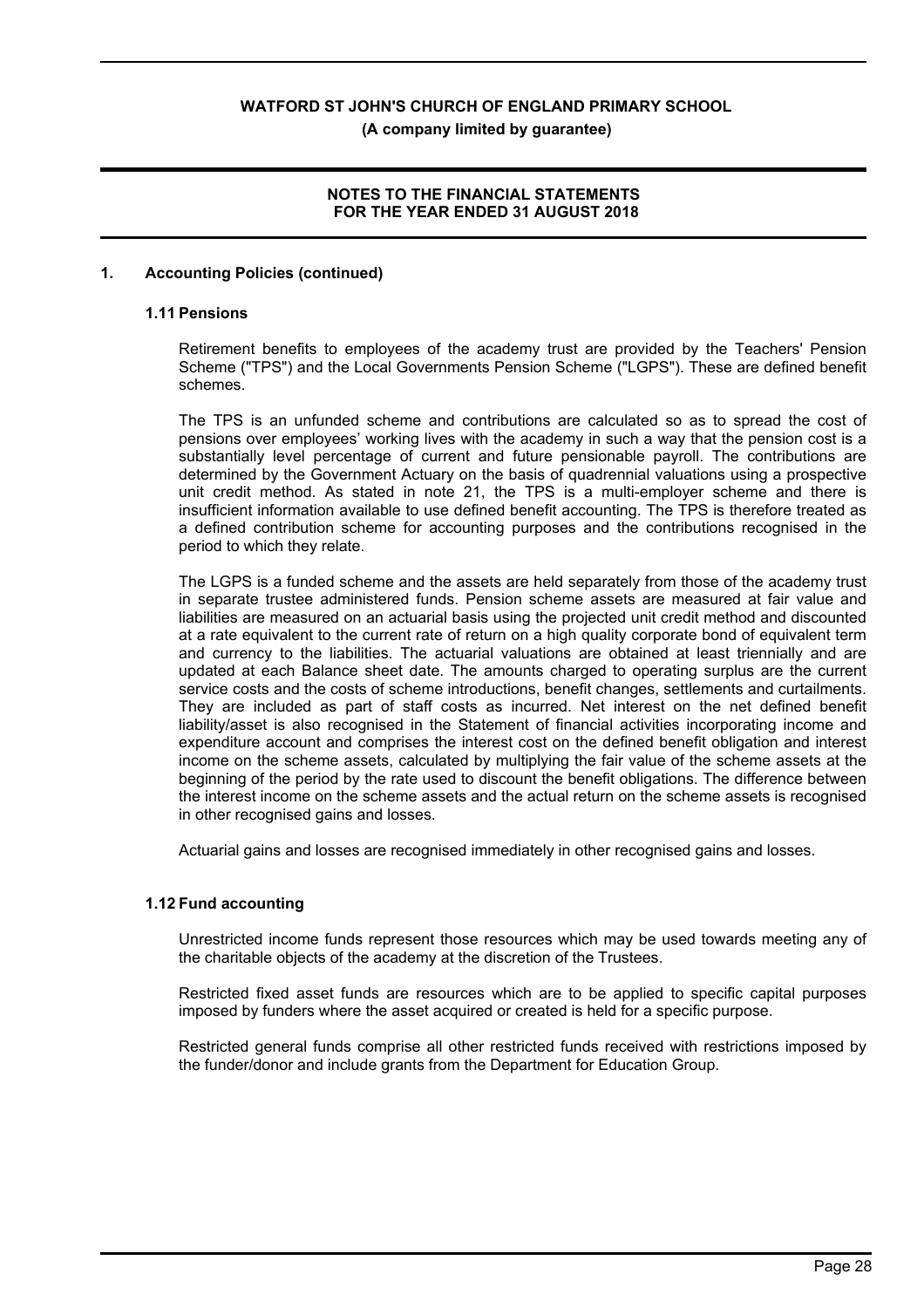**(A company limited by guarantee)**

# **NOTES TO THE FINANCIAL STATEMENTS FOR THE YEAR ENDED 31 AUGUST 2018**

# **1. Accounting Policies (continued)**

#### **1.13 Critical accounting estimates and areas of judgment**

Estimates and judgments are continually evaluated and are based on historical experience and other factors, including expectations of future events that are believed to be reasonable under the circumstances.

Critical accounting estimates and assumptions:

The academy trust makes estimates and assumptions concerning the future. The resulting accounting estimates and assumptions will, by definition, seldom equal the related actual results. The estimates and assumptions that have a significant risk of causing a material adjustment to the carrying amounts of assets and liabilities within the next financial year are discussed below.

The present value of the Local Government Pension Scheme (LGPS) defined benefit liability depends on a number of factors that are determined on an actuarial basis using a variety of assumptions. The assumptions used in determining the net cost (income) for pensions include the discount rate. Any changes in these assumptions, which are disclosed in note 21, will impact the carrying amount of the pension liability. Furthermore a roll forward approach which projects results from the lastest full actuarial valuation performed on 31 March 2016 has been used by the actuary in valuing the pensions liability at 31 August 2017. Any differences between the figures derived from the roll forward approach and a full actuarial valuation would impact on the carrying amount of the pension liability.

# Critical areas of judgment:

#### Valuation of tangible fixed assets:

Trustees have considered the value of tangible fixed assets. Changes in the circumstances of expectations of future performance of an individual asset may be an indicator that the asset is impaired, which would require the book value to be written down to its recoverable amount.

Impairments are reversed if conditions for impairement are no longer present, due to their nature, evaluating whether an asset is impaired requires a significant degree of judgement and may to a large extent depend on the assumptions made in its evaluation. The trustees have concluded that the valuation of intangible fixed assets at the year end are appropriate.

# Depreciation and residual values:

The trustees have reviewed the asset lives and associated residual values of all fixed asset classes and have concluded that asset lived and residual values are appropriate.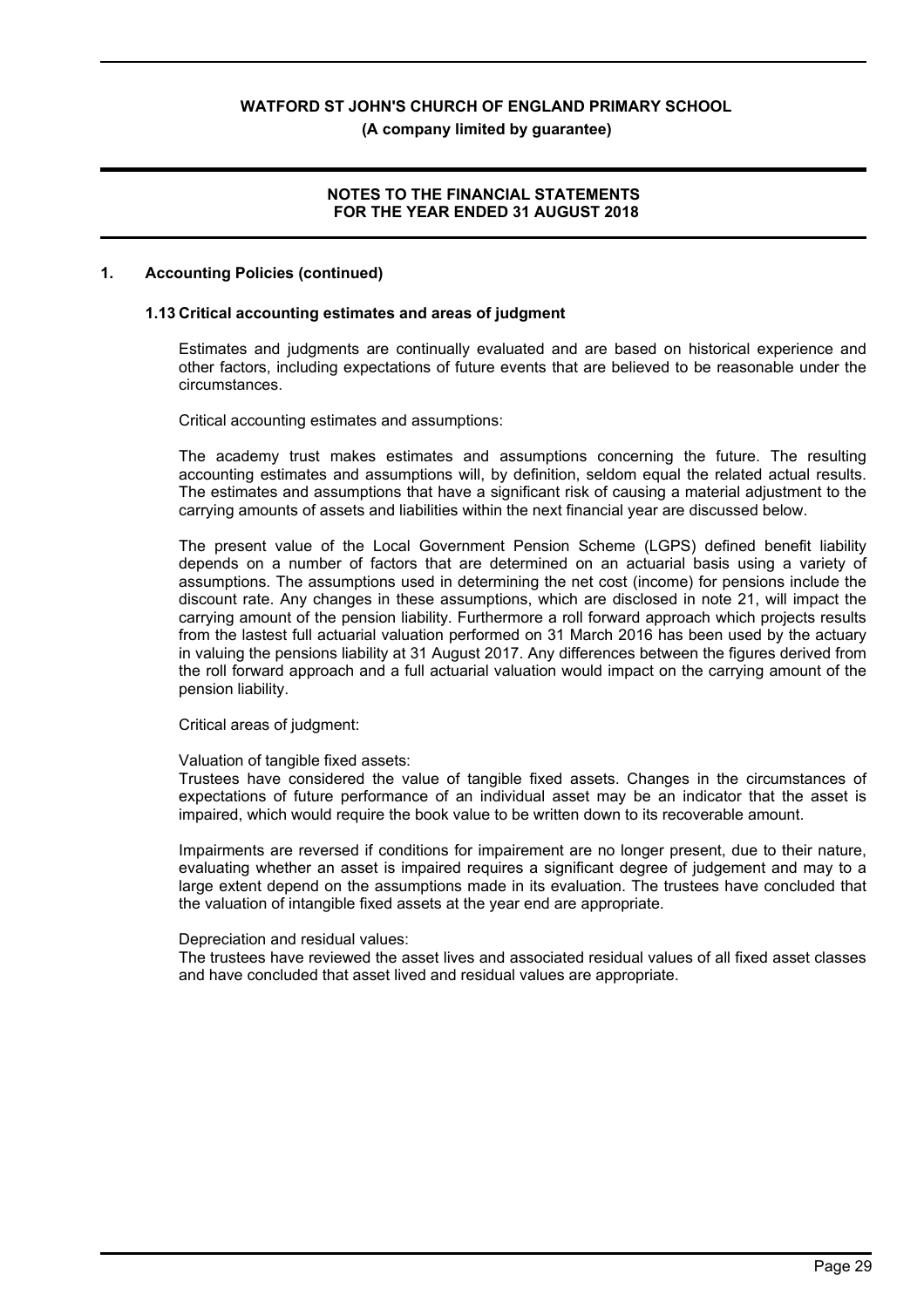# **(A company limited by guarantee)**

# **NOTES TO THE FINANCIAL STATEMENTS FOR THE YEAR ENDED 31 AUGUST 2018**

# **2. Income from donations and capital grants**

|                                          | Unrestricte<br>d funds<br>2018<br>£ | <b>Restricted</b><br>funds<br>2018<br>£ | <b>Restricted</b><br>fixed asset<br>funds<br>2018<br>£ | <b>Total</b><br>funds<br>2018<br>£ | Total<br>funds<br>2017<br>£ |
|------------------------------------------|-------------------------------------|-----------------------------------------|--------------------------------------------------------|------------------------------------|-----------------------------|
| Donations<br>Grants<br>Government grants | 856                                 | 2,772                                   | 4,106<br>1,807                                         | 3,628<br>4,106<br>1,807            | 3,586                       |
|                                          | 856                                 | 2,772                                   | 5,913                                                  | 9,541                              | 3,586                       |
| <b>Total 2017</b>                        | 2,764                               | 822                                     |                                                        | 3,586                              |                             |

# **3. Funding for Academy's educational operations**

|                                           | <b>Unrestricted</b><br>funds<br>2018<br>£ | <b>Restricted</b><br>funds<br>2018<br>£ | <b>Total</b><br>funds<br>2018<br>£ | Total<br>funds<br>2017<br>£ |
|-------------------------------------------|-------------------------------------------|-----------------------------------------|------------------------------------|-----------------------------|
| DfE/ESFA grants                           |                                           |                                         |                                    |                             |
| General Annual Grant (GAG)                |                                           | 345,824                                 | 345,824                            | 262,431                     |
| Pupil Premium                             |                                           | 6,928                                   | 6,928                              | 770                         |
| Universal Infant Free School Meals income |                                           | 22,069                                  | 22,069                             | 12,673                      |
| Other ESFA grants                         |                                           | 32,490                                  | 32,490                             | 40,415                      |
| Start up grants                           |                                           | 75,000                                  | 75,000                             | 80,500                      |
| Rates relief                              |                                           | 1,400                                   | 1,400                              | 549                         |
|                                           |                                           | 483,711                                 | 483,711                            | 397,338                     |
| <b>Other funding</b>                      |                                           |                                         |                                    |                             |
| Trip income                               | 1,828                                     |                                         | 1,828                              | 997                         |
| Catering income                           | 616                                       |                                         | 616                                | 411                         |
|                                           | 2,444                                     |                                         | 2,444                              | 1,408                       |
|                                           | 2,444                                     | 483,711                                 | 486,155                            | 398,746                     |
| <b>Total 2017</b>                         | 1,408                                     | 397,338                                 | 398,746                            |                             |
|                                           |                                           |                                         |                                    |                             |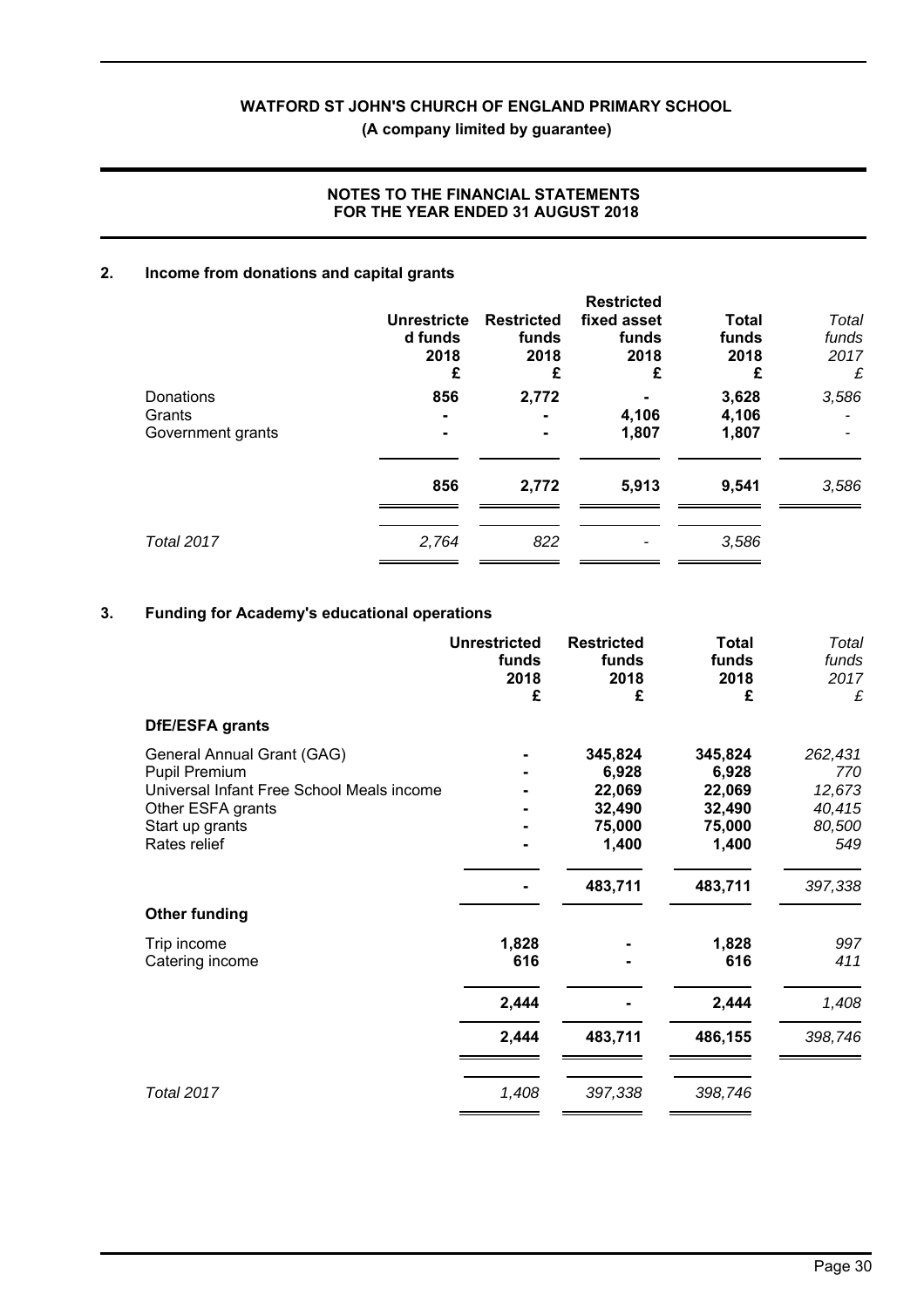# **(A company limited by guarantee)**

# **NOTES TO THE FINANCIAL STATEMENTS FOR THE YEAR ENDED 31 AUGUST 2018**

# **4. Other trading activities**

|                                        | <b>Unrestricted</b> | <b>Restricted</b>        | <b>Total</b> | Total  |
|----------------------------------------|---------------------|--------------------------|--------------|--------|
|                                        | funds               | funds                    | funds        | funds  |
|                                        | 2018                | 2018                     | 2018         | 2017   |
|                                        | £                   | £                        | £            | £      |
| Breakfast and after school club income | 21,416              | $\blacksquare$           | 21,416       | 16,873 |
| Other income                           | 6,690               | $\blacksquare$           | 6,690        | 860    |
|                                        | 28,106              | $\blacksquare$           | 28,106       | 17,733 |
| Total 2017                             | 17,733              | $\overline{\phantom{a}}$ | 17,733       |        |

# **5. Investment income**

|                 | <b>Unrestricted</b><br>funds<br>2018<br>£ | <b>Restricted</b><br>funds<br>2018<br>£ | <b>Total</b><br>funds<br>2018<br>£ | Total<br>funds<br>2017<br>£ |
|-----------------|-------------------------------------------|-----------------------------------------|------------------------------------|-----------------------------|
| Interest income | 68                                        | ۰.                                      | 68                                 | 55                          |
| Total 2017      | 55                                        | $\overline{\phantom{a}}$                | 55                                 |                             |

# **6. Costs of raising funds**

|                                                                | <b>Unrestricted</b><br>funds<br>2018<br>£ | <b>Restricted</b><br>funds<br>2018<br>£ | <b>Total</b><br>funds<br>2018<br>£ | Total<br>funds<br>2017<br>£ |
|----------------------------------------------------------------|-------------------------------------------|-----------------------------------------|------------------------------------|-----------------------------|
| Costs of raising funds<br>Costs of raising funds - staff costs | 17,890                                    | ۰<br>۰                                  | 17,890                             | 3,091<br>17,870             |
|                                                                | 17,890                                    | ۰                                       | 17,890                             | 20,961                      |
| Total 2017                                                     | 20,961                                    |                                         | 20,961                             |                             |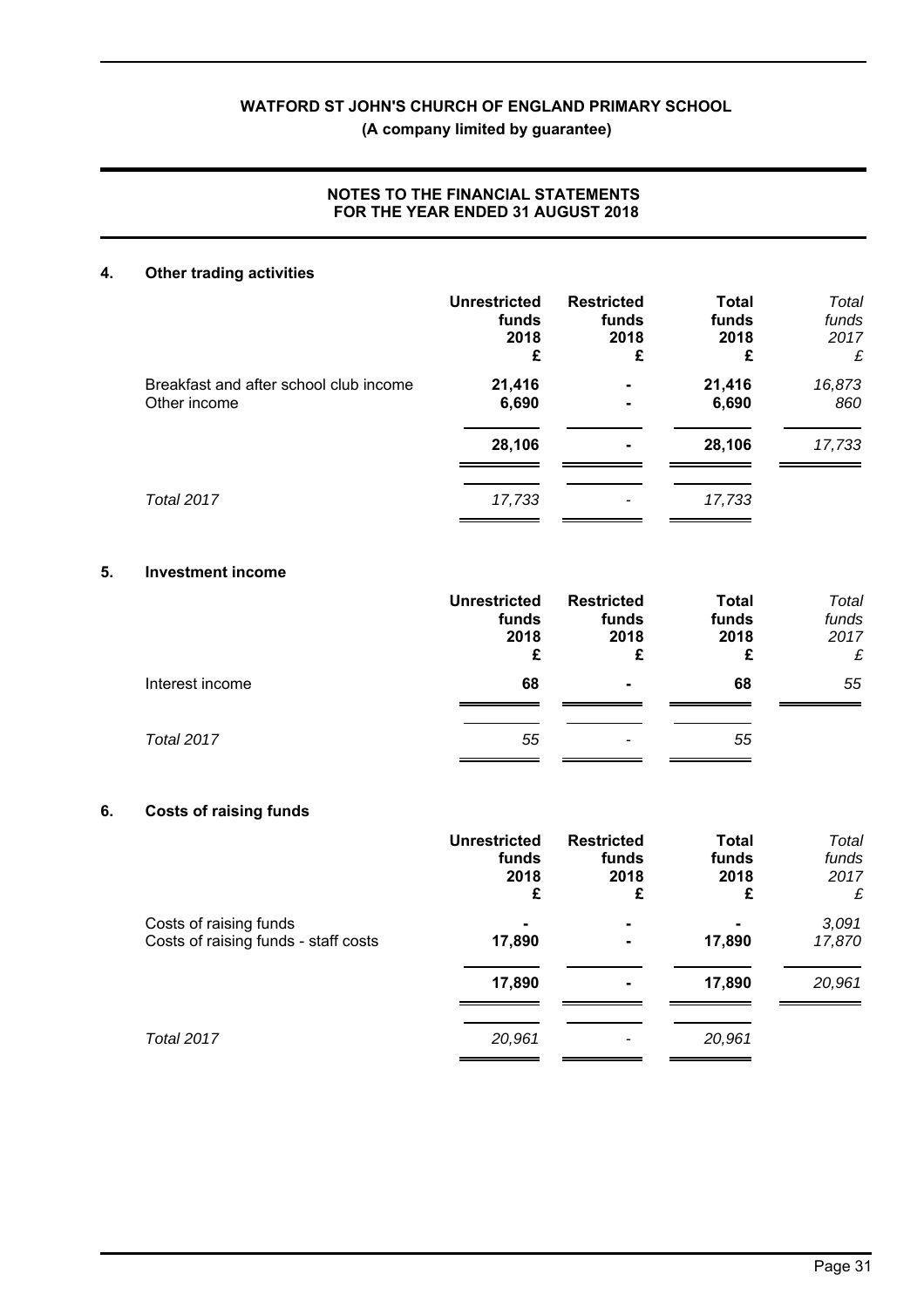**(A company limited by guarantee)**

| 7. | <b>Expenditure</b>                                       |                    |                 |                  |                    |                    |
|----|----------------------------------------------------------|--------------------|-----------------|------------------|--------------------|--------------------|
|    |                                                          | <b>Staff costs</b> | <b>Premises</b> | Other costs      | Total              | Total              |
|    |                                                          | 2018<br>£          | 2018<br>£       | 2018<br>£        | 2018<br>£          | 2017<br>£          |
|    |                                                          |                    |                 |                  |                    |                    |
|    | Costs of raising funds<br>Direct costs                   | 17,890             | $\blacksquare$  |                  | 17,890             | 20,961             |
|    | Support costs                                            |                    |                 |                  |                    |                    |
|    | Educational activities:<br>Direct costs<br>Support costs | 241,202<br>80,100  | 281,757         | 24,366<br>87,556 | 265,568<br>449,413 | 196,287<br>223,864 |
|    |                                                          | 339,192            | 281,757         | 111,922          | 732,871            | 441,112            |
|    | Total 2017                                               | 245,074            | 55,685          | 140,353          | 441,112            |                    |
|    |                                                          |                    |                 |                  |                    |                    |

# **NOTES TO THE FINANCIAL STATEMENTS FOR THE YEAR ENDED 31 AUGUST 2018**

# **8. Analysis of expenditure by activities**

|                               | <b>Activities</b><br>undertaken<br>directly<br>2018<br>£ | <b>Support</b><br>costs<br>2018<br>£ | <b>Total</b><br>2018<br>£ | Total<br>2017<br>£ |
|-------------------------------|----------------------------------------------------------|--------------------------------------|---------------------------|--------------------|
| <b>Educational activities</b> | 265,568                                                  | 449,413                              | 714,981                   | 420,151            |
| Total 2017                    | 196,287                                                  | 223,864                              | 420,151                   |                    |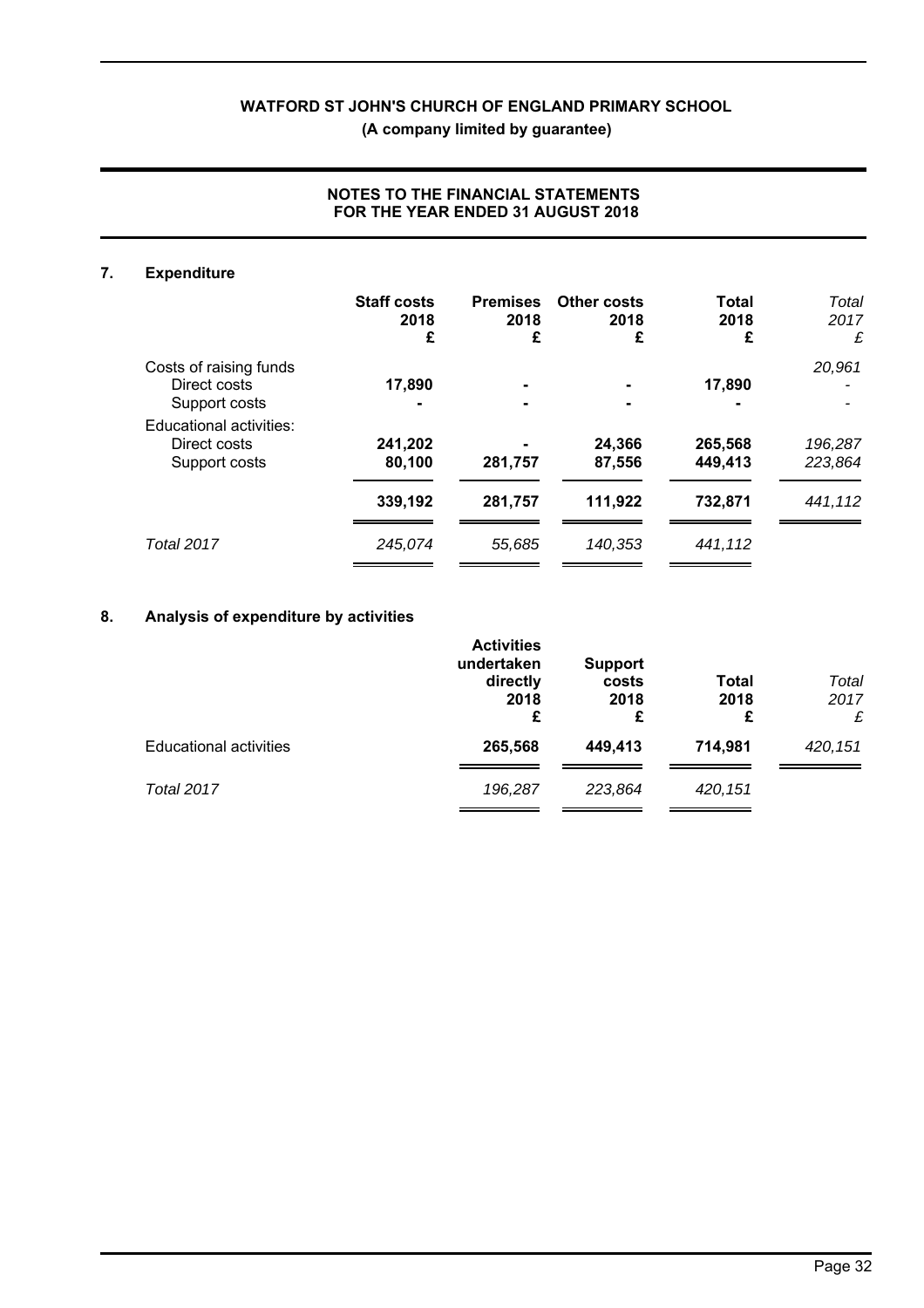**(A company limited by guarantee)**

# **NOTES TO THE FINANCIAL STATEMENTS FOR THE YEAR ENDED 31 AUGUST 2018**

# **8. Analysis of expenditure by activities (continued)**

# **Analysis of support costs**

|                                  | <b>Educational</b> | Total   | Total   |
|----------------------------------|--------------------|---------|---------|
|                                  | activities         | 2018    | 2017    |
|                                  | £                  | £       | £       |
| Pension income                   | 1,000              | 1,000   | 1,000   |
| Staff costs                      | 80,099             | 80,099  | 58,765  |
| Depreciation                     | 15,363             | 15,363  | 20,167  |
| Staff development                | 959                | 959     | 2,260   |
| Rent and rates                   | 31,653             | 31,653  | 32,883  |
| Repairs and maintenance          | 2,946              | 2,946   | 2,717   |
| Catering costs                   | 29,486             | 29,486  | 23,994  |
| Technology costs                 | 2,505              | 2,505   | 1,813   |
| Insurance costs                  | 6,352              | 6,352   | 4,128   |
| Heat and light costs             | 7,800              | 7,800   | 1,747   |
| Printing, postage and stationery | 1,160              | 1,160   |         |
| Cleaning and caretaking costs    | 9,733              | 9,733   | 16,458  |
| Professional fees                | 18,763             | 18,763  | 26,844  |
| Other support costs              | 14,857             | 14,857  | 16,438  |
| Governance costs                 | 12,475             | 12,475  | 14,650  |
| Temporary building costs         | 214,262            | 214,262 |         |
|                                  | 449,413            | 449,413 | 223,864 |
| At 31 August 2017                | 223,864            | 223,864 |         |

During the year there was £214,262 of expenditure relating to works on the temporary school site. These works have been expensed rather than capitalised, as the Academy Trust moved the school from the temporary premises to the new building for the academic year commencing 1 September 2018.

# **9. Net income/(expenditure)**

This is stated after charging:

|                                               | 2018   | 2017   |
|-----------------------------------------------|--------|--------|
|                                               |        | £      |
| Depreciation of tangible fixed assets:        |        |        |
| - owned by the charity                        | 15.362 | 20.167 |
| Auditor's remuneration - audit - current year | 5.900  | 5.500  |
| Auditor's remuneration - other services       | 3.450  | 3.150  |
| Auditor's remuneration - audit - prior year   |        | 4.250  |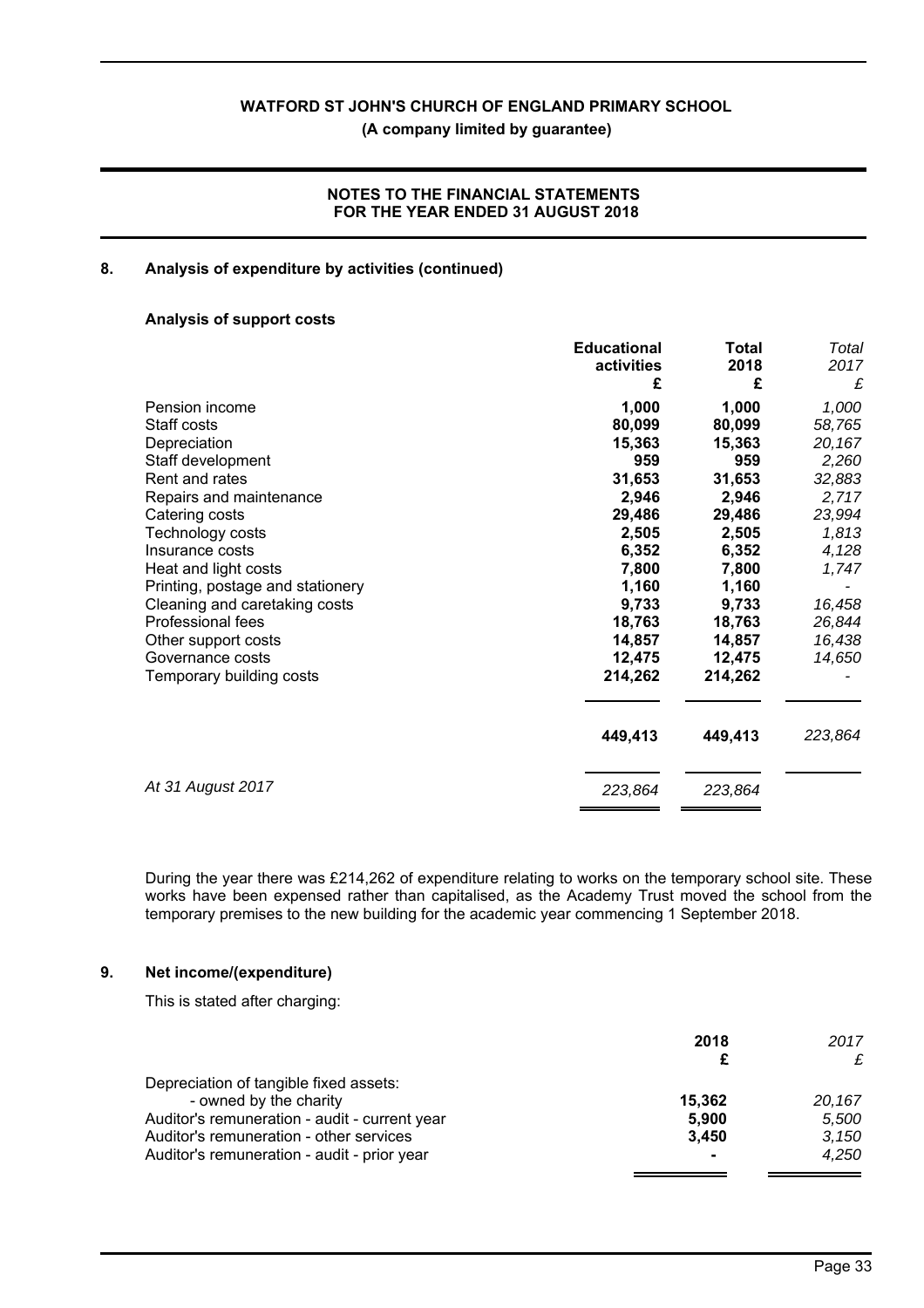# **(A company limited by guarantee)**

# **NOTES TO THE FINANCIAL STATEMENTS FOR THE YEAR ENDED 31 AUGUST 2018**

# **10. Staff costs**

# **a. Staff costs**

Staff costs were as follows:

| 2018    | 2017    |
|---------|---------|
|         | £       |
| 255,633 | 183,635 |
| 18,068  | 16,178  |
| 65,491  | 45,086  |
| 339,192 | 244,899 |
|         | 175     |
| 339,192 | 245,074 |
|         |         |

# **b. Staff numbers**

The average number of persons employed by the academy during the year was as follows:

|                            | 2018 | 2017 |
|----------------------------|------|------|
|                            | No.  | No.  |
| <b>Teachers</b>            | 3    | 1    |
| Support and administration | 9    | 7    |
| Management                 | 2    | 2    |
|                            | 14   | 10   |
|                            |      |      |

No employee received remuneration amounting to more than £60,000 in either year.

# **c. Key management personnel**

The key management personnel of the academy trust comprise theTrustees and the senior leadership team as listed on page 1. The total amount of employee benefits (including employer pension contributions) received by key management personnel for their services to the academy trust was £128,018 (2017: £116,334).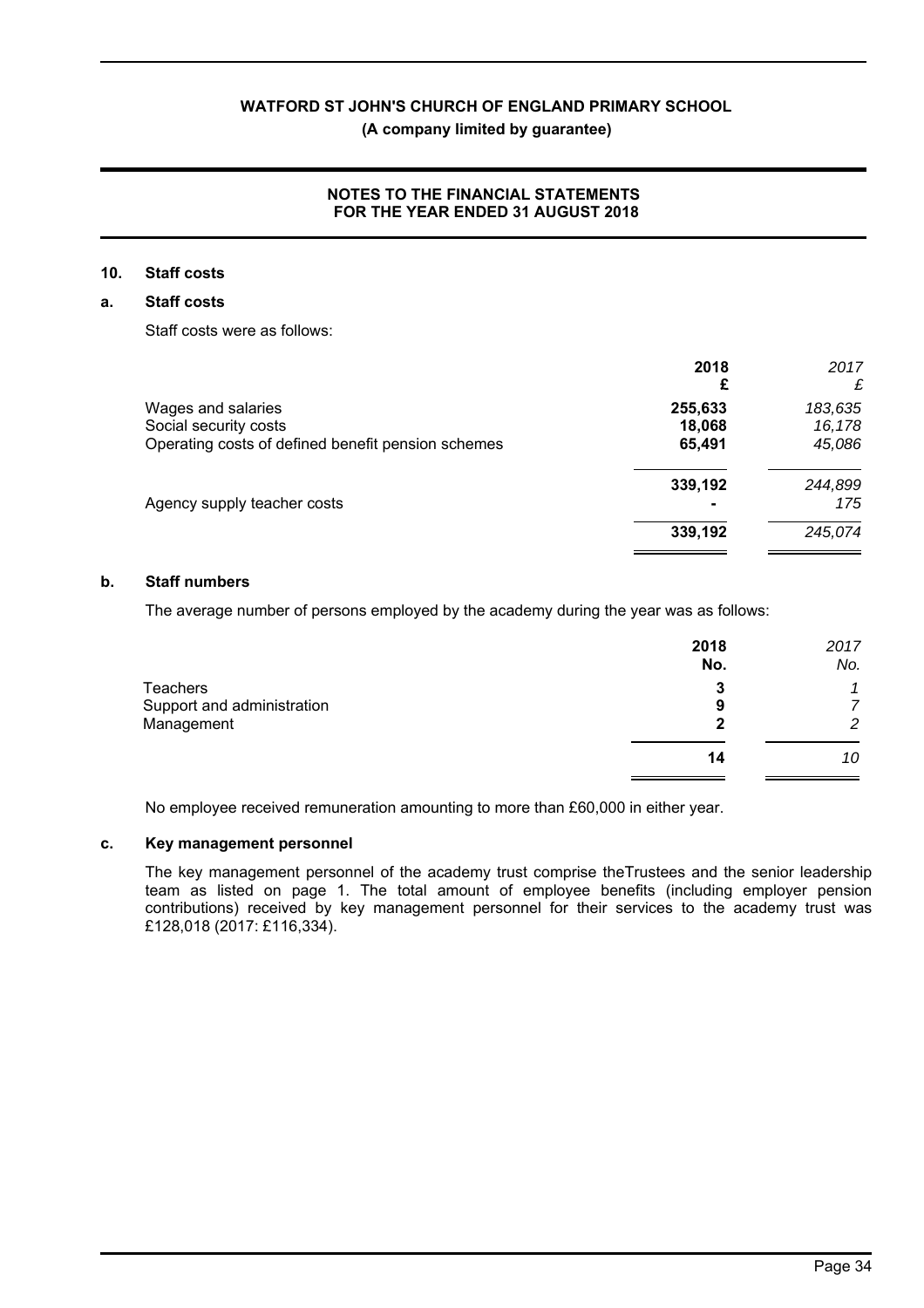#### **(A company limited by guarantee)**

# **NOTES TO THE FINANCIAL STATEMENTS FOR THE YEAR ENDED 31 AUGUST 2018**

#### **11. Trustees' remuneration and expenses**

One or more Trustees has been paid remuneration or has received other benefits from an employment with the academy. The Principal and other staff Trustees only receive remuneration in respect of services they provide undertaking the roles of principal and other staff members under their contracts of employment, and not in respect of their role as Trustees. The value of Trustees' remuneration and other benefits was as follows:

|                               |                            | 2018          | 2017          |
|-------------------------------|----------------------------|---------------|---------------|
|                               |                            |               |               |
| H Langeveld (nee Davis), Head | Remuneration               | 55,000-60,000 | 55.000-60.000 |
| Teacher                       | Pension contributions paid | 5,000-10,000  | 5,000-10,000  |
| A Handley*                    | Remuneration               | 15,000-20,000 | 10,000-15,000 |
|                               | Pension contributions paid | $0 - 5,000$   | $0 - 5,000$   |

During the year ended 31 August 2018, no Trustees received any reimbursement of expenses (2017 - £NIL to no Trustees).

\*A Handley is the son of Trustee F Handley.

# **12. Trustees' and Officers' Insurance**

The academy trust has opted into the Department for Education's risk protection arrangement (RPA), an alternative to insurance where UK government funds cover losses that arise. This scheme protects trustees and officers from claims arising from negligent acts, errors or omissions occurring whilst on academy business, and provides cover up to £10,000,000. It is not possible to quantify the Trustees' and officers' indemnity element from the overall cost of the RPA scheme.

#### **13. Other finance income**

|                                                                                    | 2018             | 2017         |
|------------------------------------------------------------------------------------|------------------|--------------|
| Interest income on pension scheme assets<br>Interest on pension scheme liabilities | 1,000<br>(2,000) | -<br>(1,000) |
|                                                                                    | (1,000)          | (1,000)      |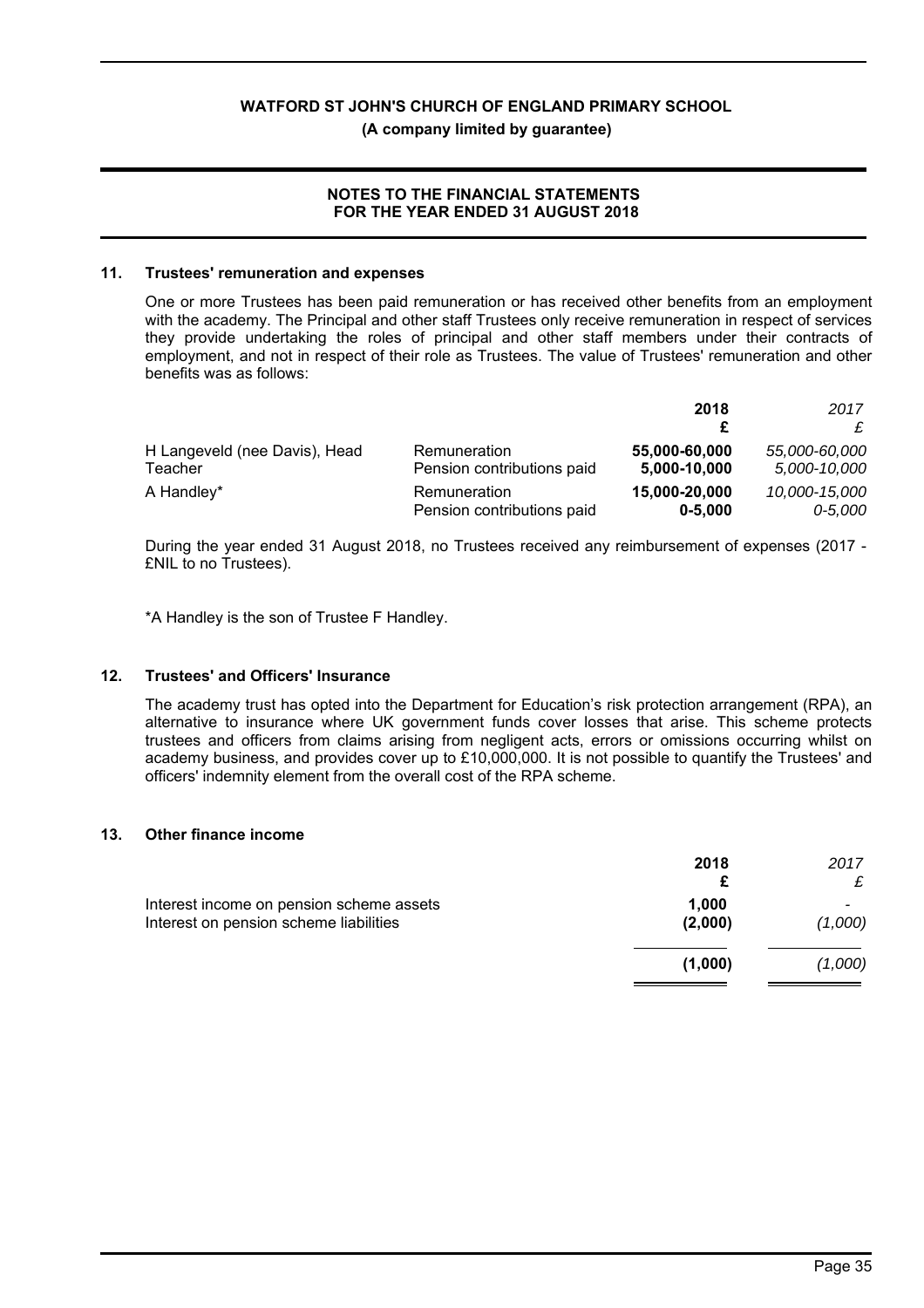**(A company limited by guarantee)**

# **NOTES TO THE FINANCIAL STATEMENTS FOR THE YEAR ENDED 31 AUGUST 2018**

# **14. Tangible fixed assets**

|                     | <b>Furniture</b><br>and fixtures<br>£ | <b>Office</b><br>equipment<br>£ | Computer<br>equipment<br>£ | Total<br>£ |
|---------------------|---------------------------------------|---------------------------------|----------------------------|------------|
| Cost                |                                       |                                 |                            |            |
| At 1 September 2017 | 17,310                                | 1,651                           | 34,693                     | 53,654     |
| Additions           | 343                                   | 996                             | 7,561                      | 8,900      |
| At 31 August 2018   | 17,653                                | 2,647                           | 42,254                     | 62,554     |
| <b>Depreciation</b> |                                       |                                 |                            |            |
| At 1 September 2017 | 3,454                                 | 820                             | 16,331                     | 20,605     |
| Charge for the year | 2,973                                 | 763                             | 11,626                     | 15,362     |
| At 31 August 2018   | 6,427                                 | 1,583                           | 27,957                     | 35,967     |
| Net book value      |                                       |                                 |                            |            |
| At 31 August 2018   | 11,226                                | 1,064                           | 14,297                     | 26,587     |
| At 31 August 2017   | 13,856                                | 831                             | 18,362                     | 33,049     |

# **15. Debtors**

|                                | 2018    | 2017    |
|--------------------------------|---------|---------|
| Trade debtors                  | 876     | 12,390  |
| Other debtors                  | 4,171   | 3,014   |
| Prepayments and accrued income | 270,892 | 480,517 |
|                                | 275,939 | 495,921 |

# **16. Creditors: Amounts falling due within one year**

|                              | 2018<br>£ | 2017<br>£ |
|------------------------------|-----------|-----------|
| Trade creditors              | 13,039    | 40,861    |
| Other creditors              | 188       | 810       |
| Accruals and deferred income | 29,571    | 19,290    |
|                              | 42,798    | 60,961    |

 $\blacksquare$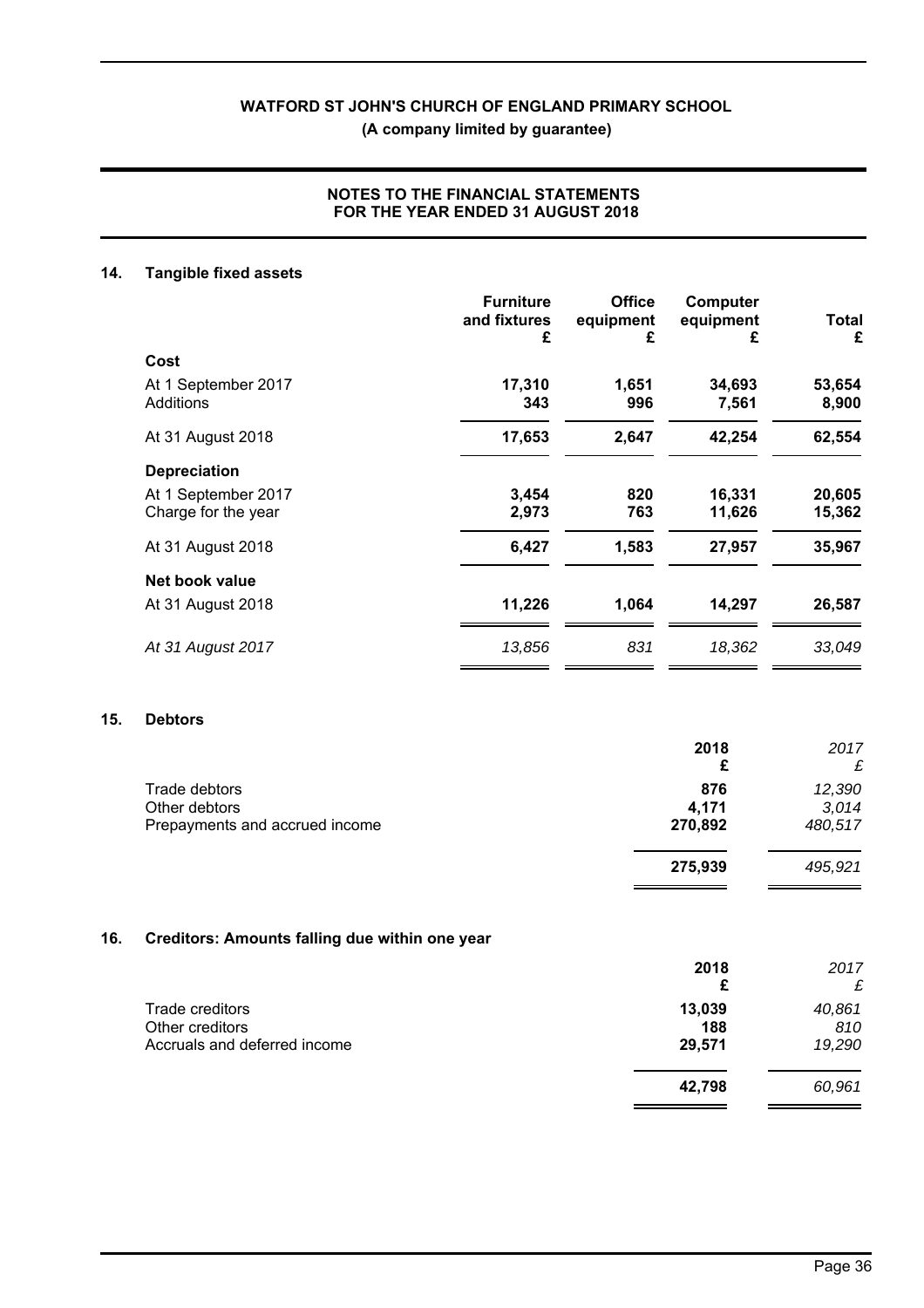**(A company limited by guarantee)**

# **NOTES TO THE FINANCIAL STATEMENTS FOR THE YEAR ENDED 31 AUGUST 2018**

# **16. Creditors: Amounts falling due within one year (continued)**

|                                      | 2018<br>£ | 2017<br>£ |
|--------------------------------------|-----------|-----------|
| Deferred income                      |           |           |
| Deferred income at 1 September 2017  | 8.198     |           |
| Resources deferred during the year   | 15,404    | 8.198     |
| Amounts released from previous years | (8, 198)  |           |
| Deferred income at 31 August 2018    | 15.404    | 8,198     |
|                                      |           |           |

At the balance sheet date, the academy trust was holding Universal Infant Free School Meal income and Devolved Formula Capital grant income relating to the 2018/19 financial year.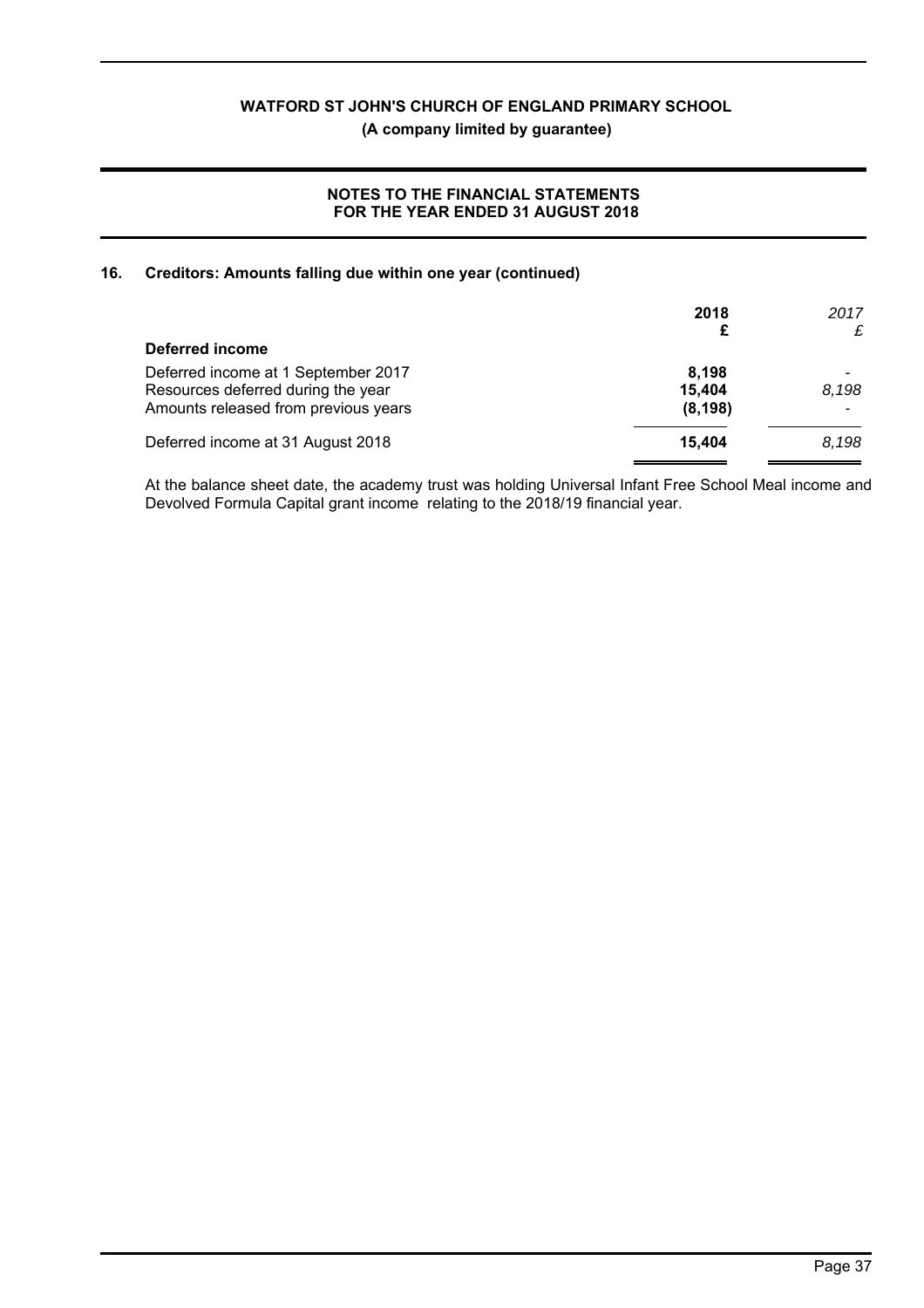# **NOTES TO THE FINANCIAL STATEMENTS FOR THE YEAR ENDED 31 AUGUST 2018**

# **17. Statement of funds**

|                                                                    | <b>Balance at</b><br>1<br><b>September</b><br>2017<br>£ | £       | Income Expenditure<br>£ | <b>Transfers</b><br>in/out<br>£ | <b>Gains</b><br>£ | <b>Balance at</b><br>31 August<br>2018<br>£ |
|--------------------------------------------------------------------|---------------------------------------------------------|---------|-------------------------|---------------------------------|-------------------|---------------------------------------------|
| <b>Unrestricted funds</b>                                          |                                                         |         |                         |                                 |                   |                                             |
| <b>Reserves</b>                                                    | 1,385                                                   | 31,474  | (17, 890)               |                                 |                   | 14,969                                      |
| <b>Restricted funds</b>                                            |                                                         |         |                         |                                 |                   |                                             |
| <b>Project Development</b><br>Grant<br><b>General Annual Grant</b> | 20,894                                                  |         | (214, 262)              | 211,275                         |                   | 17,907                                      |
| (GAG)                                                              | 33,039                                                  | 345,824 | (327, 361)              |                                 |                   | 51,502                                      |
| <b>Pupil Premium</b>                                               | 770                                                     | 6,928   | (7,698)                 |                                 |                   |                                             |
| <b>Rates Relief</b>                                                |                                                         | 1,400   | (1,400)                 |                                 |                   |                                             |
| <b>UIFSM</b>                                                       |                                                         | 22,069  | (22,069)                |                                 |                   |                                             |
| Other ESFA income                                                  |                                                         | 32,490  | (32, 490)               |                                 |                   |                                             |
| Start up grants                                                    |                                                         | 75,000  | (75,000)                |                                 |                   |                                             |
| <b>Restricted donations</b><br>Pension reserve                     | 566<br>(10,000)                                         | 2,772   | (3, 338)<br>(16,000)    |                                 | 14,000            | (12,000)                                    |
|                                                                    | 45,269                                                  | 486,483 | (699, 618)              | 211,275                         | 14,000            | 57,409                                      |
| <b>Restricted fixed asset funds</b>                                |                                                         |         |                         |                                 |                   |                                             |
| <b>Restricted Fixed Assets</b>                                     | 33,049                                                  |         | (15, 363)               | 8,900                           |                   | 26,586                                      |
| <b>ESFA capital grants</b><br>Devolved Formula Capital             | 473,718                                                 | 4,106   |                         | (218, 368)                      |                   | 259,456                                     |
| grant                                                              |                                                         | 1,807   |                         | (1,807)                         |                   |                                             |
|                                                                    | 506,767                                                 | 5,913   | (15, 363)               | (211, 275)                      |                   | 286,042                                     |
| <b>Total restricted funds</b>                                      | 552,036                                                 | 492,396 | (714, 981)              |                                 | 14,000            | 343,451                                     |
| Total of funds                                                     | 553,421                                                 | 523,870 | (732, 871)              |                                 | 14,000            | 358,420                                     |

The specific purposes for which the funds are to be applied are as follows:

The General Annual Grant (GAG) represents the core funding for the aducational activities of the academy that has been provided via the Education & Skills Funding Agency (ESFA) by the Department for Education. The GAG fund must be used for the normal running costs of the academy.

Universal Infant Free School Meal income represents funding for schools to offer free school meals to all pupils in reception, year 1 and year 2.

Pupil Premium is a grant allocated to academies with pupils that are known to be eligible for free school meals. The purpose is to raise attainment of disadvantaged pupils and to close the gap between them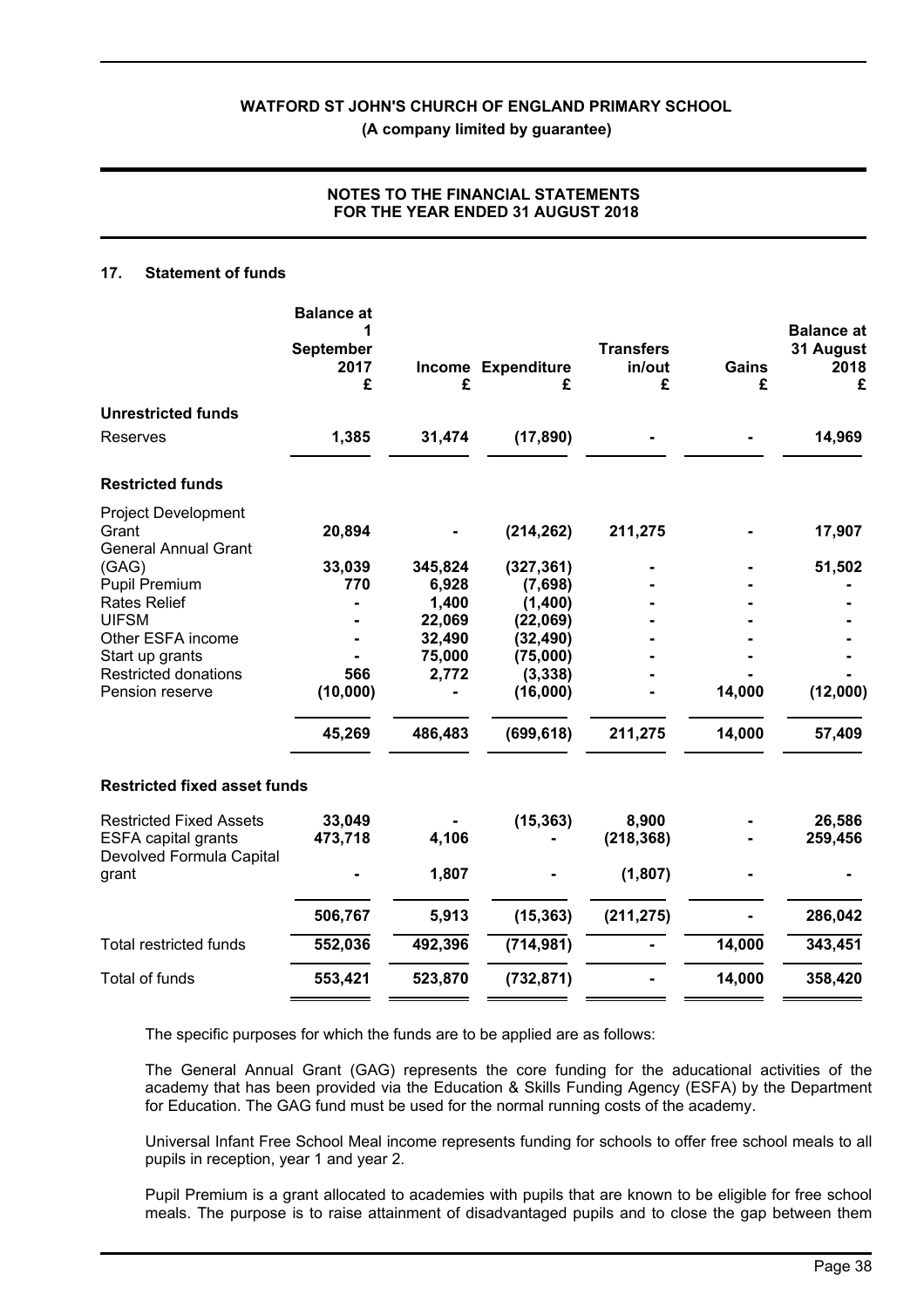**(A company limited by guarantee)**

# **NOTES TO THE FINANCIAL STATEMENTS FOR THE YEAR ENDED 31 AUGUST 2018**

# **17. Statement of funds (continued)**

and their peers.

The Project Development Grant is funding received from the ESFA for the purposes of setting up the academy.

Included in restricted fixed asset funds carried forward is an ESFA grant for capital expenditure of £259,456 (2017: £473,718) carried forward from the prior year but unspent by 31 August 2018. During the year there was a transfer of £214,262 from this fund to restricted funds to match against expenditure of the same amount relating to works on the temporary school site. These works have been expensed rather than capitalised, as permitted by the terms of the grant, as the Academy Trust moved the school from the temporary premises to the new building for the academic year commencing 1 September 2018.

The transfer of £2,987 from the restricted fund to the restricted fixed asset fund represents expenditure on additions not funded from capital grants.

Under the funding agreement with the Secretary of State, the academy was not subject to a limit on the amount of GAG that it could carry forward at 31 August 2018.

|                                                                    | <b>Balance</b> at<br>1 September<br>2016<br>£ | Income<br>£ | Expenditure<br>£ | <b>Transfers</b><br>in/out<br>£ | Gains<br>£ | <b>Balance</b> at<br>31 August<br>2017<br>£ |
|--------------------------------------------------------------------|-----------------------------------------------|-------------|------------------|---------------------------------|------------|---------------------------------------------|
| General Funds - all funds                                          | 758                                           | 21,960      | (21, 333)        |                                 |            | 1,385                                       |
| <b>Restricted funds</b>                                            |                                               |             |                  |                                 |            |                                             |
| <b>Project Development</b><br>Grant<br><b>General Annual Grant</b> | 21,050                                        |             | (156)            |                                 |            | 20,894                                      |
| (GAG)                                                              |                                               | 262,431     | (253,063)        | 23,671                          |            | 33,039                                      |
| Pupil Premium                                                      |                                               | 770         |                  |                                 |            | 770                                         |
| <b>Rates Relief</b>                                                |                                               | 549         | (549)            |                                 |            |                                             |
| <b>UIFSM</b>                                                       |                                               | 12,673      | (12, 673)        |                                 |            |                                             |
| Other ESFA income                                                  |                                               | 40,415      | (40,415)         |                                 |            |                                             |
| Start up grants                                                    |                                               | 80,500      | (80,500)         |                                 |            |                                             |
| Restricted donations                                               |                                               | 822         | (256)            |                                 |            | 566                                         |
| Pension reserve                                                    |                                               |             | (12,000)         |                                 | 2,000      | (10,000)                                    |
|                                                                    | 21,050                                        | 398,160     | (399, 612)       | 23,671                          | 2,000      | 45,269                                      |

# **Statement of funds - prior year**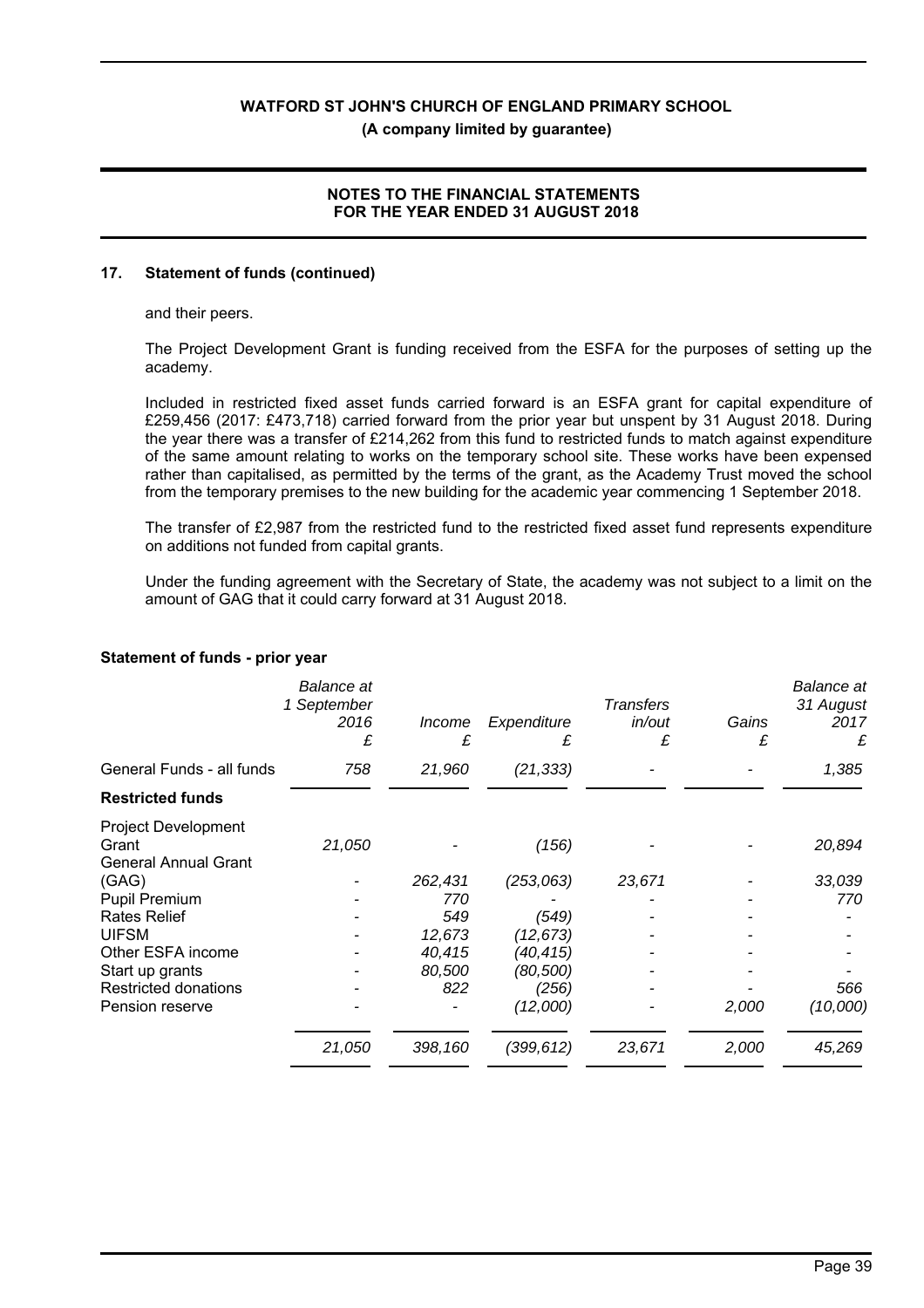# **(A company limited by guarantee)**

# **NOTES TO THE FINANCIAL STATEMENTS FOR THE YEAR ENDED 31 AUGUST 2018**

# **17. Statement of funds (continued)**

# **Restricted fixed asset funds**

| <b>Restricted Fixed Assets</b><br><b>ESFA capital grants</b> | 7.496<br>543,109 | $\sim$<br>$\overline{\phantom{a}}$ | (20, 167)<br>$\tilde{\phantom{a}}$ | 45.720<br>(69, 391) | $\overline{\phantom{a}}$<br>$\sim$ | 33,049<br>473,718 |
|--------------------------------------------------------------|------------------|------------------------------------|------------------------------------|---------------------|------------------------------------|-------------------|
| Total restricted funds                                       | 571.655          | 398.160                            | (419.779)                          | -                   | 2.000                              | 552.036           |
| Total of funds                                               | 572.413          | 420.120                            | (441.112)                          |                     | 2.000                              | 553.421           |

# **18. Analysis of net assets between funds**

|                                         | <b>Unrestricted</b><br>funds<br>2018<br>£ | <b>Restricted</b><br>funds<br>2018<br>£ | <b>Restricted</b><br>fixed asset<br>funds<br>2018<br>£ | Total<br>funds<br>2018<br>£ |
|-----------------------------------------|-------------------------------------------|-----------------------------------------|--------------------------------------------------------|-----------------------------|
| Tangible fixed assets<br>Current assets | 14,969                                    |                                         | 26,586                                                 | 26,586                      |
| Creditors due within one year           | $\blacksquare$                            | 112,206<br>(42, 797)                    | 259,456<br>۰                                           | 386,631<br>(42, 797)        |
| Provisions for liabilities and charges  | $\blacksquare$                            | (12,000)                                | $\blacksquare$                                         | (12,000)                    |
|                                         | 14,969                                    | 57,409                                  | 286,042                                                | 358,420                     |

# **Analysis of net assets between funds - prior year**

|                                        | Unrestricted | Restricted | Restricted           | Total     |
|----------------------------------------|--------------|------------|----------------------|-----------|
|                                        | funds        | funds      | fixed asset<br>funds | funds     |
|                                        | 2017         | 2017       | 2017                 | 2017      |
|                                        | £            | £          | £                    | £         |
| Tangible fixed assets                  |              |            | 33,049               | 33,049    |
| Current assets                         | 1,385        | 116,230    | 473.718              | 591,333   |
| Creditors due within one year          |              | (60,961)   |                      | (60, 961) |
| Provisions for liabilities and charges | ۰            | (10,000)   |                      | (10,000)  |
|                                        | 1,385        | 45,269     | 506,767              | 553,421   |
|                                        |              |            |                      |           |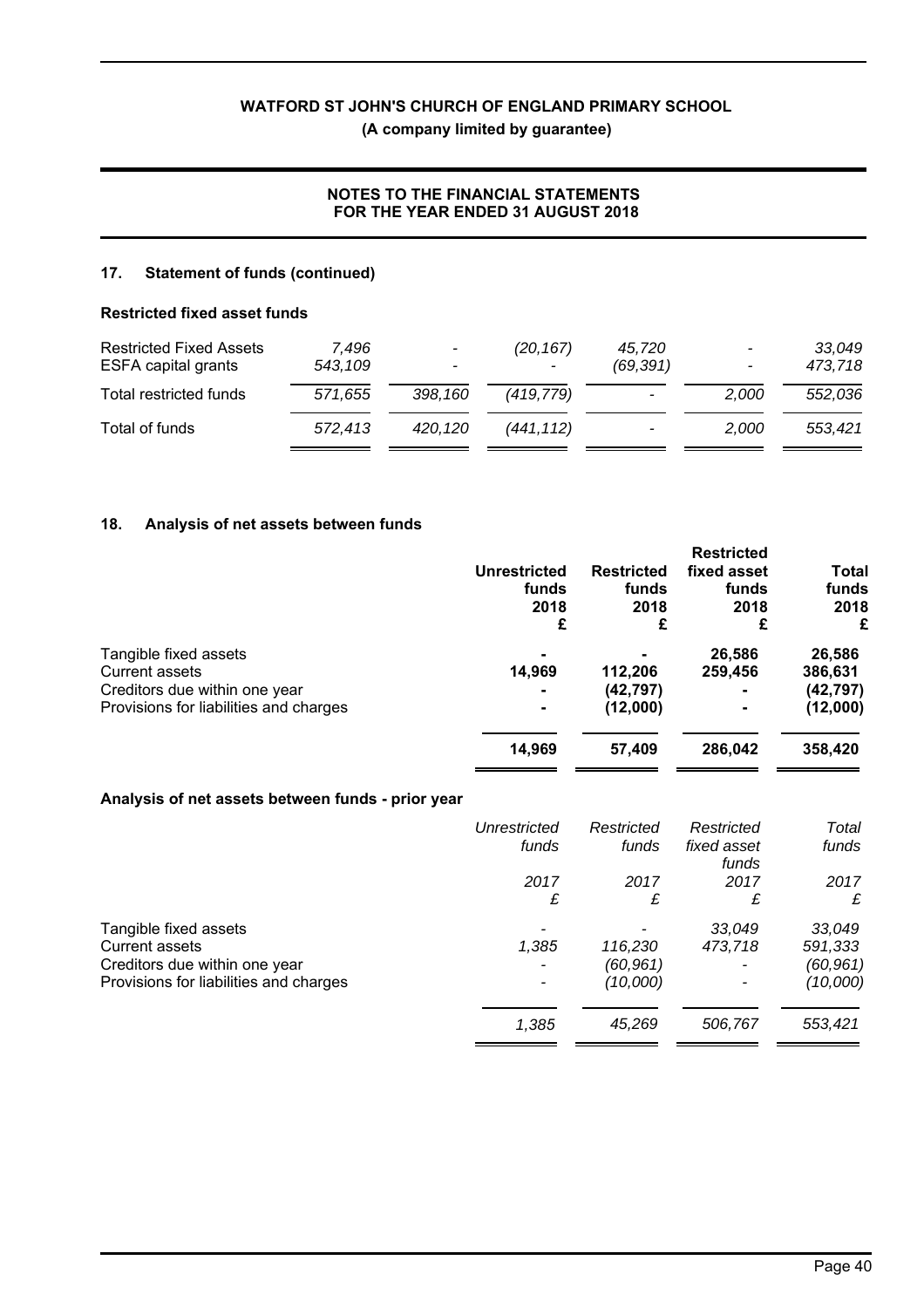**(A company limited by guarantee)**

# **NOTES TO THE FINANCIAL STATEMENTS FOR THE YEAR ENDED 31 AUGUST 2018**

|            |                                                                         | 19.                                                                                |
|------------|-------------------------------------------------------------------------|------------------------------------------------------------------------------------|
| 2018<br>£  |                                                                         |                                                                                    |
| (209, 001) | Net expenditure for the year (as per Statement of Financial Activities) |                                                                                    |
|            | <b>Adjustment for:</b>                                                  |                                                                                    |
| 15,363     | Depreciation charges                                                    |                                                                                    |
| (68)       | Dividends, interest and rents from investments                          |                                                                                    |
| 219,981    | Decrease in debtors                                                     |                                                                                    |
| (18, 163)  | (Decrease)/increase in creditors                                        |                                                                                    |
| (5, 913)   | Capital grants from DfE and other capital income                        |                                                                                    |
| 15,000     | Defined benefit pension scheme cost less contributions payable          |                                                                                    |
| 1,000      | Defined benefit pension scheme finance cost                             |                                                                                    |
| 18,199     | Net cash provided by operating activities                               |                                                                                    |
|            | Analysis of cash and cash equivalents                                   | 20.                                                                                |
| 2018       |                                                                         |                                                                                    |
| £          |                                                                         |                                                                                    |
| 110,692    | Cash in hand                                                            |                                                                                    |
| 110,692    | Total                                                                   |                                                                                    |
|            |                                                                         | Reconciliation of net movement in funds to net cash flow from operating activities |

# **21. Pension commitments**

The academy's employees belong to two principal pension schemes: the Teacher's Pension Scheme for England and Wales (TPS) for academic and related staff; and the Local Government Pension Scheme (LGPS) for non-teaching staff, which is managed by Hertfordshire County Council. Both are Multiemployer defined benefit pension schemes.

The latest actuarial valuation of the TPS related to the period ended 31 March 2012 and of the LGPS 31 March 2016.

There were no outstanding or prepaid contributions at either the beginning or the end of the financial year.

#### **Teachers' Pension Scheme**

#### **Introduction**

The Teachers' Pension Scheme (TPS) is a statutory, contributory, defined benefit scheme, governed by the Teachers' Pensions Regulations (2010) and, from 1 April 2014, by the Teachers' Pension Scheme Regulations 2014. Membership is automatic for full-time teachers in academies and, from 1 January 2007, automatic for teachers in part-time employment following appointment or a change of contract, although they are able to opt out.

The TPS is an unfunded scheme and members contribute on a 'pay as you go' basis – these contributions along with those made by employers are credited to the Exchequer. Retirement and other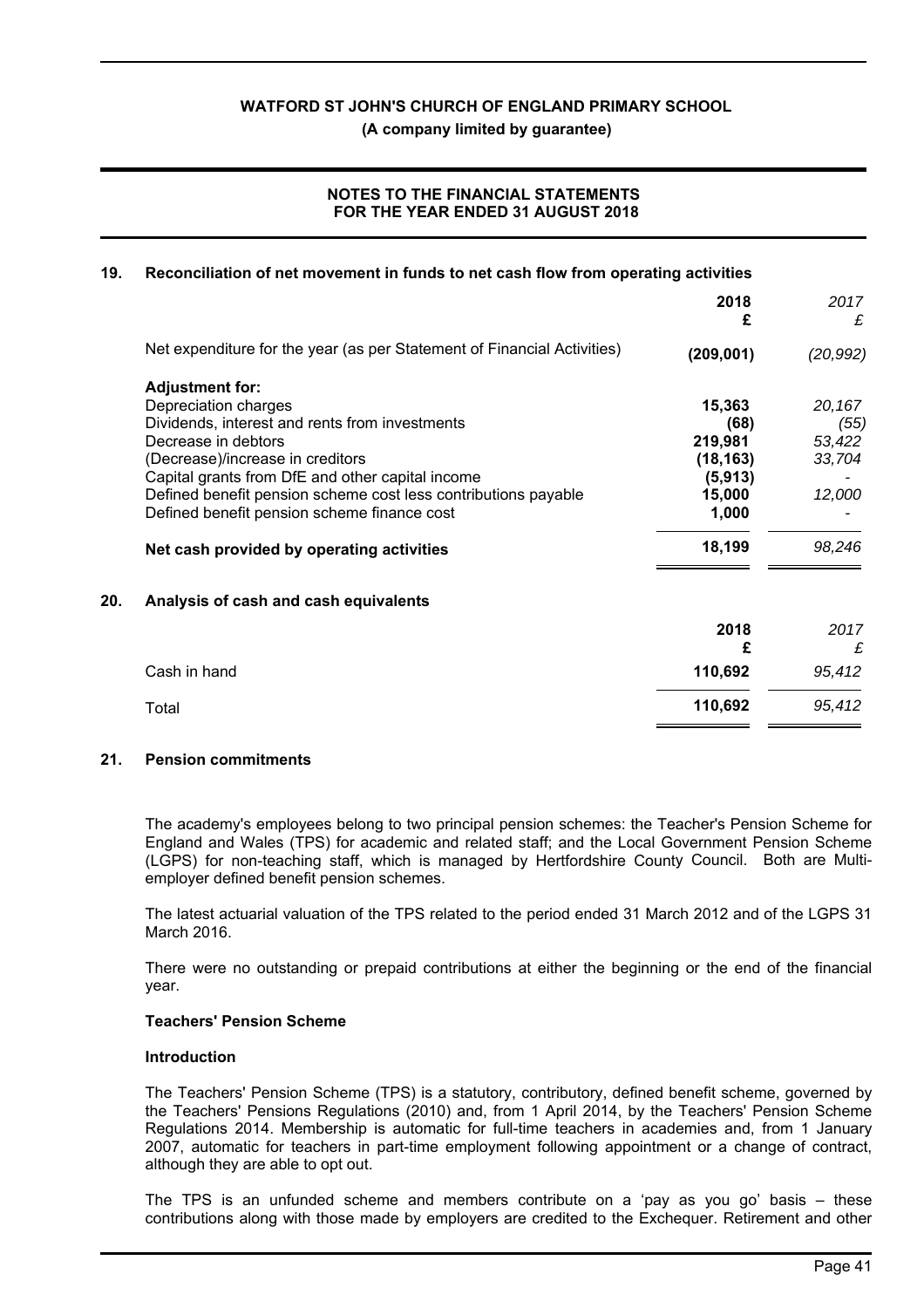**(A company limited by guarantee)**

# **NOTES TO THE FINANCIAL STATEMENTS FOR THE YEAR ENDED 31 AUGUST 2018**

#### **21. Pension commitments (continued)**

pension benefits are paid by public funds provided by Parliament.

#### **Valuation of the Teachers' Pension Scheme**

The Government Actuary, using normal actuarial principles, conducts a formal actuarial review of the TPS in accordance with the Public Service Pensions (Valuations and Employer Cost Cap) Directions 2014 published by HM Treasury. The aim of the review is to specify the level of future contributions. Actuarial scheme valuations are dependent on assumptions about the value of future costs, design of benefits and many other factors. The latest actuarial valuation of the TPS was carried out as at 31 March 2012 and in accordance with the Public Service Pensions (Valuations and Employer Cost Cap) Directions 2014. The valuation report was published by the Department for Education on 9 June 2014. The key elements of the valuation and subsequent consultation are:

- employer contribution rates set at 16.48% of pensionable pay, including a 0.08% employer administration charge.
- total scheme liabilities (pensions currently in payment and the estimated cost of future benefits) for service to the effective date of £191,500 million, and notional assets (estimated future contributions together with the notional investments held at the valuation date) of £176,600 million giving a notional past service deficit of £14,900 million
- an employer cost cap of 10.9% of pensionable pay will be applied to future valuations
- the assumed real rate of return is 3.0% in excess of prices and 2% in excess of earnings. The rate of real earnings growth is assumed to be 2.75%. The assumed nominal rate of return is 5.06%.

The TPS valuation for 2012 determined an employer rate of 16.4%, which was payable from September 2015. The next valuation of the TPS is currently underway based on April 2016 data, whereupon the employer contribution rate is expected to be reassessed and will be payable from 1 April 2019.

The employer's pension costs paid to TPS in the period amounted to £25,234 *(2017 - £17,816).*

A copy of the valuation report and supporting documentation is on the Teachers' Pensions website (www.teacherspensions.co.uk/news/employers/2014/06/publication-of-the-valuation-report.aspx).

Under the definitions set out in FRS 102, the TPS is an unfunded multi-employer pension scheme. The trust has accounted for its contributions to the scheme as if it were a defined contribution scheme. The trust has set out above the information available on the scheme.

#### **Local Government Pension Scheme**

The LGPS is a funded defined benefit scheme, with assets held in separate trustee-administered funds. The total contribution made for the year ended 31 August 2018 was £32,000 *(2017 - £25,000)*, of which employer's contributions totalled £26,000 *(2017 - £19,000)* and employees' contributions totalled £6,000 *(2017 - £6,000)*. The agreed contribution rates for future years are 25.3% for employers and 5.5% to 12.5% for employees.

Parliament has agreed, at the request of the Secretary of State for Education, to a guarantee that, in the event of academy closure, outstanding Local Government Pension Scheme liabilities would be met by the Department for Education. The guarantee came into force on 18 July 2013.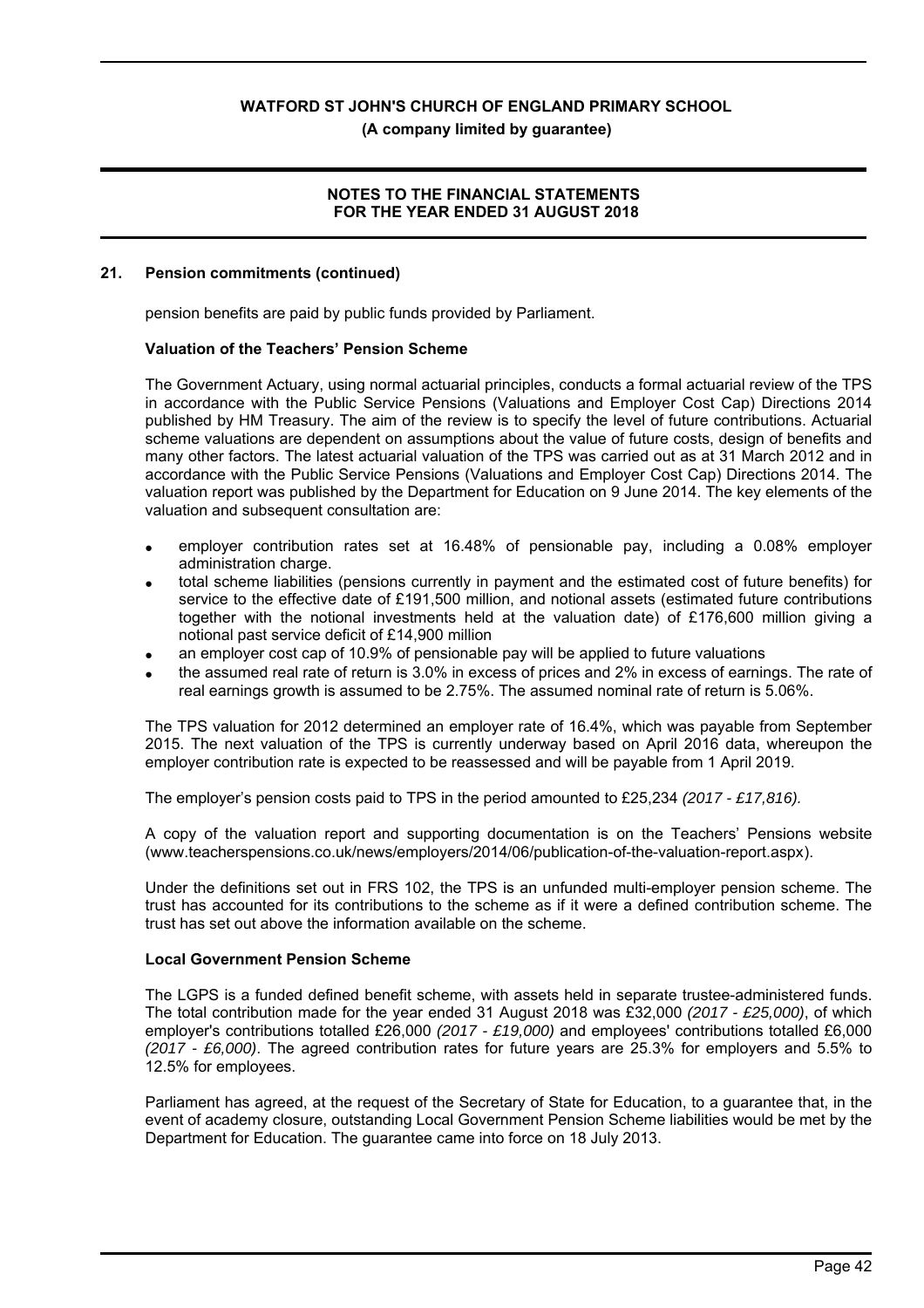**(A company limited by guarantee)**

# **NOTES TO THE FINANCIAL STATEMENTS FOR THE YEAR ENDED 31 AUGUST 2018**

#### **21. Pension commitments (continued)**

Principal actuarial assumptions:

|                                                      | 2018      | 2017  |
|------------------------------------------------------|-----------|-------|
| Discount rate for scheme liabilities                 | 2.80%     | 2.50% |
| Rate of increase in salaries                         | $2.40 \%$ | 2.50% |
| Rate of increase for pensions in payment / inflation | $2.30 \%$ | 2.40% |

The current mortality assumptions include sufficient allowance for future improvements in mortality rates. The assumed life expectations on retirement age 65 are:

|                      | 2018       | 2017       |
|----------------------|------------|------------|
| Retiring today       |            |            |
| Males                | 22.5 years | 22.5 years |
| Females              | 24.9 years | 24.9 years |
| Retiring in 20 years |            |            |
| Males                | 24.1 years | 24.1 years |
| Females              | 26.7 years | 26.7 years |

The academy's share of the assets in the scheme was:

|                              | Fair value at     | Fair value at     |
|------------------------------|-------------------|-------------------|
|                              | 31 August<br>2018 | 31 August<br>2017 |
|                              | £                 | £                 |
| Equities                     | 32,860            | 18,200            |
| <b>Bonds</b>                 | 21,700            | 7,000             |
| Property                     | 4,960             | 1,960             |
| Cash                         | 2,480             | 840               |
| Total market value of assets | 62,000            | 28,000            |

The actual return on scheme assets was £2,000 *(2017 - £3,000).*

The amounts recognised in the Statement of financial activities incorporating income and expenditure account are as follows:

|                                                          | 2018<br>£                    | 2017<br>£           |
|----------------------------------------------------------|------------------------------|---------------------|
| Current service cost<br>Interest income<br>Interest cost | (41,000)<br>1,000<br>(2,000) | (30,000)<br>(1,000) |
| Total                                                    | (42,000)                     | (31,000)            |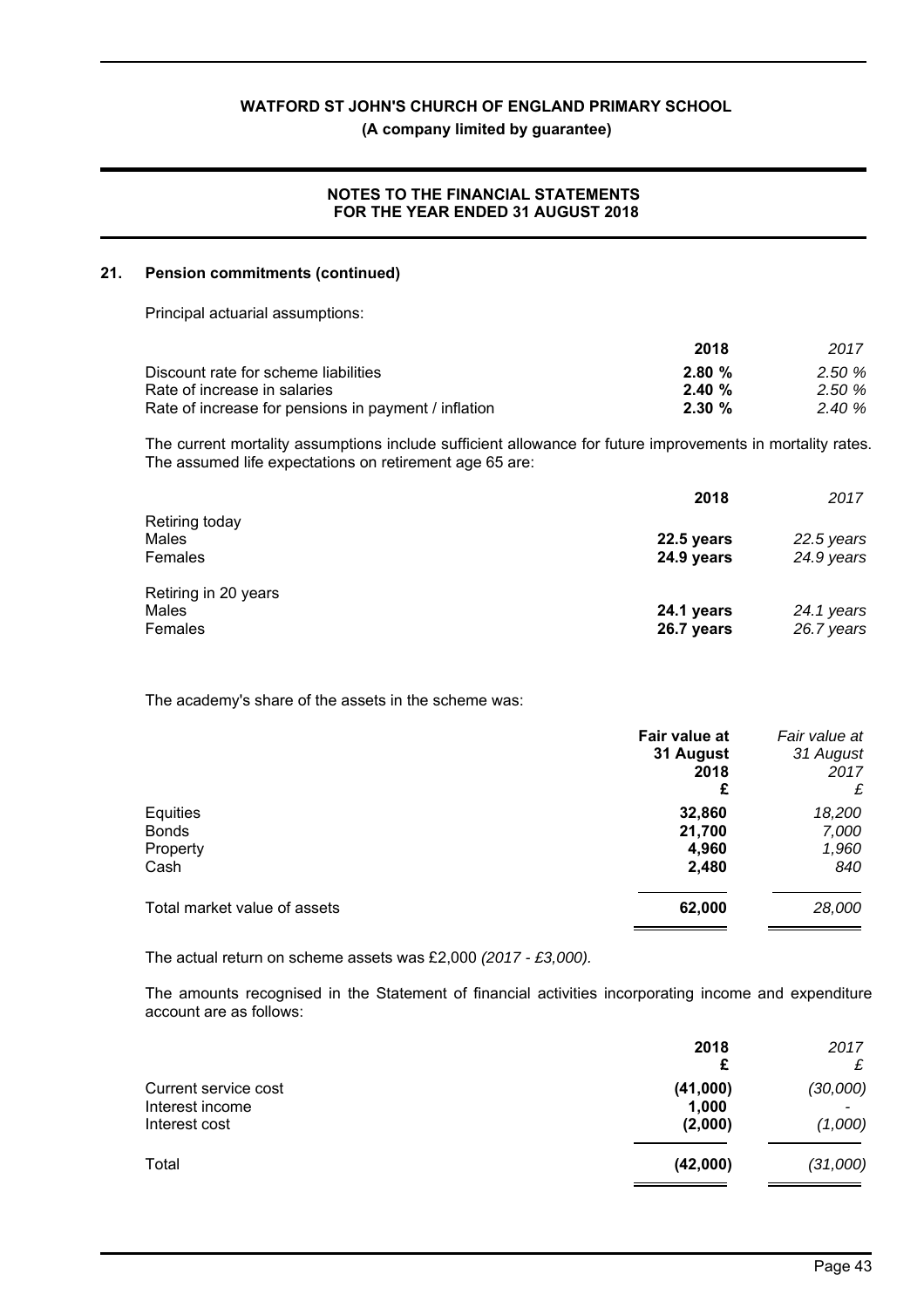**(A company limited by guarantee)**

# **NOTES TO THE FINANCIAL STATEMENTS FOR THE YEAR ENDED 31 AUGUST 2018**

#### **21. Pension commitments (continued)**

Movements in the present value of the defined benefit obligation were as follows:

|                                                                      | 2018<br>£ | 2017<br>£ |
|----------------------------------------------------------------------|-----------|-----------|
| Opening defined benefit obligation                                   | 38,000    |           |
| Current service cost                                                 | 41,000    | 30,000    |
| Interest cost                                                        | 2,000     | 1,000     |
| Employee contributions                                               | 6,000     | 6,000     |
| Actuarial (gains)/losses                                             | (13,000)  | 1,000     |
| Closing defined benefit obligation                                   | 74,000    | 38,000    |
| Movements in the fair value of the academy's share of scheme assets: |           |           |
|                                                                      | 2018      | 2017      |
|                                                                      | £         | £         |
| Opening fair value of scheme assets                                  | 28,000    |           |
| Interest income                                                      | 1,000     |           |
| Actuarial gains                                                      | 1,000     | 3,000     |
| <b>Employer contributions</b>                                        | 26,000    | 19,000    |
| Employee contributions                                               | 6,000     | 6,000     |
| Closing fair value of scheme assets                                  | 62,000    | 28,000    |

#### **22. Operating lease commitments**

At 31 August 2018 the total of the Academy trust's future minimum lease payments under noncancellable operating leases was:

|                                        | 2018<br>£                | 2017<br>£        |
|----------------------------------------|--------------------------|------------------|
| <b>Amounts payable:</b>                |                          |                  |
| Within 1 year<br>Between 1 and 5 years | 30,000<br>$\blacksquare$ | 30,000<br>30,000 |
| Total                                  | 30,000                   | 60,000           |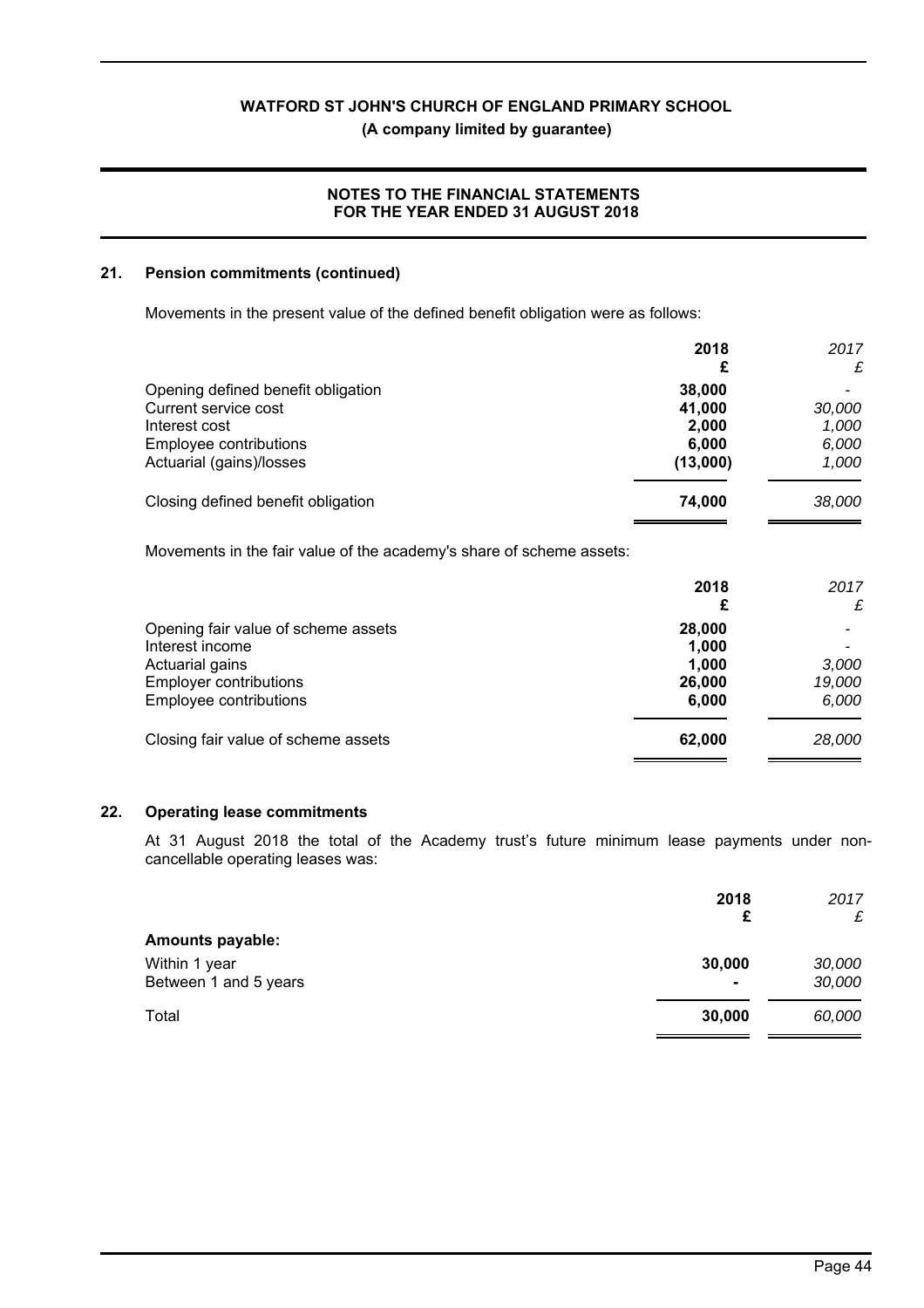# **NOTES TO THE FINANCIAL STATEMENTS FOR THE YEAR ENDED 31 AUGUST 2018**

#### **23. Contingent liabilities**

The Academy Trust has a lease on the premises used for the School during the year. The lease agreement states that at the end of the tenancy, the Academy Trust will reinstate any alterations made unless otherwise agreed by the Landlord in writing. The Academy Trust has not obtained an agreement in writing from the Landlord to this effect. The potential cost and likelihood of having to make these alterations is unknown, therefore the Trustees do not consider a provision for these costs to be appropriate. The Trustees are of the understanding that any costs relating to this will be met by additional EFSA funding.

#### **24. Members' liability**

Each member of the charitable company undertakes to contribute to the assets of the company in the event of it being wound up while he/she is a member, or within one year after he/she ceases to be a member, such amount as may be required, not exceeding  $\pounds$  10 for the debts and liabilities contracted before he/she ceases to be a member.

# **25. Related party transactions**

Owing to the nature of the academy trust and the composition of the Board of Trustees being drawn from local public and private sector organisations, transactions may take place with organisations in which Trustees have an interest. All transactions involving such organisations are conducted in accordance with the requirements of the AFH and with the trust's financial regulations and normal procurement procedures relating to connected and related party transactions.

No related party transactions took place in the period of account, other than certain trustees' remuneration and expenses already disclosed in note 11.

During the accounting period, the academy made purchases relating to the hire of the Church hall totalling £30,000 (2017: £30,000), other charges of £11,156 (2017: £6,612) and had income of £3,471 (2017: £nil) from Watford St John's Parochial Church Council, related by virtue of Trustees A Clough, R Davis and D Stevenson also being members of Watford St John's Parochial Church Council. £349 (2017: £nil) was due to and £578 (£nil) was due from Watford St John's Parochial Church Council at year end. The purchases have not been supplied at cost, however the Academy Trust has approval from the ESFA for these transactions.

During the accounting period, the academy made purchases relating to cleaning and caretaking services totalling £8,612 (2017: £16,547) from Watford Grammar School for Girls Services Limited, which is related by virtue of trustee A Rindl also being a trustee of Watford Grammar School for Girls group. At the year end, £nil was outstanding as due to Watford Grammar School for Girls Services Limited (2017: £nil).

During the accounting period, the academy made purchases relating to the supply of professional consultancy services totalling £nil (2017: £5,430) from IP Squared Limited, a company in which Trustee A Clough is a director. £nil (2017: £nil) was due to IP Squared Limited at year end. Purchases have been supplied at cost.

During the accounting period, the academy made purchases relating to printing costs totalling £288 (2017: £348) from Platinum Press Limited, a company related by virtue of a director of the company being a close family member of trustee H Langeveld. £nil (2017: £nil) was due to Platinum Press Limited at year end. Purchases have been supplied at cost.